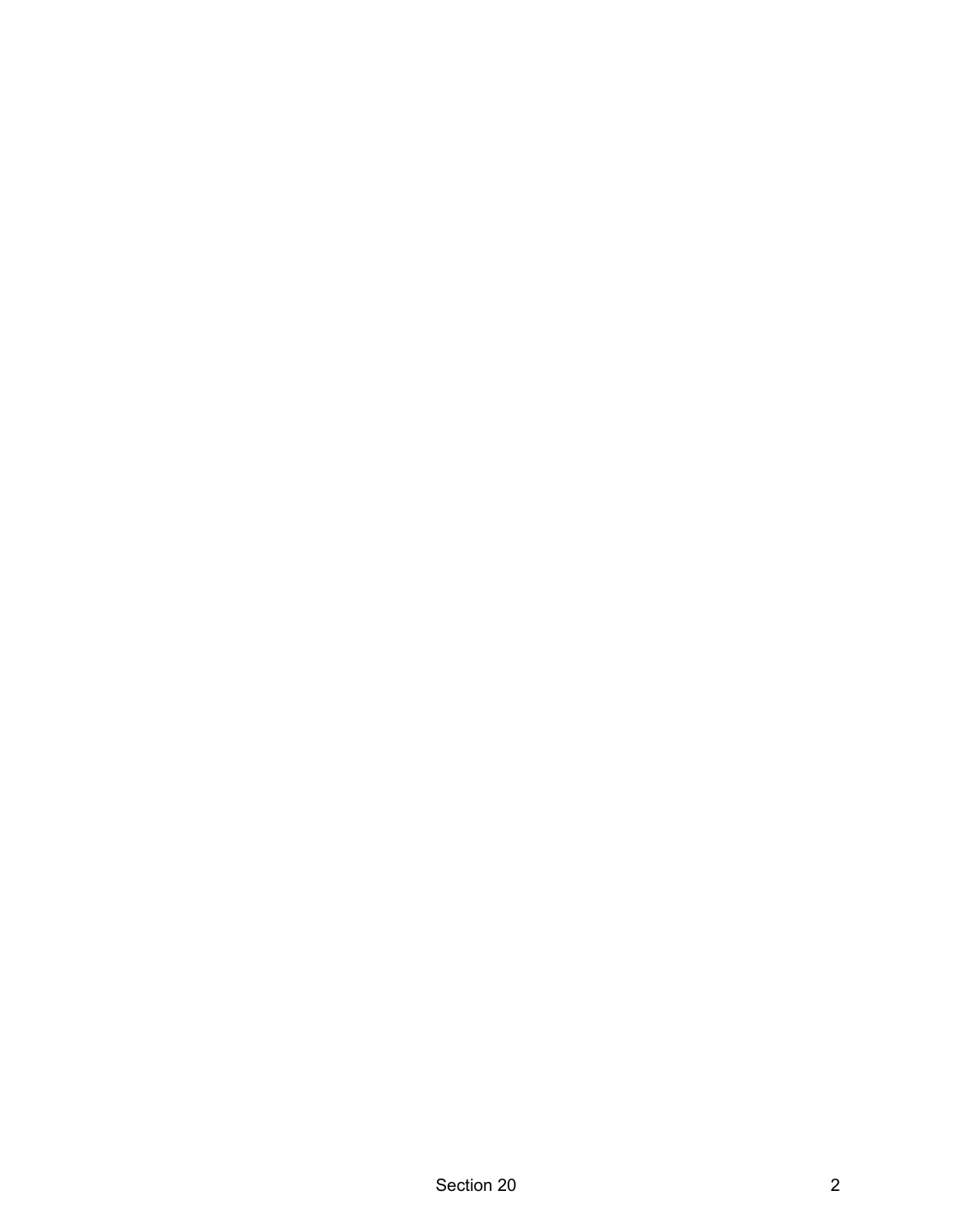### **CITY OF PHILADELPHIA**

### **DEPARTMENTAL SUMMARY BY FUND**

|  | <b>FISCAL 2019 OPERATING BUDGET</b> |  |
|--|-------------------------------------|--|
|--|-------------------------------------|--|

| Department<br>No.<br>OFFICE OF THE CHIEF ADMINISTRATIVE OFFICER |                                          |            |                                                      |             |               |             |               |               |
|-----------------------------------------------------------------|------------------------------------------|------------|------------------------------------------------------|-------------|---------------|-------------|---------------|---------------|
|                                                                 |                                          |            |                                                      |             |               |             |               | 65            |
|                                                                 |                                          |            |                                                      | Fiscal 2017 | Fiscal 2018   | Fiscal 2018 | Fiscal 2019   | Increase      |
|                                                                 |                                          |            |                                                      | Actual      | Original      | Estimated   | Proposed      | or            |
| No.                                                             | Fund                                     | Class      | Description                                          | Obligations | Appropriation | Obligations | <b>Budget</b> | (Decrease)    |
| (1)                                                             | (2)                                      | (3)        | (4)                                                  | (5)         | (6)           | (7)         | (8)           | (9)           |
| 01                                                              |                                          | 100        | <b>Employee Compensation</b>                         |             |               |             |               |               |
|                                                                 | General                                  | a)         | <b>Personal Services</b>                             | 3,830,324   | 4,084,873     | 3,997,741   | 4,137,615     | 139,874       |
|                                                                 | Fund                                     | b)         | <b>Employee Benefits</b>                             |             |               |             |               |               |
|                                                                 |                                          | 200        | <b>Purchase of Services</b>                          | 1,591,592   | 1,652,049     | 4,127,049   | 2,015,049     | (2, 112, 000) |
|                                                                 |                                          | 300        | Materials and Supplies                               | 11,328      | 11,665        | 11,665      | 11,665        |               |
|                                                                 |                                          | 400        | Equipment<br>Contributions, etc.                     | 4,479       | 5,000         | 5,000       | 5,000         |               |
|                                                                 |                                          | 500<br>800 | Payments to Other Funds                              |             |               |             |               |               |
|                                                                 |                                          |            | Total                                                | 5,437,723   | 5,753,587     | 8, 141, 455 | 6,169,329     | (1,972,126)   |
|                                                                 |                                          |            |                                                      |             |               |             |               |               |
| 08                                                              | Grants                                   | 100        | Employee Compensation                                |             |               | 70,739      | 102,307       | 31,568        |
|                                                                 | Revenue                                  | a)<br>b)   | <b>Personal Services</b><br><b>Employee Benefits</b> |             |               |             |               |               |
|                                                                 | Fund                                     | 200        | <b>Purchase of Services</b>                          |             |               | 3,950       |               | (3,950)       |
|                                                                 |                                          | 300        | Materials and Supplies                               |             |               |             |               |               |
|                                                                 |                                          | 400        | Equipment                                            |             |               |             |               |               |
|                                                                 |                                          | 500        | Contributions, etc.                                  |             |               |             |               |               |
|                                                                 |                                          | 800        | Payments to Other Funds                              |             |               |             |               |               |
|                                                                 |                                          |            | Total                                                |             |               | 74,689      | 102,307       | 27,618        |
|                                                                 |                                          | 100        | <b>Employee Compensation</b>                         |             |               |             |               |               |
|                                                                 |                                          | a)         | <b>Personal Services</b>                             |             |               |             |               |               |
|                                                                 |                                          | b)         | <b>Employee Benefits</b>                             |             |               |             |               |               |
|                                                                 |                                          | 200        | <b>Purchase of Services</b>                          |             |               |             |               |               |
|                                                                 |                                          | 300        | Materials and Supplies                               |             |               |             |               |               |
|                                                                 |                                          | 400        | Equipment                                            |             |               |             |               |               |
|                                                                 |                                          | 500        | Contributions, etc.                                  |             |               |             |               |               |
|                                                                 |                                          | 800        | Payments to Other Funds<br>Total                     |             |               |             |               |               |
|                                                                 |                                          |            |                                                      |             |               |             |               |               |
|                                                                 |                                          | 100        | <b>Employee Compensation</b>                         |             |               |             |               |               |
|                                                                 |                                          | a)<br>b)   | <b>Personal Services</b><br><b>Employee Benefits</b> |             |               |             |               |               |
|                                                                 |                                          | 200        | Purchase of Services                                 |             |               |             |               |               |
|                                                                 |                                          | 300        | <b>Materials and Supplies</b>                        |             |               |             |               |               |
|                                                                 |                                          | 400        | Equipment                                            |             |               |             |               |               |
|                                                                 |                                          | 500        | Contributions, etc.                                  |             |               |             |               |               |
|                                                                 |                                          | 800        | Payments to Other Funds                              |             |               |             |               |               |
|                                                                 |                                          |            | Total                                                |             |               |             |               |               |
|                                                                 |                                          | 100        | <b>Employee Compensation</b>                         |             |               |             |               |               |
|                                                                 |                                          | a)         | <b>Personal Services</b>                             |             |               |             |               |               |
|                                                                 |                                          | b)         | <b>Employee Benefits</b>                             |             |               |             |               |               |
|                                                                 |                                          | 200        | Purchase of Services                                 |             |               |             |               |               |
|                                                                 |                                          | 300        | <b>Materials and Supplies</b>                        |             |               |             |               |               |
|                                                                 |                                          | 400        | Equipment                                            |             |               |             |               |               |
|                                                                 |                                          | 500        | Contributions, etc.                                  |             |               |             |               |               |
|                                                                 |                                          | 800        | Payments to Other Funds<br>Total                     |             |               |             |               |               |
|                                                                 |                                          |            |                                                      |             |               |             |               |               |
|                                                                 |                                          | 100        | Employee Compensation                                |             |               |             |               |               |
|                                                                 |                                          | a)         | <b>Personal Services</b>                             | 3,830,324   | 4,084,873     | 4,068,480   | 4,239,922     | 171,442       |
|                                                                 | Departmental                             | b)<br>200  | <b>Employee Benefits</b><br>Purchase of Services     | 1,591,592   | 1,652,049     | 4,130,999   | 2,015,049     | (2, 115, 950) |
|                                                                 | Total                                    | 300        | Materials and Supplies                               | 11,328      | 11,665        | 11,665      | 11,665        |               |
|                                                                 | All Funds                                | 400        | Equipment                                            | 4,479       | 5,000         | 5,000       | 5,000         |               |
|                                                                 |                                          | 500        | Contributions, etc.                                  |             |               |             |               |               |
|                                                                 |                                          | 800        | Payments to Other Funds                              |             |               |             |               |               |
|                                                                 |                                          |            | Total                                                | 5,437,723   | 5,753,587     | 8,216,144   | 6,271,636     | (1,944,508)   |
|                                                                 | 71-53B (Program Based Budgeting Version) |            |                                                      |             |               |             |               |               |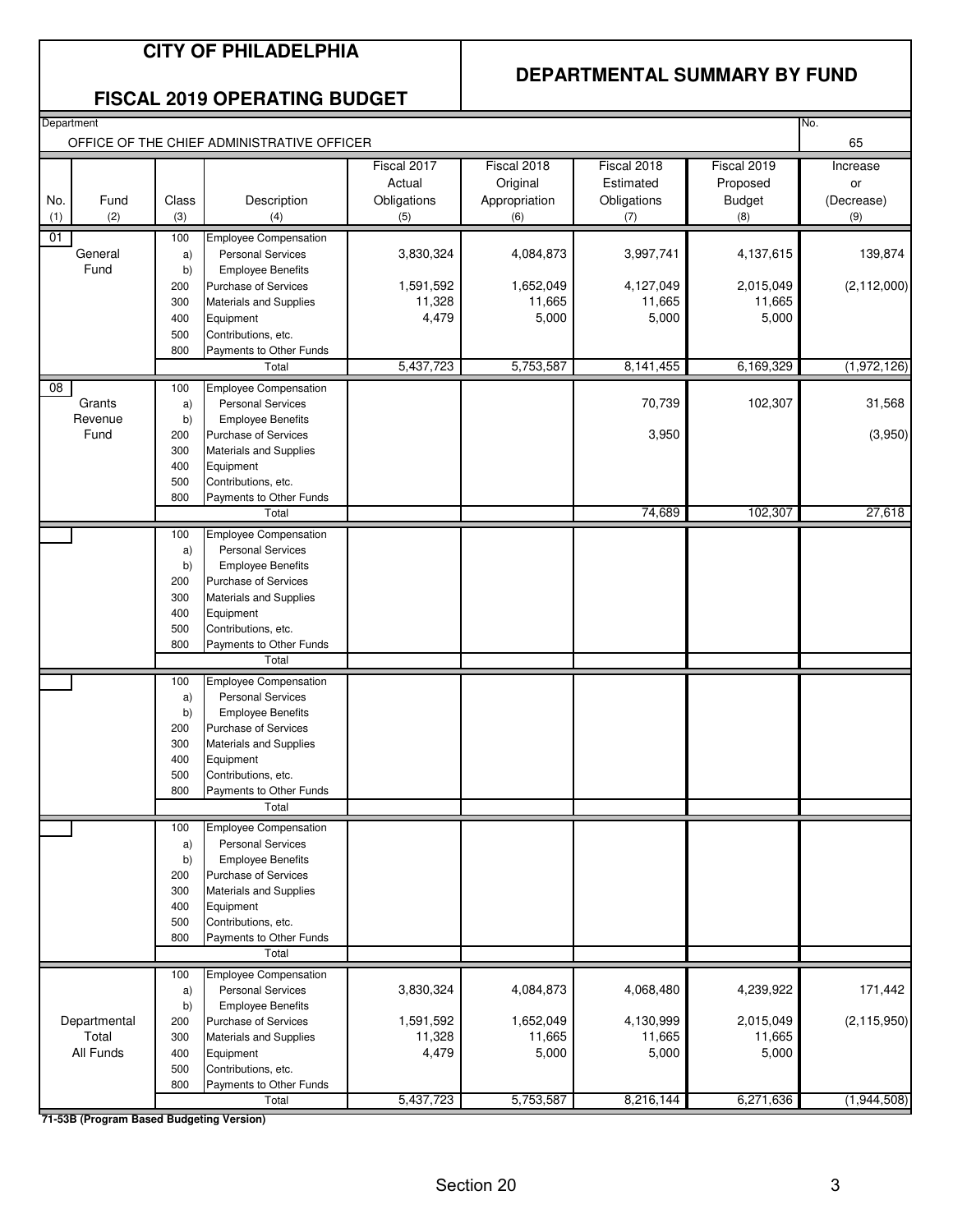#### **FISCAL 2019 OPERATING BUDGET ALL FUNDS**

### **CITY OF PHILADELPHIA DEPARTMENTAL SUMMARY INCREASES AND DECREASES**

| $V: L: I \cap I I$                                         |           |               |         | ALL I VIIVJ |         |               |
|------------------------------------------------------------|-----------|---------------|---------|-------------|---------|---------------|
| Department                                                 |           |               |         |             |         | No.           |
| OFFICE OF THE CHIEF ADMINISTRATIVE OFFICER                 |           |               |         |             |         | 65            |
|                                                            | Class     | Class         | Class   | Class       | Other   |               |
| <b>Budget Comments</b>                                     | 100       | 200           | 300/400 | 500         | Classes | Total         |
| (1)                                                        | (2)       | (3)           | (4)     | (5)         | (6)     | (7)           |
| <b>GENERAL FUND (01)</b>                                   |           |               |         |             |         |               |
| 6505 - BUREAU OF ADMINISTRATIVE ADJUDICATION               |           |               |         |             |         |               |
| 1. DC#33 Pay Increase & 4 additional Hearing Officers      | 104,105   |               |         |             |         | 104,105       |
| <b>SUBTOTAL</b>                                            | 104,105   |               |         |             |         | 104,105       |
| 6502 - OFFICE OF ADMINISTRATIVE REVIEW                     |           |               |         |             |         |               |
| 1. Lump Sum                                                | (21, 434) |               |         |             |         | (21, 434)     |
| 2. Full-Time Civilian                                      | (11, 732) |               |         |             |         | (11, 732)     |
| 3. Bonus, Gross Adjustments                                | (3,992)   |               |         |             |         | (3,992)       |
| 4. PT, Temp/Seas, Bd, SCG                                  | 7,590     |               |         |             |         | 7,590         |
| 5. Vendor Increase for Code Violations, Alarm Reg. & Fines |           | 143,000       |         |             |         | 143,000       |
| <b>SUBTOTAL</b>                                            | (29, 568) | 143,000       |         |             |         | 113,432       |
| 6504 - STRATEGIC DIRECTION & TRANSFORMATION                |           |               |         |             |         |               |
| 1. Lump Sum                                                | (1,957)   |               |         |             |         | (1, 957)      |
| 2. Full-Time Civilian                                      | 10,486    |               |         |             |         | 10,486        |
| 3. Bonus, Gross Adjustments                                | (254)     |               |         |             |         | (254)         |
| 4. PT, Temp/Seas, Bd, SCG                                  | 57,062    |               |         |             |         | 57,062        |
| 5. Software content for Learning Mgmt System (FY18 only)   |           | (75,000)      |         |             |         | (75,000)      |
| 6. FY18 Target Budget Correction                           |           | 25,000        |         |             |         | 25,000        |
| 7. Parking Amnesty Program (FY18)                          |           | (2,500,000)   |         |             |         | (2,500,000)   |
| 8. HR Service Improvement Project                          |           | 295,000       |         |             |         | 295,000       |
| <b>SUBTOTAL</b>                                            | 65,337    | (2, 255, 000) |         |             |         | (2, 189, 663) |
|                                                            |           |               |         |             |         |               |
| TOTAL GENERAL FUND                                         | 139,874   | (2, 112, 000) |         |             |         | (1,972,126)   |
|                                                            |           |               |         |             |         |               |
| <b>GRANTS REVENUE FUND (08)</b>                            |           |               |         |             |         |               |
| 6504 - STRATEGIC DIRECTION & TRANSFORMATION                |           |               |         |             |         |               |
| 1. Full Fiscal year (FY18 was a partial Fiscal Year)       | 31,568    |               |         |             |         | 31,568        |
| 2. Services utilized in FY18, but not in FY19              |           | (3,950)       |         |             |         | (3,950)       |
| <b>SUBTOTAL</b>                                            | 31,568    | (3,950)       |         |             |         | 27,618        |
|                                                            |           |               |         |             |         |               |
| TOTAL GRANTS REVENUE FUND                                  | 31,568    | (3,950)       |         |             |         | 27,618        |
|                                                            |           |               |         |             |         |               |
| <b>TOTAL ALL FUNDS</b>                                     | 171,442   | (2, 115, 950) |         |             |         | (1,944,508)   |
|                                                            |           |               |         |             |         |               |
|                                                            |           |               |         |             |         |               |
|                                                            |           |               |         |             |         |               |
|                                                            |           |               |         |             |         |               |

**71-53C (Program Based Budgeting Version)**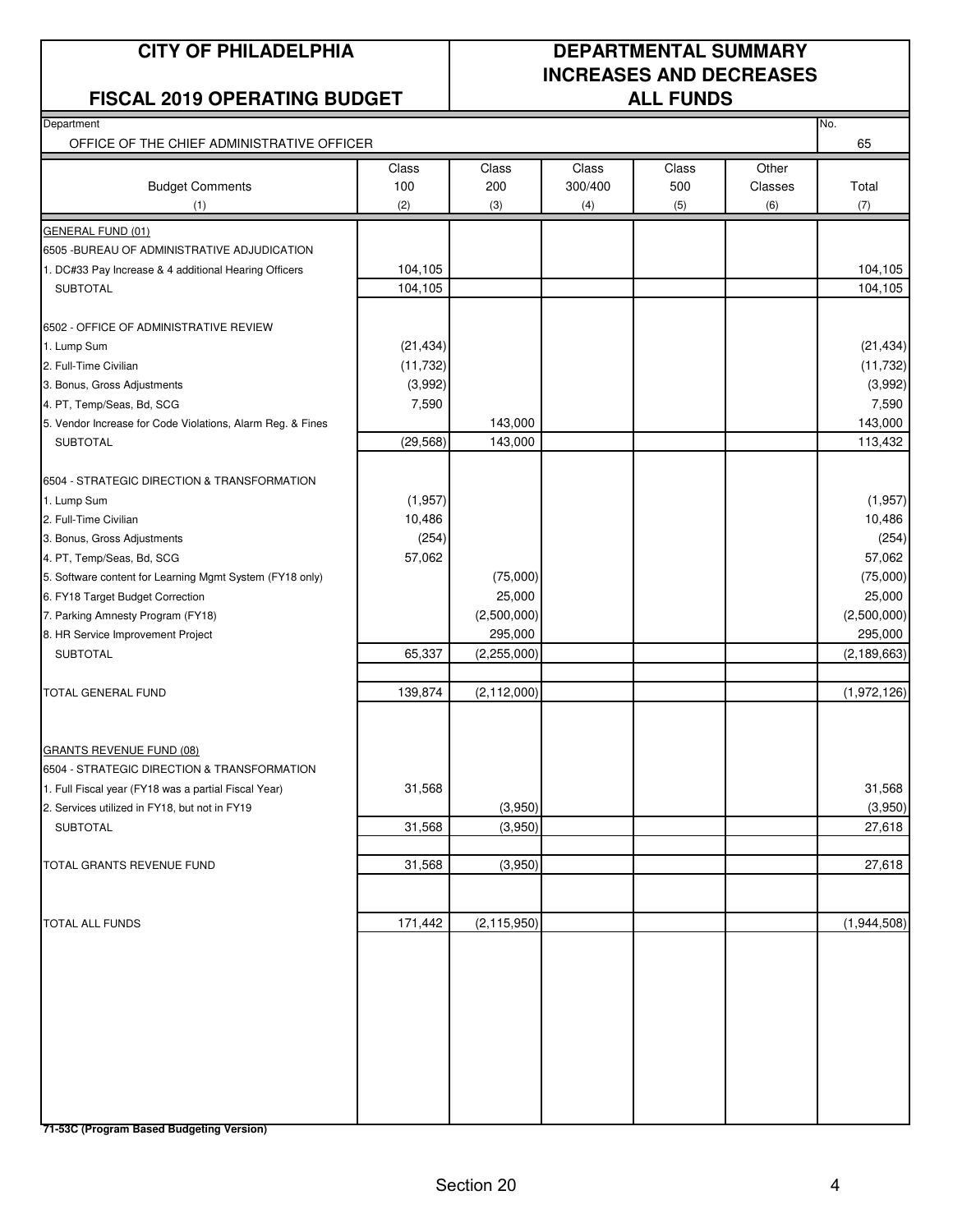### **CITY OF PHILADELPHIA DEPARTMENTAL SUMMARY**

### **PERSONAL SERVICES**

### **FISCAL 2019 OPERATING BUDGET**

|                | Department<br>OFFICE OF THE CHIEF ADMINISTRATIVE OFFICER           |                     |                       |                       | No.<br>65                |                       |           |                       |                       |                               |
|----------------|--------------------------------------------------------------------|---------------------|-----------------------|-----------------------|--------------------------|-----------------------|-----------|-----------------------|-----------------------|-------------------------------|
|                |                                                                    |                     |                       |                       |                          |                       |           |                       |                       |                               |
|                |                                                                    |                     | Fiscal 2017           |                       | Fiscal 2018<br>Estimated |                       | Budgeted  | Fiscal 2019           | Increase              | Increase                      |
| Line           |                                                                    | Actual<br>Positions | Actual<br>Obligations | Budgeted<br>Positions | Obligations              | Increment<br>Run -PPE | Positions | Department<br>Request | (Decrease)<br>in Pos. | (Decrease)<br>in Requirements |
| No.            | Category                                                           | 6/30/17             |                       |                       |                          | 11/26/17              |           |                       | (Col. 8 less 5)       | (Col. 9 less 6)               |
| (1)            | (2)                                                                | (3)                 | (4)                   | (5)                   | (6)                      | (7)                   | (8)       | (9)                   | (10)                  | (11)                          |
|                | A. Summary by Object Classification - All Funds                    |                     |                       |                       |                          |                       |           |                       |                       |                               |
| $\mathbf{1}$   | Lump Sum                                                           |                     | 16,029                |                       | 23,391                   |                       |           |                       |                       | (23, 391)                     |
| $\overline{c}$ | Full Time - Civilian                                               | 67                  | 3,689,210             | 65                    | 3,965,664                | 58                    | 66        | 4,100,095             | 1                     | 134,431                       |
| 3              | Bonus, Gross Adj.                                                  |                     | 16,382                |                       | 4,246                    |                       |           |                       |                       | (4, 246)                      |
| 4              | PT, Temp/Seas, Bd, SCG                                             |                     | 102,095               |                       | 65,175                   |                       |           | 129,827               |                       | 64,652                        |
| 5              | Overtime - Civilian                                                |                     | 6,608                 |                       | 10,004                   |                       |           | 10,000                |                       | (4)                           |
| 6              | Holiday Overtime - Civilian                                        |                     |                       |                       |                          |                       |           |                       |                       |                               |
| $\overline{7}$ | Shift/Stress                                                       |                     |                       |                       |                          |                       |           |                       |                       |                               |
| 8              | H&L, IOD, LT-Sick                                                  |                     |                       |                       |                          |                       |           |                       |                       |                               |
| 9              |                                                                    |                     |                       |                       |                          |                       |           |                       |                       |                               |
|                | Total                                                              | 67                  | 3,830,324             | 65                    | 4,068,480                | 58                    | 66        | 4,239,922             | $\mathbf{1}$          | 171,442                       |
|                | B. Summary of Uniformed Personnel Included in Above - All Funds    |                     |                       |                       |                          |                       |           |                       |                       |                               |
| $\mathbf{1}$   | Lump Sum                                                           |                     |                       |                       |                          |                       |           |                       |                       |                               |
| $\overline{c}$ | Full Time - Uniform                                                |                     |                       |                       |                          |                       |           |                       |                       |                               |
| 3              | Bonus, Gross Adj.                                                  |                     |                       |                       |                          |                       |           |                       |                       |                               |
| 4              | PT, Temp/Seas, Bd, SCG                                             |                     |                       |                       |                          |                       |           |                       |                       |                               |
| 5              | Overtime - Uniform                                                 |                     |                       |                       |                          |                       |           |                       |                       |                               |
| 6              | <b>Unused Uniform Leave</b>                                        |                     |                       |                       |                          |                       |           |                       |                       |                               |
| $\overline{7}$ | Shift/Stress                                                       |                     |                       |                       |                          |                       |           |                       |                       |                               |
| 8              | H&L, IOD, LT-Sick                                                  |                     |                       |                       |                          |                       |           |                       |                       |                               |
| 9              |                                                                    |                     |                       |                       |                          |                       |           |                       |                       |                               |
|                | Total                                                              |                     |                       |                       |                          |                       |           |                       |                       |                               |
|                | C. Summary by Object Classification - General Fund                 |                     |                       |                       |                          |                       |           |                       |                       |                               |
| $\overline{1}$ | Lump Sum                                                           |                     | 16,029                |                       | 23,391                   |                       |           |                       |                       | (23, 391)                     |
| $\overline{c}$ | Full Time - Civilian                                               | 67                  | 3,689,210             | 65                    | 3,894,925                | 58                    | 64        | 3,997,788             | (1)                   | 102,863                       |
| 3              | Bonus, Gross Adj.                                                  |                     | 16,382                |                       | 4,246                    |                       |           |                       |                       | (4, 246)                      |
| 4              | PT, Temp/Seas, Bd, SCG                                             |                     | 102,095               |                       | 65,175                   |                       |           | 129,827               |                       | 64,652                        |
| 5              | Overtime - Civilian                                                |                     | 6,608                 |                       | 10.004                   |                       |           | 10.000                |                       | (4)                           |
| 6              | Holiday Overtime - Civilian                                        |                     |                       |                       |                          |                       |           |                       |                       |                               |
| $\overline{7}$ | Shift/Stress                                                       |                     |                       |                       |                          |                       |           |                       |                       |                               |
| 8              | H&L, IOD, LT-Sick                                                  |                     |                       |                       |                          |                       |           |                       |                       |                               |
| 9              |                                                                    |                     |                       |                       |                          |                       |           |                       |                       |                               |
|                | Total                                                              | 67                  | 3,830,324             | 65                    | 3,997,741                | 58                    | 64        | 4,137,615             | (1)                   | 139,874                       |
|                | D. Summary of Uniformed Personnel Included in Above - General Fund |                     |                       |                       |                          |                       |           |                       |                       |                               |
| $\mathbf{1}$   | Lump Sum                                                           |                     |                       |                       |                          |                       |           |                       |                       |                               |
| $\overline{c}$ | Full Time - Uniform                                                |                     |                       |                       |                          |                       |           |                       |                       |                               |
| 3              | Bonus, Gross Adj.                                                  |                     |                       |                       |                          |                       |           |                       |                       |                               |
| 4              | PT, Temp/Seas, Bd, SCG                                             |                     |                       |                       |                          |                       |           |                       |                       |                               |
| 5              | Overtime - Uniform                                                 |                     |                       |                       |                          |                       |           |                       |                       |                               |
| 6              | <b>Unused Uniform Leave</b>                                        |                     |                       |                       |                          |                       |           |                       |                       |                               |
| $\overline{7}$ | Shift/Stress                                                       |                     |                       |                       |                          |                       |           |                       |                       |                               |
| 8              | H&L, IOD, LT-Sick                                                  |                     |                       |                       |                          |                       |           |                       |                       |                               |
| 9              |                                                                    |                     |                       |                       |                          |                       |           |                       |                       |                               |
|                | Total                                                              |                     |                       |                       |                          |                       |           |                       |                       |                               |
|                | 71-53D (Program Based Budgeting Version)                           |                     |                       |                       |                          |                       |           |                       |                       |                               |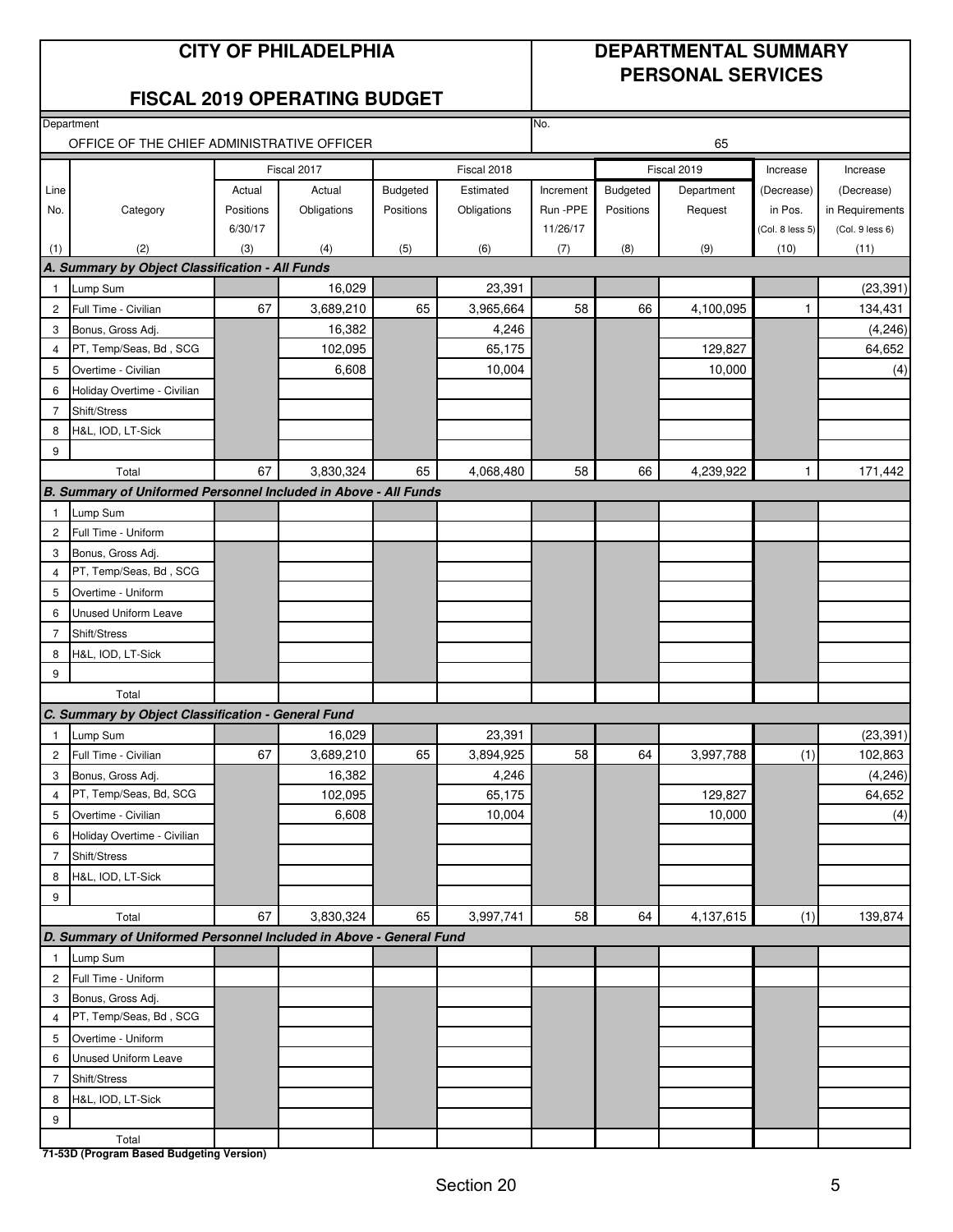| <b>CITY OF PHILADELPHIA</b> |  |  |  |  |  |
|-----------------------------|--|--|--|--|--|
|-----------------------------|--|--|--|--|--|

### **PROGRAM SUMMARY - ALL FUNDS**

|                        | <b>FISCAL 2019 OPERATING BUDGET</b>                                                                                                                                                                                                                                                                                                                                                                                                                     |                                             |                                                  |                                                |                                                 |                                     |
|------------------------|---------------------------------------------------------------------------------------------------------------------------------------------------------------------------------------------------------------------------------------------------------------------------------------------------------------------------------------------------------------------------------------------------------------------------------------------------------|---------------------------------------------|--------------------------------------------------|------------------------------------------------|-------------------------------------------------|-------------------------------------|
| Department             |                                                                                                                                                                                                                                                                                                                                                                                                                                                         | No.                                         | Program                                          |                                                |                                                 | No.                                 |
|                        | OFFICE OF THE CHIEF ADMINISTRATIVE OFFICER                                                                                                                                                                                                                                                                                                                                                                                                              | 65                                          | <b>OAR</b>                                       |                                                |                                                 | 02                                  |
|                        |                                                                                                                                                                                                                                                                                                                                                                                                                                                         |                                             | <b>Program Description</b>                       |                                                |                                                 |                                     |
|                        | OAR reviews cases where citizens disagree with a fine, violation notice, or other administrative decisions made by the City. OAR provides<br>a consistent appeal process, administers hearings and judgments, and manages the financial aspects of disputed cases. This program<br>also includes the Tax Review Board, which is the official agency to which taxpayers may appeal decisions made by the Revenue<br>Department concerning tax liability. |                                             |                                                  |                                                |                                                 |                                     |
|                        |                                                                                                                                                                                                                                                                                                                                                                                                                                                         |                                             | <b>Program Objectives</b>                        |                                                |                                                 |                                     |
|                        | • Improve reporting capabilities.<br>• Enhance and streamline internal notifications for hearing scheduling.<br>Increase consistency and efficiency of the administration of processing appeals.                                                                                                                                                                                                                                                        |                                             |                                                  |                                                |                                                 |                                     |
|                        |                                                                                                                                                                                                                                                                                                                                                                                                                                                         |                                             | <b>Performance Measures</b>                      |                                                |                                                 |                                     |
|                        | Description                                                                                                                                                                                                                                                                                                                                                                                                                                             |                                             | Fiscal 2017<br>Year-End                          | Fiscal 2018<br>Target                          | Fiscal 2018<br>Year-to-Date<br>12/31/17         | Fiscal 2019<br>Target               |
|                        | (1)<br>Weeks b/t violation issued date & first notice for handwritten CVNs                                                                                                                                                                                                                                                                                                                                                                              |                                             | (2)<br>6                                         | (3)<br>6                                       | (4)<br>6                                        | (5)<br>6                            |
|                        | Weeks b/t request for review & hearing date for CVNs                                                                                                                                                                                                                                                                                                                                                                                                    |                                             | 6                                                | $\overline{7}$                                 | 8                                               | $\overline{7}$                      |
| Comments:              | The issuance of CVNs is highest in the warmer months. This causes higher wait times.                                                                                                                                                                                                                                                                                                                                                                    |                                             |                                                  |                                                |                                                 |                                     |
|                        | Time b/t request for review & hearing date for Tax Review Board:<br>Real estate interest and penalty (months)                                                                                                                                                                                                                                                                                                                                           |                                             | 5                                                | 4                                              | 5                                               | 4                                   |
| Comments:              | OAR expects a decrease in the second half of FY18 to meet the target of four months.                                                                                                                                                                                                                                                                                                                                                                    |                                             |                                                  |                                                |                                                 |                                     |
|                        | Time b/t request for review & hearing date for Tax Review Board:<br>Water Revenue/Water Department (months)                                                                                                                                                                                                                                                                                                                                             |                                             |                                                  | 4                                              | 3                                               | 4                                   |
|                        | Time b/t request for review & hearing date for Tax Review Board:<br>Business taxes (months)                                                                                                                                                                                                                                                                                                                                                             |                                             | 5                                                | 3                                              | 3                                               | 3                                   |
| Comments:              | Additional hearings have been added to schedule to reduce backlog.                                                                                                                                                                                                                                                                                                                                                                                      |                                             |                                                  |                                                |                                                 |                                     |
| Refuse collection fees | Time b/t request for review & hearing date for Tax Review Board:                                                                                                                                                                                                                                                                                                                                                                                        |                                             | 5                                                | 4                                              | 4                                               | 3                                   |
|                        |                                                                                                                                                                                                                                                                                                                                                                                                                                                         |                                             | <b>Summary by Fund</b>                           |                                                |                                                 |                                     |
| Fund<br>No.<br>(1)     | Fund<br>(2)                                                                                                                                                                                                                                                                                                                                                                                                                                             | Fiscal 2017<br>Actual<br>Obligations<br>(3) | Fiscal 2018<br>Original<br>Appropriations<br>(4) | Fiscal 2018<br>Estimated<br>Obligations<br>(5) | Fiscal 2019<br>Proposed<br><b>Budget</b><br>(6) | Increase<br>or<br>(Decrease)<br>(7) |
| 01                     | General Fund                                                                                                                                                                                                                                                                                                                                                                                                                                            | 2,212,300                                   | 2,276,741                                        | 2,325,688                                      | 2,439,120                                       | 113,432                             |
| 08                     | <b>Grants Revenue</b>                                                                                                                                                                                                                                                                                                                                                                                                                                   |                                             |                                                  |                                                |                                                 |                                     |
|                        |                                                                                                                                                                                                                                                                                                                                                                                                                                                         |                                             |                                                  |                                                |                                                 |                                     |
|                        |                                                                                                                                                                                                                                                                                                                                                                                                                                                         |                                             |                                                  |                                                |                                                 |                                     |
|                        | Total                                                                                                                                                                                                                                                                                                                                                                                                                                                   | 2,212,300                                   | 2,276,741                                        | 2,325,688                                      | 2,439,120                                       | 113,432                             |
|                        |                                                                                                                                                                                                                                                                                                                                                                                                                                                         |                                             | <b>Summary of Full Time Positions by Fund</b>    |                                                |                                                 |                                     |
| Fund                   |                                                                                                                                                                                                                                                                                                                                                                                                                                                         | Actual                                      | Fiscal 2018                                      | Increment Run                                  | Fiscal 2019                                     | Inc. $/$ (Dec.)                     |
| No.                    | Fund                                                                                                                                                                                                                                                                                                                                                                                                                                                    | 6/30/17                                     | <b>Budgeted</b>                                  | PPE 11/26/17                                   | Budgeted                                        | (Col. 6 less 4)                     |
| (1)                    | (2)                                                                                                                                                                                                                                                                                                                                                                                                                                                     | (3)                                         | (4)                                              | (5)                                            | (6)                                             | (7)                                 |
| 01                     | General Fund                                                                                                                                                                                                                                                                                                                                                                                                                                            | 19                                          | 20                                               | 20                                             | 20                                              |                                     |
|                        |                                                                                                                                                                                                                                                                                                                                                                                                                                                         |                                             |                                                  |                                                |                                                 |                                     |
|                        |                                                                                                                                                                                                                                                                                                                                                                                                                                                         |                                             |                                                  |                                                |                                                 |                                     |
|                        |                                                                                                                                                                                                                                                                                                                                                                                                                                                         |                                             |                                                  |                                                |                                                 |                                     |
|                        |                                                                                                                                                                                                                                                                                                                                                                                                                                                         |                                             |                                                  |                                                |                                                 |                                     |
|                        | <b>Total Full Time</b>                                                                                                                                                                                                                                                                                                                                                                                                                                  | 19                                          | $20\,$                                           | 20                                             | 20                                              |                                     |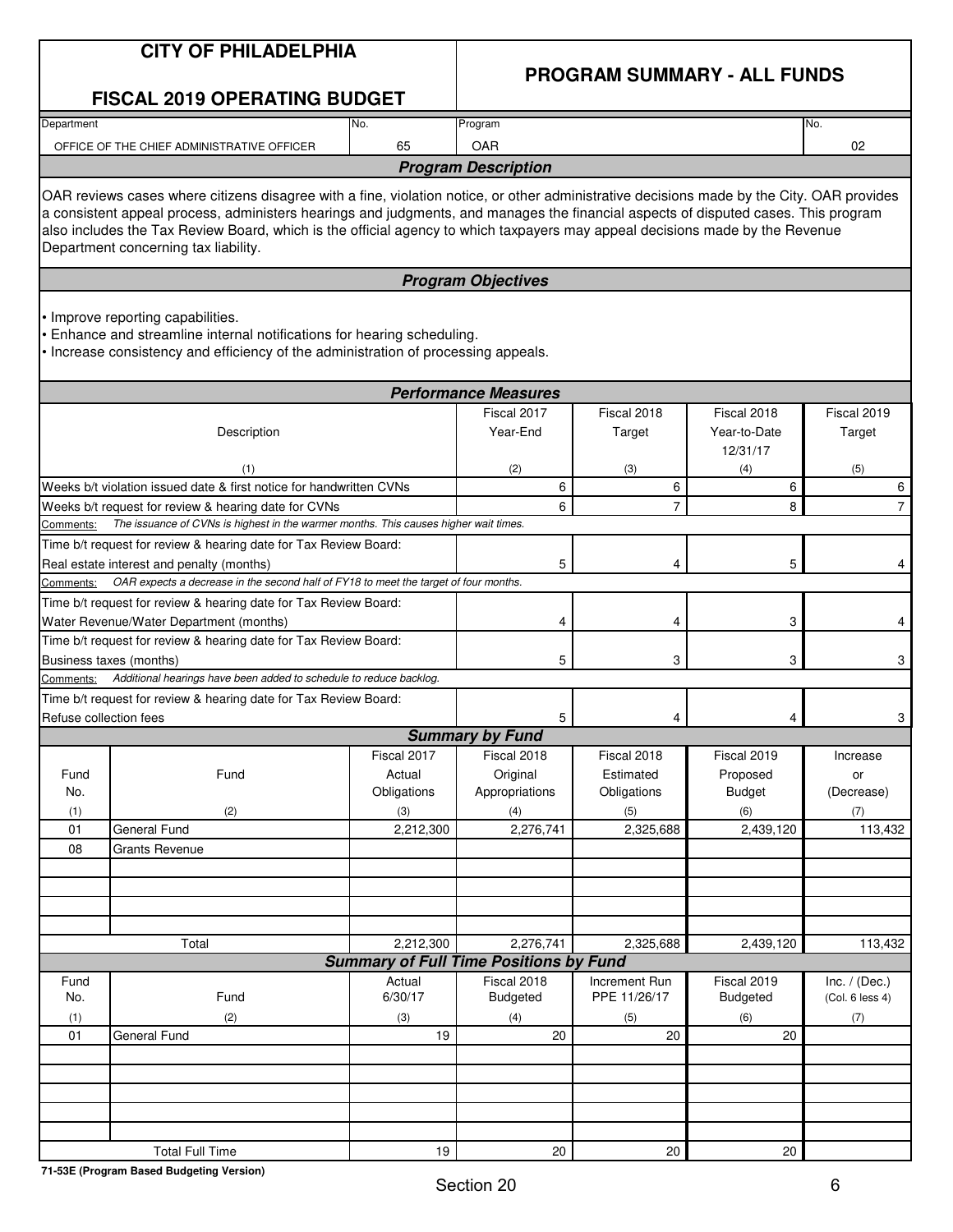### **CITY OF PHILADELPHIA**

## **PROGRAM SUMMARY - ALL FUNDS**

### **FISCAL 2019 OPERATING BUDGET**

| Department     |                                                                                                                                                                                                                                                                   | No.         | Program                                             |                     |                 | No.                 |
|----------------|-------------------------------------------------------------------------------------------------------------------------------------------------------------------------------------------------------------------------------------------------------------------|-------------|-----------------------------------------------------|---------------------|-----------------|---------------------|
|                | OFFICE OF THE CHIEF ADMINISTRATIVE OFFICER                                                                                                                                                                                                                        | 65          | OAR                                                 |                     |                 | 02                  |
|                |                                                                                                                                                                                                                                                                   |             | <b>Selected Associated Non-Tax Revenues by Fund</b> |                     |                 |                     |
|                |                                                                                                                                                                                                                                                                   | Fiscal 2017 | Fiscal 2018                                         | Fiscal 2018         | Fiscal 2019     | Increase            |
| Fund           | Fund                                                                                                                                                                                                                                                              | Actual      | Original                                            | Estimate            | Proposed        | or                  |
| No.            |                                                                                                                                                                                                                                                                   | Revenues    | <b>Budget</b>                                       |                     | <b>Budget</b>   | (Decrease)          |
| (1)            | (2)                                                                                                                                                                                                                                                               | (3)         | (4)                                                 | (5)                 | (6)             | (7)                 |
| 01             | <b>General Fund</b>                                                                                                                                                                                                                                               | 74,163      | 10,335,000                                          | 10,335,000          | 10,335,000      |                     |
|                |                                                                                                                                                                                                                                                                   |             |                                                     |                     |                 |                     |
|                |                                                                                                                                                                                                                                                                   |             |                                                     |                     |                 |                     |
|                |                                                                                                                                                                                                                                                                   |             |                                                     |                     |                 |                     |
|                |                                                                                                                                                                                                                                                                   |             | <b>Selected Associated Capital Projects</b>         |                     |                 |                     |
| Dept.          |                                                                                                                                                                                                                                                                   | Carry       | Fiscal 2018                                         | Fiscal 2018         | Fiscal 2019     | Fiscal 2019         |
| Where          | Description                                                                                                                                                                                                                                                       | Forward     | Original Approp.                                    | Original Approp.    | Proposed Budget | Proposed Bdgt       |
| Appropriated   |                                                                                                                                                                                                                                                                   |             | (GO Only)                                           | (All Other Sources) | (GO Only)       | (All Other Sources) |
| (1)            | (2)                                                                                                                                                                                                                                                               | (3)         | (4)                                                 | (5)                 | (6)             | (7)                 |
|                |                                                                                                                                                                                                                                                                   |             |                                                     |                     |                 |                     |
|                |                                                                                                                                                                                                                                                                   |             |                                                     |                     |                 |                     |
|                |                                                                                                                                                                                                                                                                   |             |                                                     |                     |                 |                     |
|                |                                                                                                                                                                                                                                                                   |             |                                                     |                     |                 |                     |
|                |                                                                                                                                                                                                                                                                   |             |                                                     |                     |                 |                     |
|                |                                                                                                                                                                                                                                                                   |             |                                                     |                     |                 |                     |
|                |                                                                                                                                                                                                                                                                   |             |                                                     |                     |                 |                     |
|                |                                                                                                                                                                                                                                                                   |             |                                                     |                     |                 |                     |
|                |                                                                                                                                                                                                                                                                   |             |                                                     |                     |                 |                     |
|                |                                                                                                                                                                                                                                                                   |             |                                                     |                     |                 |                     |
|                |                                                                                                                                                                                                                                                                   |             |                                                     |                     |                 |                     |
|                |                                                                                                                                                                                                                                                                   |             |                                                     |                     |                 |                     |
|                |                                                                                                                                                                                                                                                                   |             |                                                     |                     |                 |                     |
|                |                                                                                                                                                                                                                                                                   |             | <b>Selected Associated Operating Costs</b>          |                     |                 |                     |
| Dept.          |                                                                                                                                                                                                                                                                   | Fiscal 2017 | Fiscal 2018                                         | Fiscal 2018         | Fiscal 2019     | Increase            |
| Where          | Description                                                                                                                                                                                                                                                       | Calculated  | Calculated                                          | Calculated          | Calculated      | or                  |
| Appropriated   |                                                                                                                                                                                                                                                                   | Obligations | Appropriations                                      | Obligations         | <b>Budget</b>   | (Decrease)          |
| (1)            | (2)                                                                                                                                                                                                                                                               | (3)         | (4)                                                 | (5)                 | (6)             | (7)                 |
| Finance        | Employee Benefits - Civilian                                                                                                                                                                                                                                      | 380,255     | 404,620                                             | 425,961             | 413,069         | (12, 892)           |
| Finance<br>PAP | Employee Benefits - Uniform<br>$\mathcal{L}$ . The contract of the contract of the contract of the contract of the contract of the contract of the contract of the contract of the contract of the contract of the contract of the contract of the contract of th |             |                                                     |                     |                 |                     |

**71-53E (Program Based Budgeting Version)**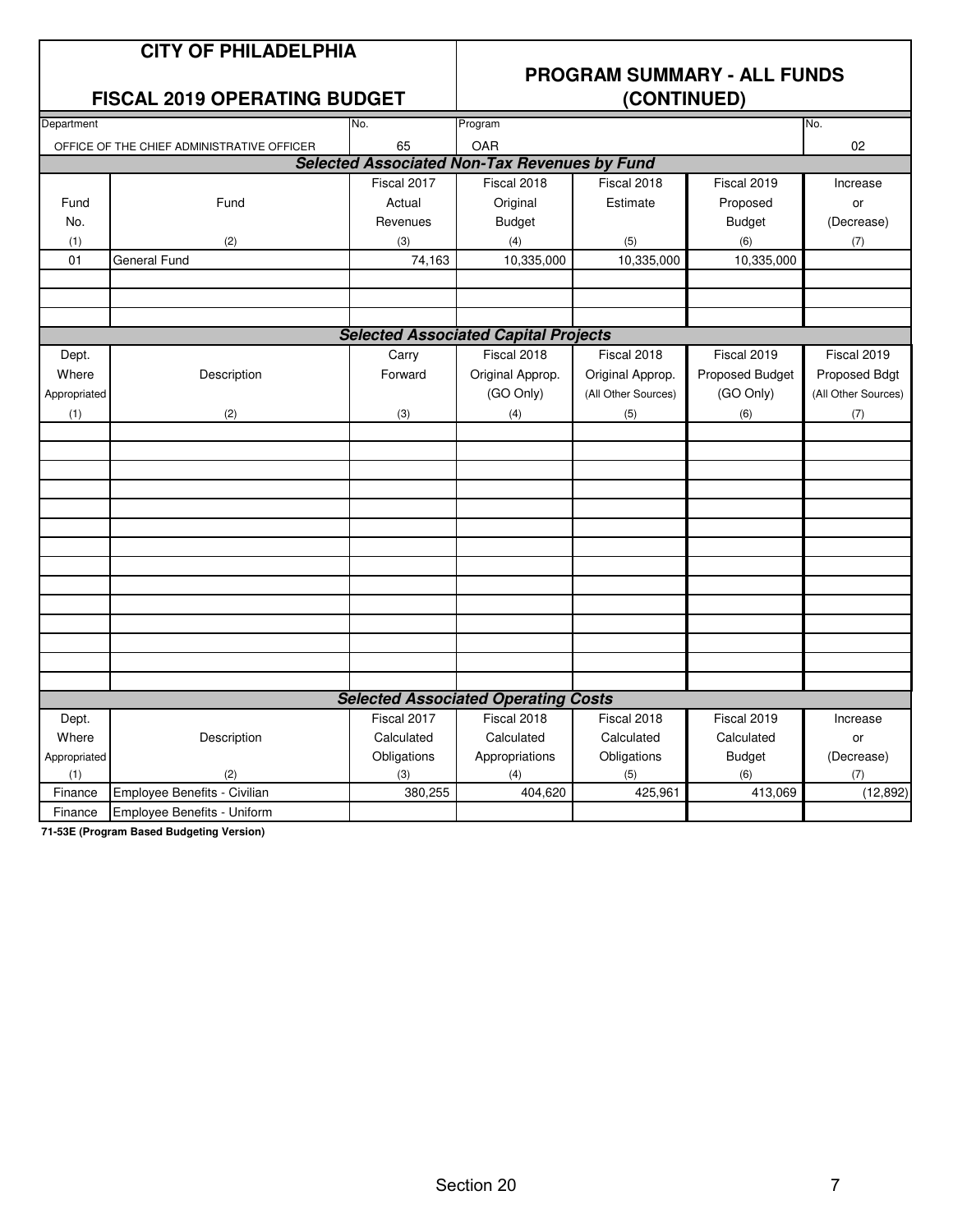|            | <b>CITY OF PHILADELPHIA</b><br><b>FISCAL 2019 OPERATING BUDGET</b> |                                                     |                             |              | <b>PROGRAM SUMMARY</b> |            |
|------------|--------------------------------------------------------------------|-----------------------------------------------------|-----------------------------|--------------|------------------------|------------|
| Department |                                                                    | No.                                                 | Program                     |              |                        | No.        |
|            | OFFICE OF THE CHIEF ADMINISTRATIVE OFFICER                         | 65                                                  | OAR                         |              |                        | 02         |
| Fund       |                                                                    | No.                                                 |                             |              |                        |            |
| General    |                                                                    | 01                                                  |                             |              |                        |            |
|            |                                                                    |                                                     | <b>Summary by Class</b>     |              |                        |            |
|            |                                                                    | Fiscal 2017                                         | Fiscal 2018                 | Fiscal 2018  | Fiscal 2019            | Increase   |
| Class      | Description                                                        | Actual                                              | Original                    | Estimated    | Proposed               | or         |
|            |                                                                    | Obligations                                         | Appropriations              | Obligations  | <b>Budget</b>          | (Decrease) |
| (1)        | (2)                                                                | (3)                                                 | (4)                         | (5)          | (6)                    | (7)        |
| 100        | <b>Employee Compensation</b>                                       |                                                     |                             |              |                        |            |
| a)         | <b>Personal Services</b>                                           | 872,145                                             | 928,027                     | 976,974      | 947,406                | (29, 568)  |
| b)         | <b>Employee Benefits</b>                                           |                                                     |                             |              |                        |            |
| 200        | <b>Purchase of Services</b>                                        | 1,332,718                                           | 1,341,049                   | 1,341,049    | 1,484,049              | 143,000    |
| 300        | Materials and Supplies                                             | 7,436                                               | 7,665                       | 7,665        | 7,665                  |            |
| 400        | Equipment                                                          |                                                     |                             |              |                        |            |
| 500        | Contributions, Indemnities and Taxes                               |                                                     |                             |              |                        |            |
| 700        | <b>Debt Service</b>                                                |                                                     |                             |              |                        |            |
| 800        | Payments to Other Funds                                            |                                                     |                             |              |                        |            |
| 900        | Advances and Misc. Payments                                        |                                                     |                             |              |                        |            |
|            | Total                                                              | 2,212,299                                           | 2,276,741                   | 2,325,688    | 2,439,120              | 113,432    |
|            |                                                                    |                                                     | <b>Summary of Positions</b> |              |                        |            |
|            |                                                                    | Actual                                              | Fiscal 2018                 | Increment    | Fiscal 2019            | Increase   |
|            |                                                                    | Positions                                           | Budgeted                    | Run          | <b>Budgeted</b>        | or         |
| Code       | Category                                                           | 6/30/17                                             | Positions                   | PPE 11/26/17 | Positions              | (Decrease) |
| (1)        | (2)                                                                | (3)                                                 | (4)                         | (5)          | (6)                    | (7)        |
| 101        | Full Time - Civilian                                               | 19                                                  | 20                          | 20           | 20                     |            |
| 105        | Full Time - Uniform                                                |                                                     |                             |              |                        |            |
|            | Total                                                              | 19                                                  | 20                          | 20           | 20                     |            |
|            |                                                                    | <b>Selected Associated Non-Tax Revenues by Type</b> |                             |              |                        |            |
|            |                                                                    | Fiscal 2017                                         | Fiscal 2018                 | Fiscal 2018  | Fiscal 2019            | Increase   |
|            | Description                                                        | Actual                                              | Original                    | Estimate     | Proposed               | or         |
|            |                                                                    | Revenues                                            | <b>Budget</b>               |              | <b>Budget</b>          | (Decrease) |
|            | (1)                                                                | (2)                                                 | (3)                         | (4)          | (5)                    | (6)        |
| Local      |                                                                    | 74,163                                              | 10,335,000                  | 10,335,000   | 10,335,000             |            |
| Federal    |                                                                    |                                                     |                             |              |                        |            |
| State      |                                                                    |                                                     |                             |              |                        |            |
|            | <b>Other Governments</b>                                           |                                                     |                             |              |                        |            |

Other Funds

**71-53F (Program Based Budgeting Version)**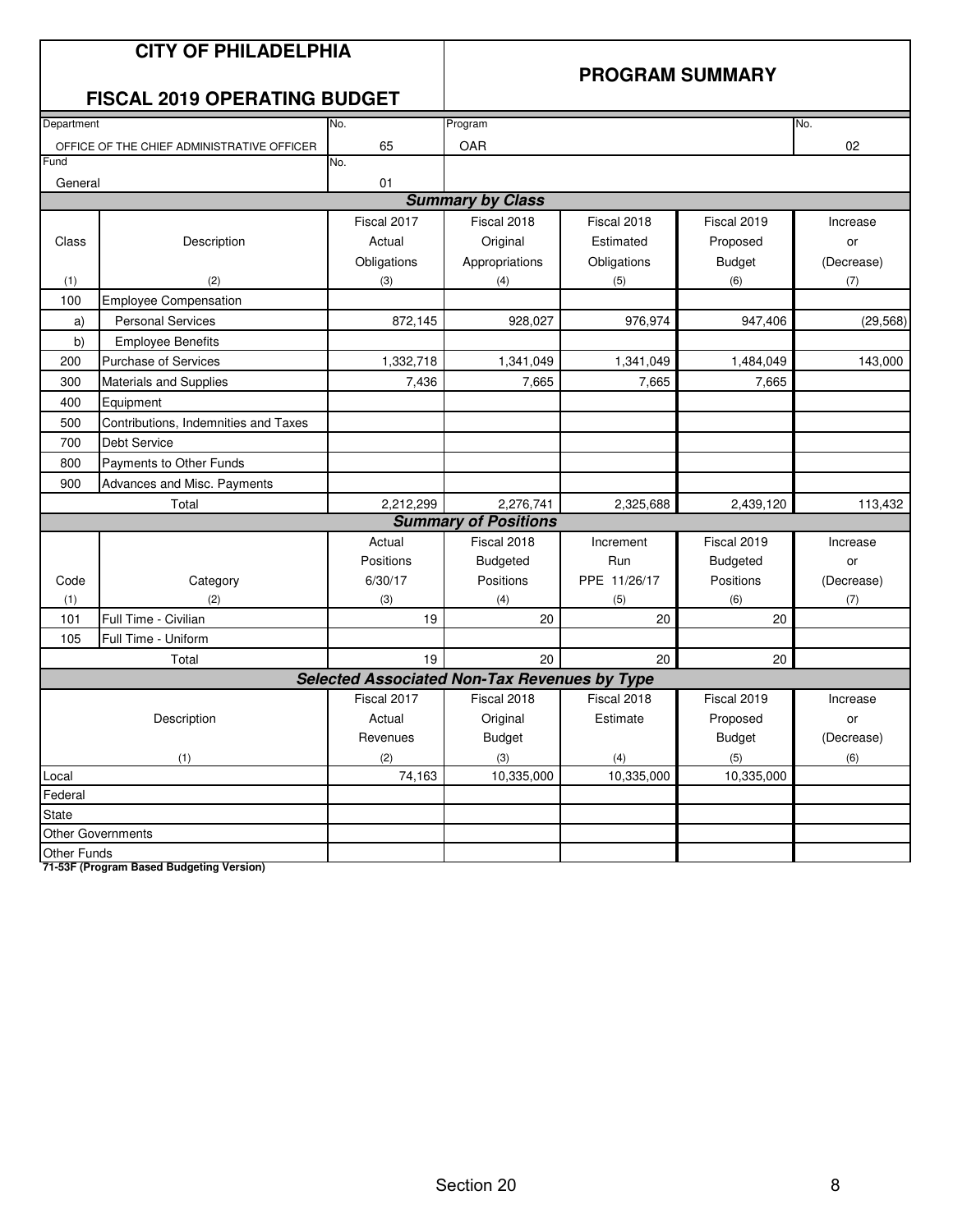### **CITY OF PHILADELPHIA SCHEDULE 100**

# **LIST OF POSITIONS**

| FISCAL 2019 OPERATING BUDGET |               |                                                   |                                |                        |                         |                         | <b>BY PROGRAM</b>     |                      |                         |
|------------------------------|---------------|---------------------------------------------------|--------------------------------|------------------------|-------------------------|-------------------------|-----------------------|----------------------|-------------------------|
| Department                   |               |                                                   |                                | No.                    | Program                 |                         |                       |                      | No.                     |
|                              |               | OFFICE OF THE CHIEF ADMINISTRATIVE OFFICER        |                                | 65                     | OAR                     |                         |                       |                      | 02                      |
| Fund                         |               |                                                   |                                | No.                    |                         |                         |                       |                      |                         |
|                              | General       |                                                   |                                | 01                     |                         |                         |                       |                      |                         |
|                              |               |                                                   |                                | Fiscal                 | Fiscal                  |                         | Fiscal                |                      | Increase                |
|                              |               | Title                                             | Salary                         | 2017                   | 2018                    | Increment<br>Run - PPE  | 2019                  | Annual               | (Decrease)              |
| Line<br>No.                  | Class<br>Code |                                                   | Range<br>(in dollars)          | Actual Pos.<br>6/30/17 | Budgeted<br>Positions   | 11/26/17                | Budgeted<br>Positions | Salary<br>7/1/18     | (Col. 8<br>less Col. 6) |
| (1)                          | (2)           | (3)                                               | (4)                            | (5)                    | (6)                     | (7)                     | (8)                   | (9)                  | (10)                    |
| 1                            |               | A438 Asst to the CAO -Admin Secr                  | 35,387                         | 1                      | 1                       | 1                       | $\mathbf 1$           | \$35,387             |                         |
| $\overline{c}$               |               | A439 Asst to the CAO-Clerical Assistant           | 40127 - 47793                  | 3                      | 3                       | 3                       | 3                     | \$128,717            |                         |
| 3                            |               | A442 Assistant to the Chief Admin                 | 34399 - 38192                  | $\sqrt{2}$             | $\overline{\mathbf{c}}$ | $\overline{\mathbf{c}}$ | $\overline{c}$        | \$72,528             |                         |
| 4                            |               | E700 Executive Director                           | 118000                         | 1                      | $\mathbf{1}$            | 1                       | $\mathbf{1}$          | \$118,000            |                         |
| 5                            |               | 1A02 Clerk 1                                      | 30042 - 32081                  | $\boldsymbol{2}$       | $\sqrt{2}$              | $\overline{\mathbf{c}}$ |                       |                      | $\left( 2\right)$       |
| 6                            |               | 1A03 Clerk 2                                      | 32688 - 35342                  | 1                      | $\sqrt{2}$              | 2                       | 4                     | \$135,874            | $\overline{2}$          |
| $\overline{7}$               |               | 1A12 Clerk Typist 2                               | 31761 - 34501                  | 6                      | 6                       | 4                       | $\overline{4}$        | \$144,668            | (2)                     |
| 8<br>9                       | 1A21<br>2L08  | Clerical Supervisor 1<br>Admin Srvcs Supervisor-C | 36332 - 39539<br>38708 - 49761 | 1<br>1                 | 1<br>1                  | 1<br>1                  | -1<br>-1              | \$41,164<br>\$50,986 |                         |
| 10                           | 2L18          | <b>Executive Assistant</b>                        | 62578 - 80457                  | 1                      | 1                       | 1                       | -1                    | \$82,282             |                         |
| 11                           | 1A04          | Clerk 3                                           | 38684 - 42156                  |                        |                         | $\mathbf{1}$            | -1                    | \$40,434             | $\mathbf{1}$            |
| 12                           | 1A37          | Service Representative                            | 35281 - 38348                  |                        |                         | $\overline{1}$          | $\mathbf{1}$          | \$35,281             | $\mathbf{1}$            |
|                              |               |                                                   |                                | 19                     | 20                      | 20                      | 20                    | 885,321              |                         |
|                              |               |                                                   |                                |                        |                         |                         |                       |                      |                         |
|                              |               |                                                   |                                |                        |                         |                         |                       |                      |                         |
|                              |               |                                                   |                                |                        |                         |                         |                       |                      |                         |
|                              |               |                                                   |                                |                        |                         |                         |                       |                      |                         |
|                              |               |                                                   |                                |                        |                         |                         |                       |                      |                         |
|                              |               |                                                   |                                |                        |                         |                         |                       |                      |                         |
|                              |               |                                                   |                                |                        |                         |                         |                       |                      |                         |
|                              |               |                                                   |                                |                        |                         |                         |                       |                      |                         |
|                              |               |                                                   |                                |                        |                         |                         |                       |                      |                         |
|                              |               |                                                   |                                |                        |                         |                         |                       |                      |                         |
|                              |               |                                                   |                                |                        |                         |                         |                       |                      |                         |
|                              |               |                                                   |                                |                        |                         |                         |                       |                      |                         |
|                              |               |                                                   |                                |                        |                         |                         |                       |                      |                         |
|                              |               |                                                   |                                |                        |                         |                         |                       |                      |                         |
|                              |               |                                                   |                                |                        |                         |                         |                       |                      |                         |
|                              |               |                                                   |                                |                        |                         |                         |                       |                      |                         |
|                              |               |                                                   |                                |                        |                         |                         |                       |                      |                         |
|                              |               |                                                   |                                |                        |                         |                         |                       |                      |                         |
|                              |               |                                                   |                                |                        |                         |                         |                       |                      |                         |
|                              |               |                                                   |                                |                        |                         |                         |                       |                      |                         |
|                              |               |                                                   |                                |                        |                         |                         |                       |                      |                         |
|                              |               |                                                   |                                |                        |                         |                         |                       |                      |                         |
|                              |               |                                                   |                                |                        |                         |                         |                       |                      |                         |
|                              |               |                                                   |                                |                        |                         |                         |                       |                      |                         |
|                              |               |                                                   |                                |                        |                         |                         |                       |                      |                         |
|                              |               |                                                   |                                |                        |                         |                         |                       |                      |                         |
|                              |               |                                                   |                                |                        |                         |                         |                       |                      |                         |
|                              |               |                                                   |                                |                        |                         |                         |                       |                      |                         |

**71-53I (Program Based Budgeting Version)**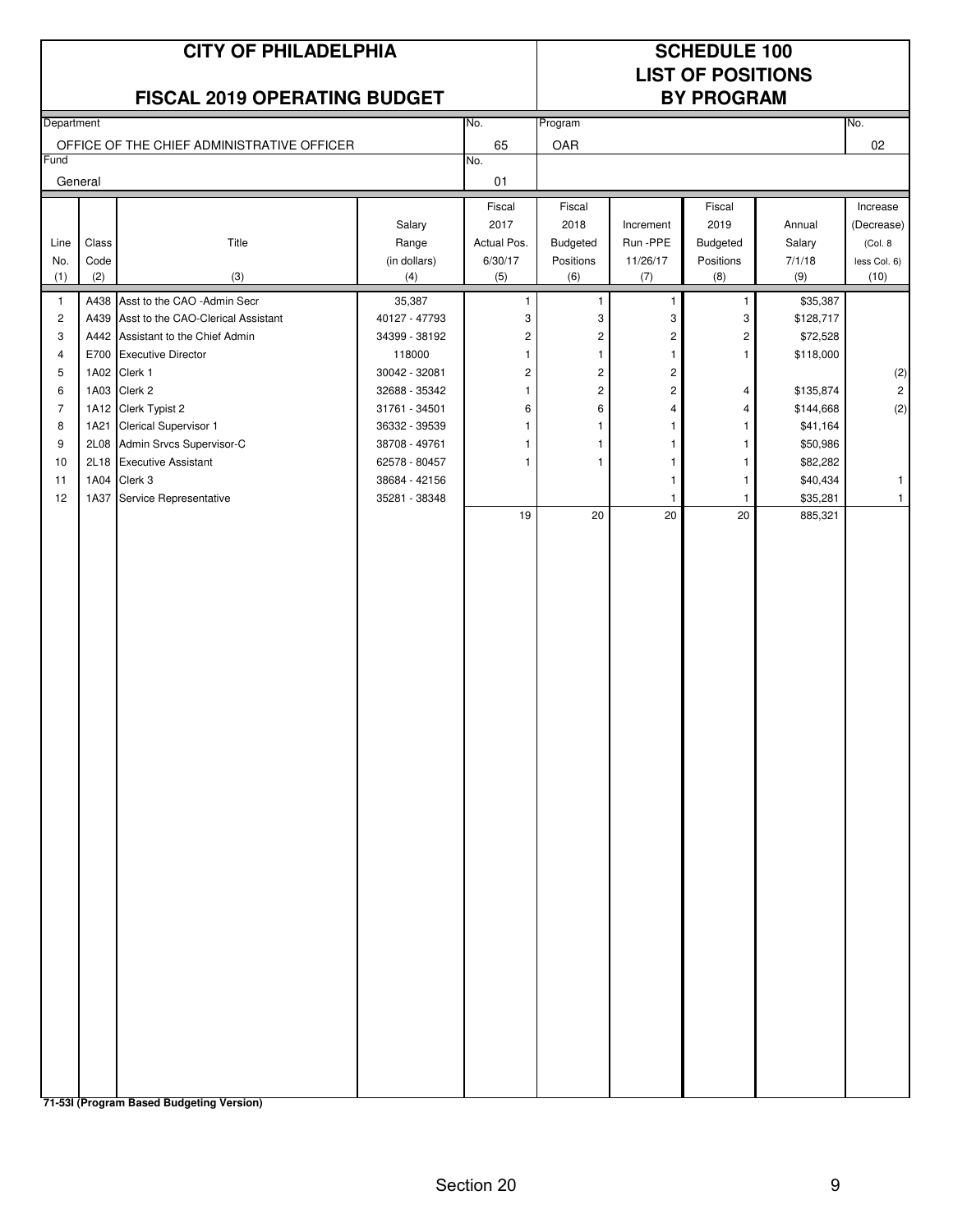|                                               | <b>CITY OF PHILADELPHIA</b><br>FISCAL 2019 OPERATING BUDGET |                                                                                                            |                                |                             |                                        | <b>SCHEDULE 100</b><br><b>LIST OF POSITIONS</b><br><b>BY PROGRAM</b> |                                                       |                                           |                                                |                                                            |                                                    |
|-----------------------------------------------|-------------------------------------------------------------|------------------------------------------------------------------------------------------------------------|--------------------------------|-----------------------------|----------------------------------------|----------------------------------------------------------------------|-------------------------------------------------------|-------------------------------------------|------------------------------------------------|------------------------------------------------------------|----------------------------------------------------|
| Department                                    |                                                             |                                                                                                            |                                |                             | No.                                    | Program                                                              |                                                       |                                           |                                                |                                                            | No.                                                |
|                                               |                                                             | OFFICE OF THE CHIEF ADMINISTRATIVE OFFICER                                                                 |                                |                             | 65                                     | OAR                                                                  |                                                       |                                           |                                                |                                                            | 02                                                 |
| Fund                                          | General                                                     |                                                                                                            |                                |                             | No.<br>01                              |                                                                      |                                                       |                                           |                                                |                                                            |                                                    |
| Line<br>No.<br>(1)                            | Class<br>Code<br>(2)                                        | Title<br>(3)                                                                                               |                                |                             | Salary<br>Range<br>(in dollars)<br>(4) | Fiscal<br>2017<br>Actual Pos.<br>6/30/17<br>(5)                      | Fiscal<br>2018<br><b>Budgeted</b><br>Positions<br>(6) | Increment<br>Run - PPE<br>11/26/17<br>(7) | Fiscal<br>2019<br>Budgeted<br>Positions<br>(8) | Annual<br>Salary<br>7/1/18<br>(9)                          | Inc.<br>(Dec.)<br>(Col. 8)<br>less Col. 6)<br>(10) |
| $\mathbf{1}$<br>$\overline{c}$<br>3<br>4<br>5 |                                                             | Full time<br>Part time<br><b>Board Members</b><br>Temporary and Seasonal<br>Expense Transfer to Water Fund |                                |                             |                                        | 19                                                                   | 20                                                    | 20                                        | 20                                             | \$885,321<br>\$45,209<br>\$45,000<br>\$5,418<br>(\$36,000) |                                                    |
|                                               |                                                             | <b>Total Gross Requirements</b>                                                                            |                                |                             |                                        | 19                                                                   | 20                                                    | 20                                        | 20                                             | 944.948                                                    |                                                    |
|                                               |                                                             | Plus: Earned Increment                                                                                     |                                |                             |                                        |                                                                      |                                                       |                                           |                                                | 2,458                                                      |                                                    |
|                                               |                                                             | Plus: Longevity                                                                                            |                                |                             |                                        |                                                                      |                                                       |                                           |                                                |                                                            |                                                    |
|                                               |                                                             | Less: (Vacancy Allowance)                                                                                  |                                |                             |                                        |                                                                      |                                                       |                                           |                                                |                                                            |                                                    |
|                                               |                                                             |                                                                                                            |                                | <b>Total Budget Request</b> |                                        |                                                                      |                                                       |                                           |                                                | 947,406                                                    |                                                    |
|                                               |                                                             |                                                                                                            |                                |                             | <b>Summary of Personal Services</b>    |                                                                      |                                                       |                                           |                                                |                                                            |                                                    |
|                                               |                                                             |                                                                                                            |                                | Fiscal 2017                 |                                        | Fiscal 2018                                                          |                                                       |                                           | Fiscal 2019                                    | Inc. $/$ (Dec.)                                            | Inc. $/$ (Dec.)                                    |
| Line<br>No.                                   |                                                             | Category                                                                                                   | Actual<br>Positions<br>6/30/17 | Actual<br>Obligations       | Budgeted<br>Positions                  | Estimated<br>Obligations                                             | Increment<br>Run -PPE<br>11/26/17                     | Budgeted<br>Positions                     | Department<br>Request                          | in Require.<br>(Col. 9<br>less Col. 6)                     | in Bud. Pos.<br>(Col. 8<br>less Col. 5)            |
| (1)                                           |                                                             | (2)                                                                                                        | (3)                            | (4)                         | (5)                                    | (6)                                                                  | (7)                                                   | (8)                                       | (9)                                            | (10)                                                       | (11)                                               |
| $\mathbf{1}$                                  | Lump Sum                                                    |                                                                                                            |                                |                             |                                        | 21,434                                                               |                                                       |                                           |                                                | (21, 434)                                                  |                                                    |
| $\overline{2}$                                |                                                             | Full Time - Civilian                                                                                       | 19                             | 805,306                     | 20                                     | 899,511                                                              | 20                                                    | 20                                        | 887,779                                        | (11, 732)                                                  |                                                    |
| 3                                             |                                                             | Full Time - Uniform                                                                                        |                                |                             |                                        |                                                                      |                                                       |                                           |                                                |                                                            |                                                    |
| $\overline{4}$                                |                                                             | Bonus, Gross Adj.                                                                                          |                                | 6,129                       |                                        | 3,992                                                                |                                                       |                                           |                                                | (3,992)                                                    |                                                    |
| 5                                             |                                                             | PT, Temp/Seas, Bd, SCG                                                                                     |                                | 60,710                      |                                        | 52,037                                                               |                                                       |                                           | 59,627                                         | 7,590                                                      |                                                    |
| 6                                             |                                                             | Overtime - Civilian                                                                                        |                                |                             |                                        |                                                                      |                                                       |                                           |                                                |                                                            |                                                    |
| $\overline{7}$                                |                                                             | Overtime - Uniform                                                                                         |                                |                             |                                        |                                                                      |                                                       |                                           |                                                |                                                            |                                                    |
| 8                                             |                                                             | Holiday Overtime - Civilian                                                                                |                                |                             |                                        |                                                                      |                                                       |                                           |                                                |                                                            |                                                    |
| 9                                             |                                                             | Unused Uniform Leave                                                                                       |                                |                             |                                        |                                                                      |                                                       |                                           |                                                |                                                            |                                                    |
| 10                                            | Shift/Stress                                                |                                                                                                            |                                |                             |                                        |                                                                      |                                                       |                                           |                                                |                                                            |                                                    |
| 11                                            |                                                             | H&L, IOD, LT-Sick                                                                                          |                                |                             |                                        |                                                                      |                                                       |                                           |                                                |                                                            |                                                    |
| 12                                            |                                                             |                                                                                                            |                                |                             |                                        |                                                                      |                                                       |                                           |                                                |                                                            |                                                    |
|                                               |                                                             | Total                                                                                                      | $19$                           | 872,145                     | 20                                     | 976,974                                                              | $20\degree$                                           | 20                                        | 947,406                                        | (29, 568)                                                  |                                                    |

**71-53J (Program Based Budgeting Version)**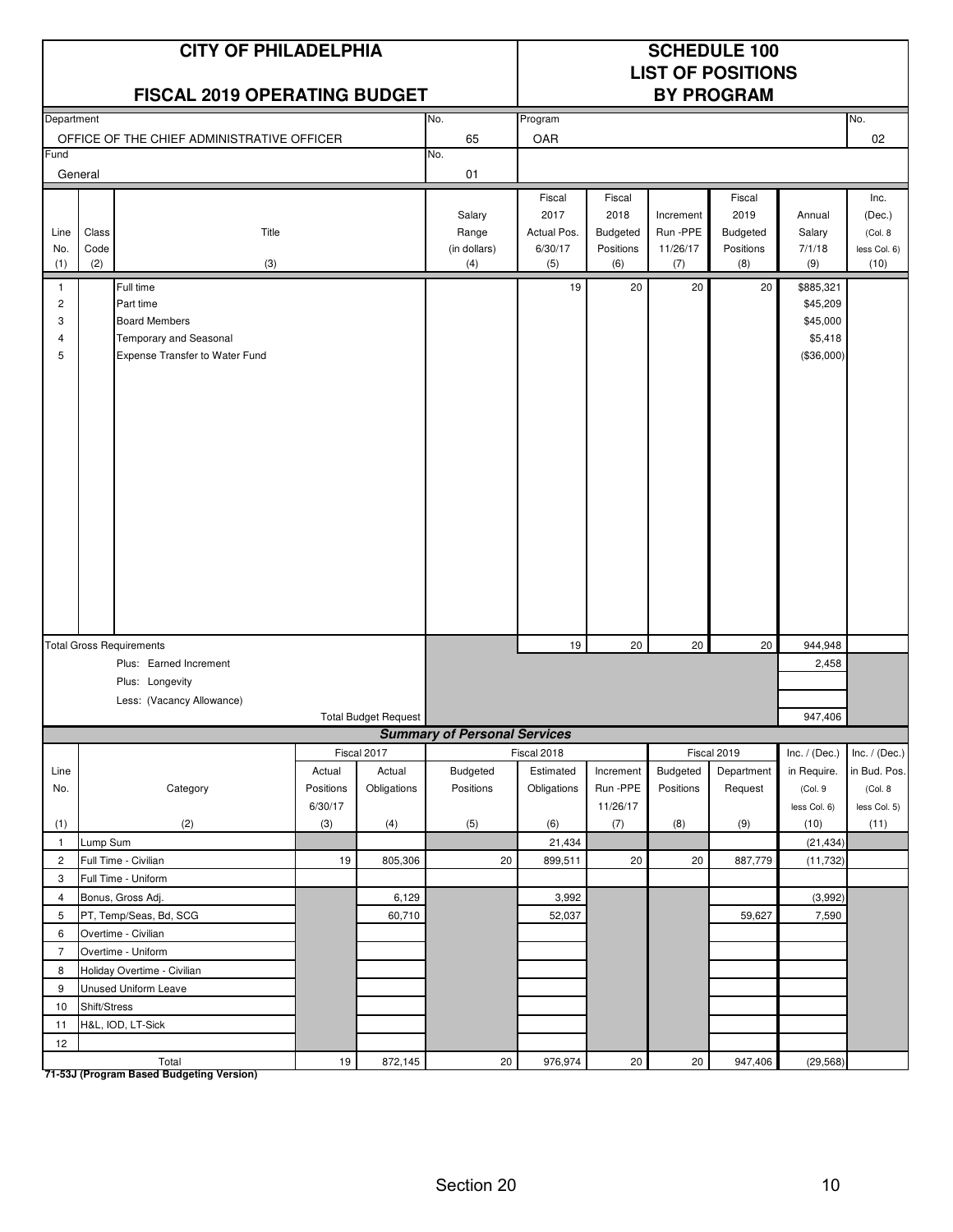### **CITY OF PHILADELPHIA SCHEDULE 200**

# **PURCHASE OF SERVICES**

### **FISCAL 2019 OPERATING BUDGET**

| Department |                                                   | No.                                               | Program        |             |              | No.        |
|------------|---------------------------------------------------|---------------------------------------------------|----------------|-------------|--------------|------------|
|            | OFFICE OF THE CHIEF ADMINISTRATIVE OFFICER        | 65                                                | OAR            |             |              | 02         |
| Fund       |                                                   | No.                                               |                |             |              |            |
| General    |                                                   | 01                                                |                |             |              |            |
|            |                                                   | Fiscal 2017                                       | Fiscal 2018    | Fiscal 2018 | Fiscal 2019  | Increase   |
| Code       | Description                                       | Actual                                            | Original       | Estimated   | Departmental | or         |
|            |                                                   | Obligations                                       | Appropriations | Obligations | Request      | (Decrease) |
|            | (2)                                               |                                                   | (4)            |             | (6)          |            |
| (1)        |                                                   | (3)<br><b>Schedule 200 - Purchase of Services</b> |                | (5)         |              | (7)        |
|            |                                                   |                                                   |                |             |              |            |
| 201        | Cleaning & Laundering                             |                                                   |                |             |              |            |
| 202        | <b>Janitorial Services</b>                        |                                                   |                |             |              |            |
| 205        | Refuse, Garbage, Silt and Sludge Removal          |                                                   |                |             |              |            |
| 209        | Telephone & Communication                         |                                                   |                |             |              |            |
| 210        | <b>Postal Services</b>                            |                                                   | 50             | 50          | 50           |            |
| 211        | Transportation                                    | 324                                               | 700            | 700         | 700          |            |
| 215        | Licenses, Permits & Inspection Charges            |                                                   |                |             |              |            |
| 216        | Commercial off the Shelf Software Licenses        |                                                   |                |             |              |            |
| 220        | <b>Electric Current</b>                           |                                                   |                |             |              |            |
| 221        | <b>Gas Services</b>                               |                                                   |                |             |              |            |
| 222        | Steam for Heating                                 |                                                   |                |             |              |            |
| 230        | Meals (non-travel) & Official Entertaining        |                                                   |                |             |              |            |
| 231        | <b>Overtime Meals</b>                             |                                                   |                |             |              |            |
| 240        | Advertising & Promotional Activities              |                                                   |                |             |              |            |
| 250        | <b>Professional Services</b>                      | 67,000                                            | 67,000         | 70,000      | 70,000       |            |
| 251        | Professional Svcs. - Information Technology       | 1,255,000                                         | 1,255,000      | 1,255,000   | 1,398,000    | 143,000    |
| 252        | Accounting & Auditing Services                    |                                                   |                |             |              |            |
| 253        | <b>Legal Services</b>                             |                                                   |                |             |              |            |
| 254        | Mental Health & Intellectual Disability Services  |                                                   |                |             |              |            |
| 255        | <b>Dues</b>                                       |                                                   |                |             |              |            |
| 256        | Seminar & Training Sessions                       |                                                   | 500            | 500         | 500          |            |
| 257        | Architectural & Engineering Services              |                                                   |                |             |              |            |
| 258        | <b>Court Reporters</b>                            | 8,182                                             | 15,849         | 12,310      | 12,310       |            |
| 259        | <b>Arbitration Fees</b>                           |                                                   |                |             |              |            |
| 260        | Repair & Maintenance Charges                      | 2,212                                             | 1,950          | 1,950       | 1,950        |            |
| 261        | Repaving, Repairing & Resurfacing Streets         |                                                   |                |             |              |            |
| 262        | Demolition of Buildings                           |                                                   |                |             |              |            |
| 264        | Abatement of Nuisances                            |                                                   |                |             |              |            |
| 265        | Rehabilitation of Property                        |                                                   |                |             |              |            |
| 266        | Maint. & Support - Comp. Hardware & Software      |                                                   |                | 539         | 539          |            |
| 275        | Juror Fees                                        |                                                   |                |             |              |            |
| 276        | Juror Expenses                                    |                                                   |                |             |              |            |
| 277        | <b>Witness Fees</b>                               |                                                   |                |             |              |            |
| 280        | Insurance & Official Bonds                        |                                                   |                |             |              |            |
| 282        | Lease Purchase - Computer Systems                 |                                                   |                |             |              |            |
| 283        | Lease Purchase - Vehicles                         |                                                   |                |             |              |            |
| 284        | Ground & Building Rental                          |                                                   |                |             |              |            |
| 285        | Rents - Other                                     |                                                   |                |             |              |            |
| 286        | Rental of Parking Spaces                          |                                                   |                |             |              |            |
| 290        | Payments for Care of Individuals                  |                                                   |                |             |              |            |
|            |                                                   |                                                   |                |             |              |            |
| 295        | <b>Imprest Advances</b>                           |                                                   |                |             |              |            |
| 298        | Payments for Burials & Graves                     |                                                   |                |             |              |            |
| 299        | Other Expenses (not otherwise classified)         |                                                   |                |             |              |            |
|            |                                                   |                                                   |                |             |              |            |
|            |                                                   |                                                   |                |             |              |            |
|            |                                                   |                                                   |                |             |              |            |
|            | Total<br>71-53K (Program Based Budgeting Version) | 1,332,718                                         | 1,341,049      | 1,341,049   | 1,484,049    | 143,000    |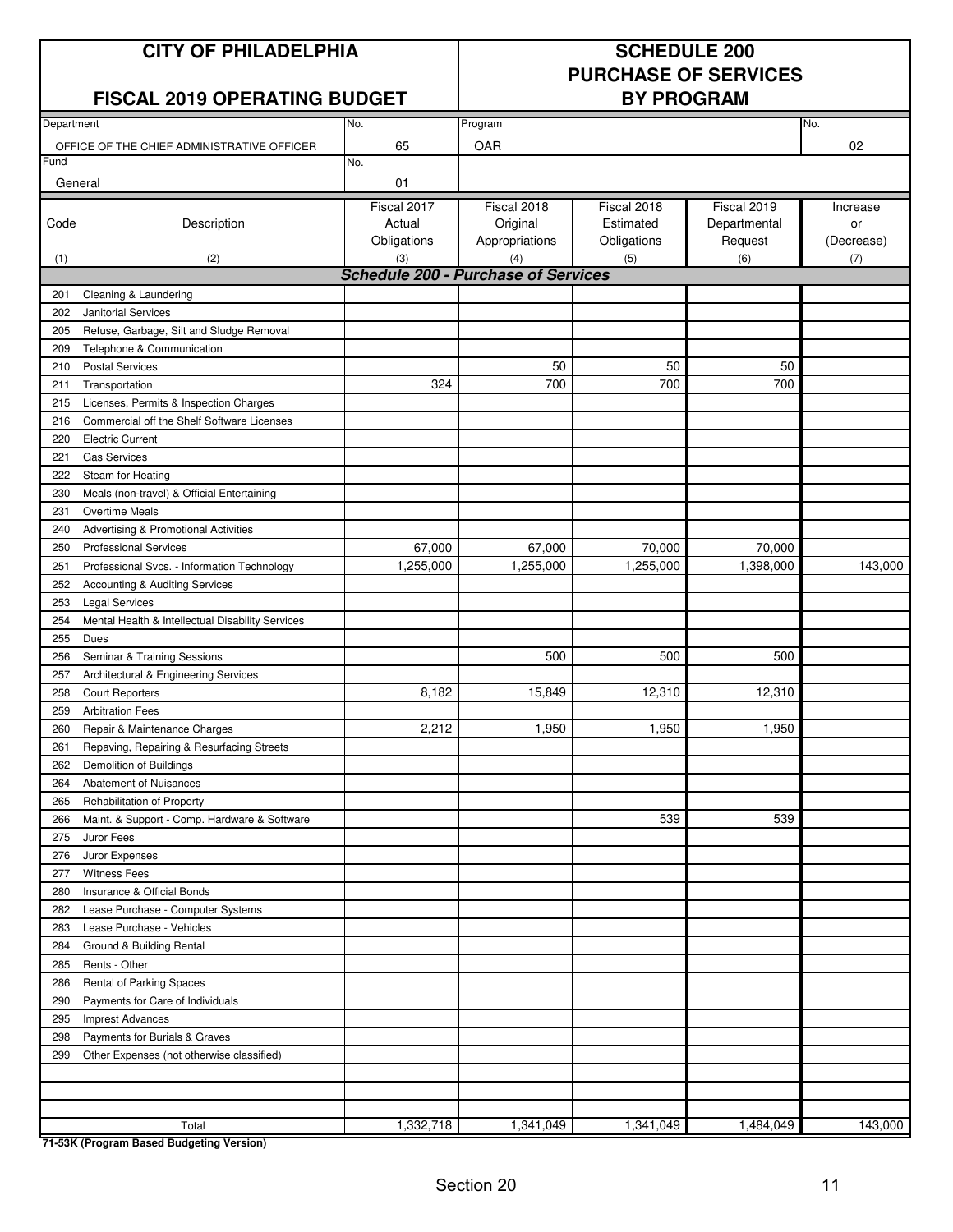### **CITY OF PHILADELPHIA SCHEDULE 300 - 400 MATERIALS, SUPPLIES & EQUIPMENT**

### **FISCAL 2019 OPERATING BUDGET**

| Department |                                                       | No.         | Program                                        |             | No.          |            |
|------------|-------------------------------------------------------|-------------|------------------------------------------------|-------------|--------------|------------|
|            | OFFICE OF THE CHIEF ADMINISTRATIVE OFFICER            | 65          | OAR                                            |             |              | 02         |
| Fund       |                                                       | No.         |                                                |             |              |            |
| General    |                                                       | 01          |                                                |             |              |            |
|            |                                                       |             |                                                |             |              |            |
|            |                                                       | Fiscal 2017 | Fiscal 2018                                    | Fiscal 2018 | Fiscal 2019  | Increase   |
| Code       | Description                                           | Actual      | Original                                       | Estimated   | Departmental | or         |
|            |                                                       | Obligations | Appropriations                                 | Obligations | Request      | (Decrease) |
| (1)        | (2)                                                   | (3)         | (4)                                            | (5)         | (6)          | (7)        |
|            |                                                       |             | <b>Schedule 300 - Materials &amp; Supplies</b> |             |              |            |
| 301        | Agricultural & Botanical                              |             |                                                |             |              |            |
| 302        | Animal, Livestock & Marine                            |             |                                                |             |              |            |
| 303        | Bakeshop, Dining Room & Kitchen                       |             |                                                |             |              |            |
| 304        | Books & Other Publications                            |             | 450                                            | 450         | 450          |            |
| 305        | <b>Building &amp; Construction</b>                    |             |                                                |             |              |            |
| 306        | <b>Library Materials</b>                              |             |                                                |             |              |            |
| 307        | <b>Chemicals &amp; Gases</b>                          |             |                                                |             |              |            |
| 308        | Dry Goods, Notions & Wearing Apparel                  |             |                                                |             |              |            |
| 309        | Cordage & Fibers                                      |             |                                                |             |              |            |
| 310        | Electrical & Communication                            |             |                                                |             |              |            |
| 311        | General Equipment & Machinery                         |             |                                                |             |              |            |
| 312        | Fire Fighting & Safety                                |             |                                                |             |              |            |
| 313        | Food                                                  |             |                                                |             |              |            |
| 314        | Fuel - Heating & Cooling                              |             |                                                |             |              |            |
| 316        | General Hardware & Minor Tools                        |             |                                                |             |              |            |
| 317        | Hospital & Laboratory                                 |             |                                                |             |              |            |
| 318        | Janitorial, Laundry & Household                       |             |                                                |             |              |            |
| 320        | Office Materials & Supplies                           | 6,521       | 6,465                                          | 6,465       | 6,465        |            |
| 322        | Small Power Tools & Hand Tools                        |             |                                                |             |              |            |
| 323        | Plumbing, AC & Space Heating                          |             |                                                |             |              |            |
| 324        | Precision, Photographic & Artists                     |             |                                                |             |              |            |
| 325        | Printing                                              | 915         | 750                                            | 750         | 750          |            |
| 326        | Recreational & Educational                            |             |                                                |             |              |            |
|            |                                                       |             |                                                |             |              |            |
| 328        | Vehicle Parts & Accessories                           |             |                                                |             |              |            |
| 335        | Lubricants<br>#2 Diesel Fuel                          |             |                                                |             |              |            |
| 340        |                                                       |             |                                                |             |              |            |
| 341        | Compressed Natural Gas (CNG)                          |             |                                                |             |              |            |
| 342        | Liquid Propane Gas (LPG)                              |             |                                                |             |              |            |
| 345        | Gasoline                                              |             |                                                |             |              |            |
| 399        | Other Materials & Supplies (not otherwise classified) |             |                                                |             |              |            |
|            |                                                       |             |                                                |             |              |            |
|            | Total                                                 | 7,436       | 7,665                                          | 7,665       | 7,665        |            |
|            |                                                       |             | <b>Schedule 400 - Equipment</b>                |             |              |            |
| 405        | Construction, Dredging & Conveying                    |             |                                                |             |              |            |
| 410        | Electrical, Lighting & Communications                 |             |                                                |             |              |            |
| 411        | General Equipment & Machinery                         |             |                                                |             |              |            |
| 412        | Fire Fighting & Emergency                             |             |                                                |             |              |            |
| 417        | Hospital & Laboratory                                 |             |                                                |             |              |            |
| 420        | Office Equipment                                      |             |                                                |             |              |            |
| 423        | Plumbing, AC & Space Heating                          |             |                                                |             |              |            |
| 424        | Precision, Photographic & Artists                     |             |                                                |             |              |            |
| 426        | Recreational & Educational                            |             |                                                |             |              |            |
| 427        | Computer Equipment & Peripherals                      |             |                                                |             |              |            |
| 428        | Vehicles                                              |             |                                                |             |              |            |
| 430        | Furniture & Furnishings                               |             |                                                |             |              |            |
| 499        | Other Equipment (not otherwise classified)            |             |                                                |             |              |            |
|            |                                                       |             |                                                |             |              |            |
|            | Total                                                 |             |                                                |             |              |            |
|            | 71-53L (Program Based Budgeting Version)              |             |                                                |             |              |            |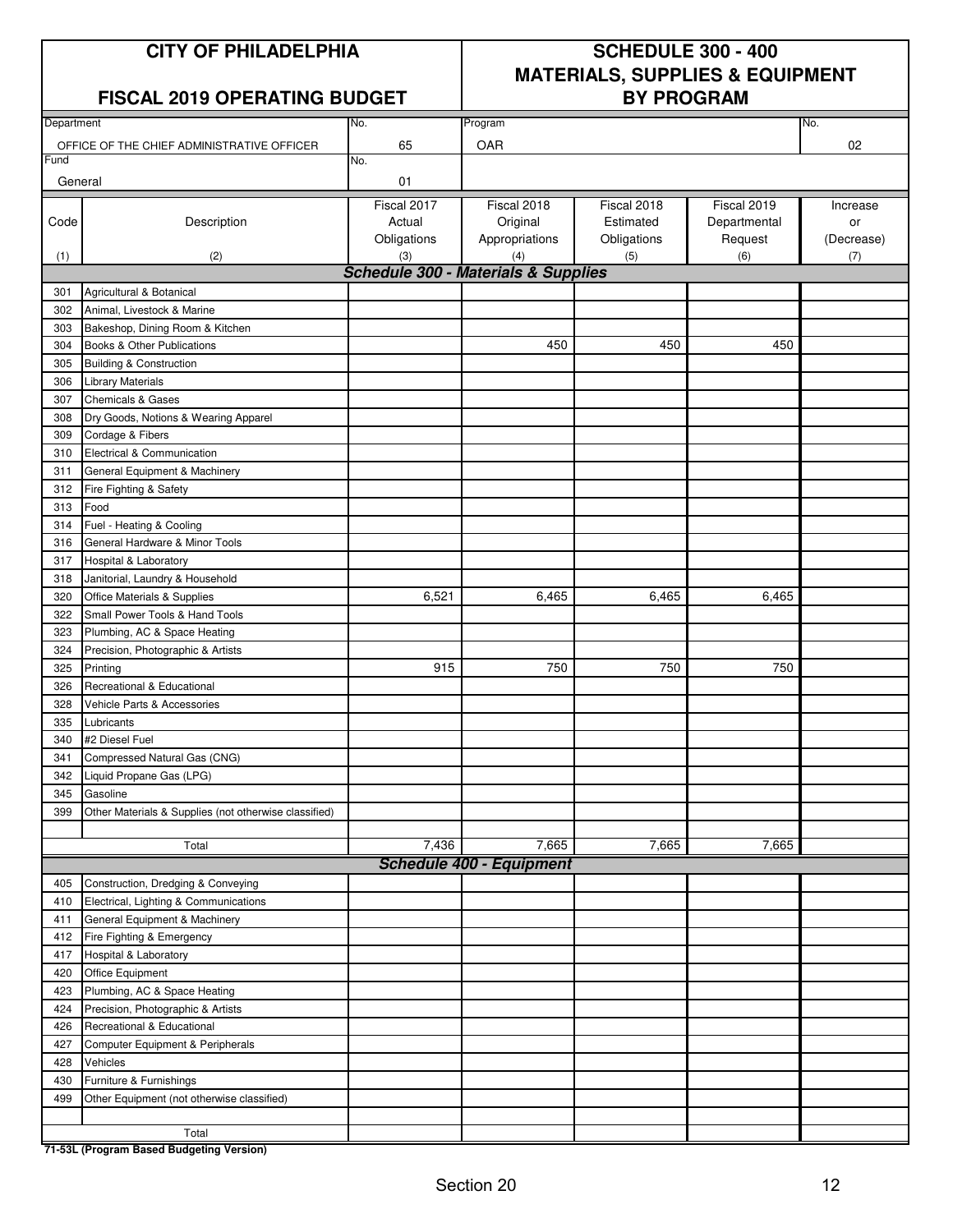|              | <b>CITY OF PHILADELPHIA</b>                |                  |                       |                         |                          | <b>SUPPORTING DETAIL:</b>                              |                |
|--------------|--------------------------------------------|------------------|-----------------------|-------------------------|--------------------------|--------------------------------------------------------|----------------|
|              |                                            |                  |                       |                         |                          | <b>PROFESSIONAL SERVICES AND</b>                       |                |
|              | <b>FISCAL 2019 OPERATING BUDGET</b>        |                  |                       |                         |                          | CARE OF INDIVIDUALS, BY PROGRAM                        |                |
| Department   |                                            |                  | No.                   | Program                 |                          |                                                        | No.            |
|              | OFFICE OF THE CHIEF ADMINISTRATIVE OFFICER |                  | 65                    | OAR                     |                          |                                                        | 02             |
| Fund         |                                            |                  | No.                   |                         |                          |                                                        |                |
|              | General                                    |                  | 01                    |                         |                          |                                                        |                |
|              |                                            |                  | Fiscal 2017<br>Actual | Fiscal 2018<br>Original | Fiscal 2018<br>Estimated | Fiscal 2019<br>Department                              | Increase<br>or |
| Class        | Description                                |                  | Obligations           | Appropriation           | Obligations              | Request                                                | (Decrease)     |
| (1)          | (2)                                        |                  | (3)                   | (4)                     | (5)                      | (6)                                                    | (7)            |
| 250s         | Professional Services (250-254, 257-259)   |                  | 1,330,182             | 1,337,849               | 1,337,310                | 1,480,310                                              | 143,000        |
| 290          | Payments for Care of Individuals           |                  |                       |                         |                          |                                                        |                |
| Minor        | Name of Contractor                         | Fiscal 2017      | Fiscal 2018           | Fiscal 2018             | Fiscal 2019              | Describe purpose or scope of                           |                |
| Object       | or Provider                                | Actual           | Original              | Estimated               | Department               | service provided. Include, if                          |                |
| Code         |                                            | Obligations      | Appropriation         | Obligations             | Request                  | applicable, unit cost of service.                      |                |
| 0250         | Carmine D'Alessandro                       | 30,000           |                       |                         |                          | <b>OAR Hearing Master</b>                              |                |
| 0250<br>0250 | AJ Fanelli<br>Dominic Cermele              | 20,000<br>17,000 | 20,000<br>20,000      | 7,000<br>20,000         |                          | <b>OAR Hearing Master</b><br>20,000 OAR Hearing Master |                |
| 0250         | John O'Connor                              |                  | 20,000                | 23,000                  |                          | 23,000 OAR Hearing Master                              |                |
| 0250         | <b>TBD</b>                                 |                  | 7,000                 |                         |                          | 7,000 Add'l costs for hearing masters                  |                |
| 0250         | Margaret M Fenerty                         |                  |                       | 20,000                  |                          | 20,000 OAR Hearing Master                              |                |
| 0251         | Conduent State and Local Solutions         | 1,255,000        | 1,255,000             | 1,255,000               |                          | 1,398,000 Sweep and Alarm                              |                |
| 0258         | <b>Strehlow &amp; Associates</b>           | 8,812            | 15,849                | 12,310                  | 12,310                   | Court reporters                                        |                |
|              |                                            | 1,330,812        | 1,337,849             | 1,337,310               | 1,480,310                |                                                        |                |
|              |                                            |                  |                       |                         |                          |                                                        |                |
|              |                                            |                  |                       |                         |                          |                                                        |                |
|              |                                            |                  |                       |                         |                          |                                                        |                |
|              |                                            |                  |                       |                         |                          |                                                        |                |
|              |                                            |                  |                       |                         |                          |                                                        |                |
|              |                                            |                  |                       |                         |                          |                                                        |                |
|              |                                            |                  |                       |                         |                          |                                                        |                |
|              |                                            |                  |                       |                         |                          |                                                        |                |
|              |                                            |                  |                       |                         |                          |                                                        |                |
|              |                                            |                  |                       |                         |                          |                                                        |                |
|              |                                            |                  |                       |                         |                          |                                                        |                |
|              |                                            |                  |                       |                         |                          |                                                        |                |
|              |                                            |                  |                       |                         |                          |                                                        |                |
|              |                                            |                  |                       |                         |                          |                                                        |                |
|              |                                            |                  |                       |                         |                          |                                                        |                |
|              |                                            |                  |                       |                         |                          |                                                        |                |
|              |                                            |                  |                       |                         |                          |                                                        |                |
|              |                                            |                  |                       |                         |                          |                                                        |                |
|              |                                            |                  |                       |                         |                          |                                                        |                |
|              |                                            |                  |                       |                         |                          |                                                        |                |
|              |                                            |                  |                       |                         |                          |                                                        |                |
|              |                                            |                  |                       |                         |                          |                                                        |                |
|              |                                            |                  |                       |                         |                          |                                                        |                |
|              |                                            |                  |                       |                         |                          |                                                        |                |
|              |                                            |                  |                       |                         |                          |                                                        |                |
|              |                                            |                  |                       |                         |                          |                                                        |                |
|              |                                            |                  |                       |                         |                          |                                                        |                |
|              |                                            |                  |                       |                         |                          |                                                        |                |
|              |                                            |                  |                       |                         |                          |                                                        |                |
|              |                                            |                  |                       |                         |                          |                                                        |                |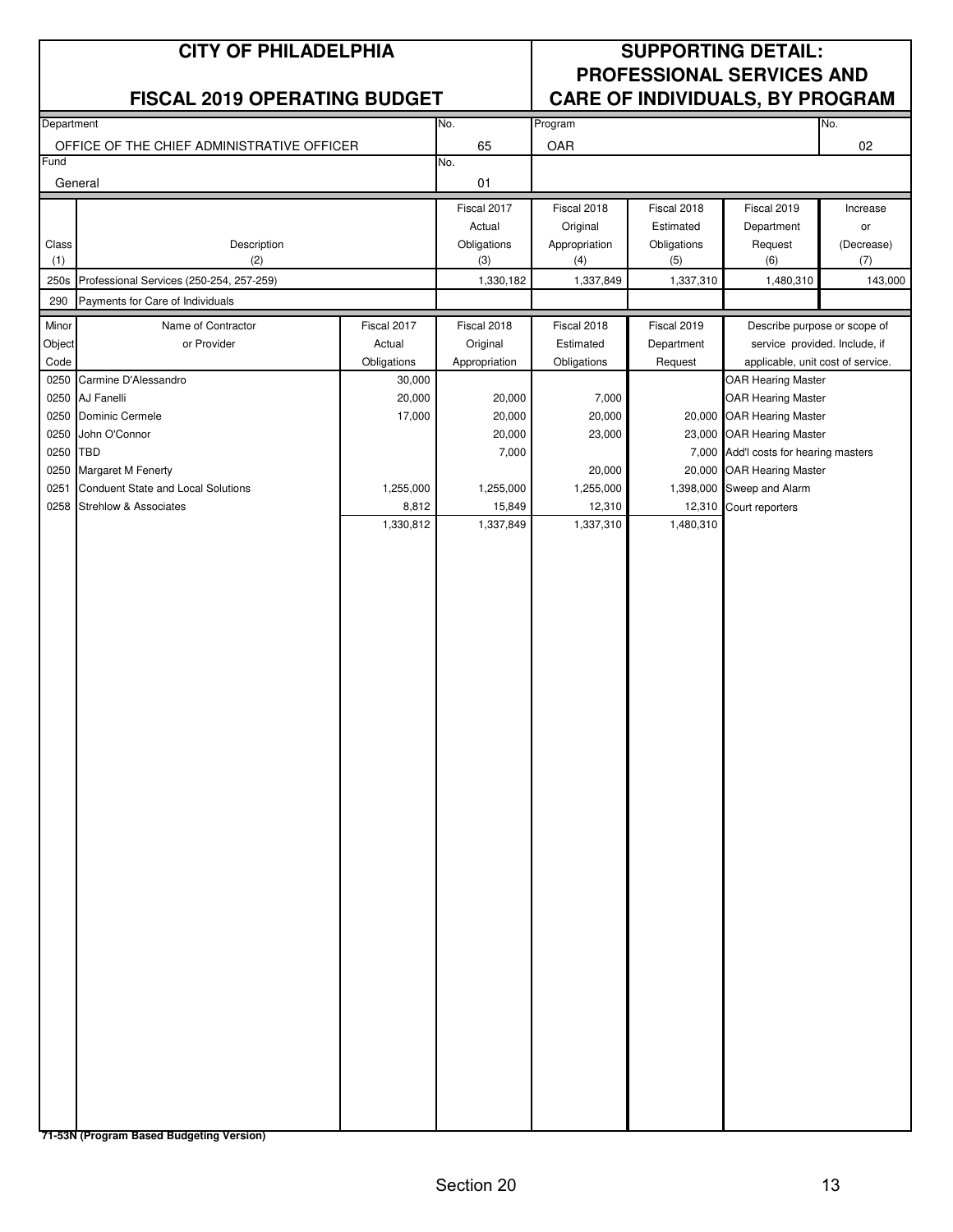|            | <b>CITY OF PHILADELPHIA</b>                                                                                                                                                                                                                                                                                                                                                                                                                                                                                                                                                                                                                                                                                                                                                                                                                                                                                                                                                                                       |             |                                               | <b>PROGRAM SUMMARY - ALL FUNDS</b>     |                          |                 |
|------------|-------------------------------------------------------------------------------------------------------------------------------------------------------------------------------------------------------------------------------------------------------------------------------------------------------------------------------------------------------------------------------------------------------------------------------------------------------------------------------------------------------------------------------------------------------------------------------------------------------------------------------------------------------------------------------------------------------------------------------------------------------------------------------------------------------------------------------------------------------------------------------------------------------------------------------------------------------------------------------------------------------------------|-------------|-----------------------------------------------|----------------------------------------|--------------------------|-----------------|
|            | <b>FISCAL 2019 OPERATING BUDGET</b>                                                                                                                                                                                                                                                                                                                                                                                                                                                                                                                                                                                                                                                                                                                                                                                                                                                                                                                                                                               |             |                                               |                                        |                          |                 |
| Department |                                                                                                                                                                                                                                                                                                                                                                                                                                                                                                                                                                                                                                                                                                                                                                                                                                                                                                                                                                                                                   | No.         | Program                                       |                                        |                          | No.             |
|            | OFFICE OF THE CHIEF ADMINISTRATIVE OFFICER                                                                                                                                                                                                                                                                                                                                                                                                                                                                                                                                                                                                                                                                                                                                                                                                                                                                                                                                                                        | 65          |                                               | Strategic Direction and Transformation |                          | 04              |
|            |                                                                                                                                                                                                                                                                                                                                                                                                                                                                                                                                                                                                                                                                                                                                                                                                                                                                                                                                                                                                                   |             | <b>Program Description</b>                    |                                        |                          |                 |
|            | This program contains four units, each of which fulfills a strategic role in the City's administrative management. Administration: supports<br>the operations of the CAO's departments and functions and focuses on process improvement, transformation, and innovation; Human<br>Resource and Talent (HR&T): supports the continued development of a talented and diverse City workforce by utilizing modern and<br>transformational talent management strategies; Contracts: supports departments as they develop, post, award, and manage requests for<br>proposals (RFPs) and professional services contracts. This unit also supports vendors in applying for those contracts and complying with<br>Chapter 17-1400 of the Philadelphia Code; Open Data and Digital Transformation (ODDT): Through transparent, efficient, and effective<br>services, ODDT helps departments make government services more transparent and accessible to the public through technology and<br>human-centered design methods. |             |                                               |                                        |                          |                 |
|            |                                                                                                                                                                                                                                                                                                                                                                                                                                                                                                                                                                                                                                                                                                                                                                                                                                                                                                                                                                                                                   |             | <b>Program Objectives</b>                     |                                        |                          |                 |
|            | Identify areas of opportunities within the City for process improvements and process re-engineering.<br>Lead cross-functional teams on projects with the goal of producing key and measurable benefits.<br>Establish a platform to ensure the capture of critical knowledge across CAO departments so that institutional information is retained.                                                                                                                                                                                                                                                                                                                                                                                                                                                                                                                                                                                                                                                                 |             | <b>Performance Measures</b>                   |                                        |                          |                 |
|            |                                                                                                                                                                                                                                                                                                                                                                                                                                                                                                                                                                                                                                                                                                                                                                                                                                                                                                                                                                                                                   |             | Fiscal 2017                                   | Fiscal 2018                            | Fiscal 2018              | Fiscal 2019     |
|            | Description                                                                                                                                                                                                                                                                                                                                                                                                                                                                                                                                                                                                                                                                                                                                                                                                                                                                                                                                                                                                       |             | Year-End                                      | Target                                 | Year-to-Date<br>12/31/17 | Target          |
|            | (1)                                                                                                                                                                                                                                                                                                                                                                                                                                                                                                                                                                                                                                                                                                                                                                                                                                                                                                                                                                                                               |             | (2)                                           | (3)                                    | (4)                      | (5)             |
|            | # of exempt positions posted using citywide exempt hiring process<br># of new hires onboarded centrally                                                                                                                                                                                                                                                                                                                                                                                                                                                                                                                                                                                                                                                                                                                                                                                                                                                                                                           |             | 179<br>226                                    | 200<br>300                             | 128<br>207               | 200<br>400      |
| Comments:  | This is a function of the number of new hires.                                                                                                                                                                                                                                                                                                                                                                                                                                                                                                                                                                                                                                                                                                                                                                                                                                                                                                                                                                    |             |                                               |                                        |                          |                 |
|            | Average contract conformance time:                                                                                                                                                                                                                                                                                                                                                                                                                                                                                                                                                                                                                                                                                                                                                                                                                                                                                                                                                                                |             |                                               |                                        |                          |                 |
|            | professional services contracts (days)                                                                                                                                                                                                                                                                                                                                                                                                                                                                                                                                                                                                                                                                                                                                                                                                                                                                                                                                                                            |             | 121                                           | 90                                     | 110                      | 90              |
| Comments:  | During calendar year 2017, Docusign was rolled out across departments. As a result, metrics from this time period reflect contracts using Docusign as well as                                                                                                                                                                                                                                                                                                                                                                                                                                                                                                                                                                                                                                                                                                                                                                                                                                                     |             |                                               |                                        |                          |                 |
|            | contracts using the older, paper process and may reflect longer processing times, on average, than just contracts conformed using Docusign.                                                                                                                                                                                                                                                                                                                                                                                                                                                                                                                                                                                                                                                                                                                                                                                                                                                                       |             |                                               |                                        |                          |                 |
|            | Percent of web traffic fulfilled by pages that meet digital standards                                                                                                                                                                                                                                                                                                                                                                                                                                                                                                                                                                                                                                                                                                                                                                                                                                                                                                                                             |             | 42.3%                                         | 60.0%                                  | 46.0%                    | 70.0%           |
| Comments:  | A page that meets digital standards is mobile-friendly, accessible, clearly organized, and written using plain language. The "beta" site will be transformed into                                                                                                                                                                                                                                                                                                                                                                                                                                                                                                                                                                                                                                                                                                                                                                                                                                                 |             |                                               |                                        |                          |                 |
|            | the new Phila.gov site in calendar year 2018 and is expected to result in increased web traffic.                                                                                                                                                                                                                                                                                                                                                                                                                                                                                                                                                                                                                                                                                                                                                                                                                                                                                                                  |             | <b>Summary by Fund</b>                        |                                        |                          |                 |
|            |                                                                                                                                                                                                                                                                                                                                                                                                                                                                                                                                                                                                                                                                                                                                                                                                                                                                                                                                                                                                                   | Fiscal 2017 | Fiscal 2018                                   | Fiscal 2018                            | Fiscal 2019              | Increase        |
| Fund       | Fund                                                                                                                                                                                                                                                                                                                                                                                                                                                                                                                                                                                                                                                                                                                                                                                                                                                                                                                                                                                                              | Actual      | Original                                      | Estimated                              | Proposed                 | or              |
| No.        |                                                                                                                                                                                                                                                                                                                                                                                                                                                                                                                                                                                                                                                                                                                                                                                                                                                                                                                                                                                                                   | Obligations | Appropriations                                | Obligations                            | <b>Budget</b>            | (Decrease)      |
| (1)        | (2)                                                                                                                                                                                                                                                                                                                                                                                                                                                                                                                                                                                                                                                                                                                                                                                                                                                                                                                                                                                                               | (3)         | (4)                                           | (5)                                    | (6)                      | (7)             |
| 01         | General Fund                                                                                                                                                                                                                                                                                                                                                                                                                                                                                                                                                                                                                                                                                                                                                                                                                                                                                                                                                                                                      | 2,423,827   | 2,638,588                                     | 4,843,380                              | 2,653,717                | (2, 189, 663)   |
| 08         | <b>Grants Revenue</b>                                                                                                                                                                                                                                                                                                                                                                                                                                                                                                                                                                                                                                                                                                                                                                                                                                                                                                                                                                                             |             |                                               | 74,689                                 | 102,307                  | 27,618          |
|            |                                                                                                                                                                                                                                                                                                                                                                                                                                                                                                                                                                                                                                                                                                                                                                                                                                                                                                                                                                                                                   |             |                                               |                                        |                          |                 |
|            |                                                                                                                                                                                                                                                                                                                                                                                                                                                                                                                                                                                                                                                                                                                                                                                                                                                                                                                                                                                                                   |             |                                               |                                        |                          |                 |
|            |                                                                                                                                                                                                                                                                                                                                                                                                                                                                                                                                                                                                                                                                                                                                                                                                                                                                                                                                                                                                                   |             |                                               |                                        |                          |                 |
|            | Total                                                                                                                                                                                                                                                                                                                                                                                                                                                                                                                                                                                                                                                                                                                                                                                                                                                                                                                                                                                                             | 2,423,827   | 2,638,588                                     | 4,918,069                              | 2,756,024                | (2, 162, 045)   |
|            |                                                                                                                                                                                                                                                                                                                                                                                                                                                                                                                                                                                                                                                                                                                                                                                                                                                                                                                                                                                                                   |             | <b>Summary of Full Time Positions by Fund</b> |                                        |                          |                 |
| Fund       |                                                                                                                                                                                                                                                                                                                                                                                                                                                                                                                                                                                                                                                                                                                                                                                                                                                                                                                                                                                                                   | Actual      | Fiscal 2018                                   | Increment Run                          | Fiscal 2019              | Inc. $/$ (Dec.) |
| No.        | Fund                                                                                                                                                                                                                                                                                                                                                                                                                                                                                                                                                                                                                                                                                                                                                                                                                                                                                                                                                                                                              | 6/30/17     | Budgeted                                      | PPE 11/26/17                           | Budgeted                 | (Col. 6 less 4) |
| (1)        | (2)                                                                                                                                                                                                                                                                                                                                                                                                                                                                                                                                                                                                                                                                                                                                                                                                                                                                                                                                                                                                               | (3)         | (4)                                           | (5)                                    | (6)                      | (7)             |
| 01         | General Fund                                                                                                                                                                                                                                                                                                                                                                                                                                                                                                                                                                                                                                                                                                                                                                                                                                                                                                                                                                                                      | 32          | 25                                            | 22                                     | 23                       | (2)             |
| 08         | <b>Grants Revenue</b>                                                                                                                                                                                                                                                                                                                                                                                                                                                                                                                                                                                                                                                                                                                                                                                                                                                                                                                                                                                             |             |                                               |                                        | $\overline{c}$           | $\mathbf{2}$    |
|            |                                                                                                                                                                                                                                                                                                                                                                                                                                                                                                                                                                                                                                                                                                                                                                                                                                                                                                                                                                                                                   |             |                                               |                                        |                          |                 |
|            |                                                                                                                                                                                                                                                                                                                                                                                                                                                                                                                                                                                                                                                                                                                                                                                                                                                                                                                                                                                                                   |             |                                               |                                        |                          |                 |
|            |                                                                                                                                                                                                                                                                                                                                                                                                                                                                                                                                                                                                                                                                                                                                                                                                                                                                                                                                                                                                                   |             |                                               |                                        |                          |                 |
|            |                                                                                                                                                                                                                                                                                                                                                                                                                                                                                                                                                                                                                                                                                                                                                                                                                                                                                                                                                                                                                   |             |                                               |                                        |                          |                 |
|            | <b>Total Full Time</b>                                                                                                                                                                                                                                                                                                                                                                                                                                                                                                                                                                                                                                                                                                                                                                                                                                                                                                                                                                                            | 32          | 25                                            | 22                                     | 25                       |                 |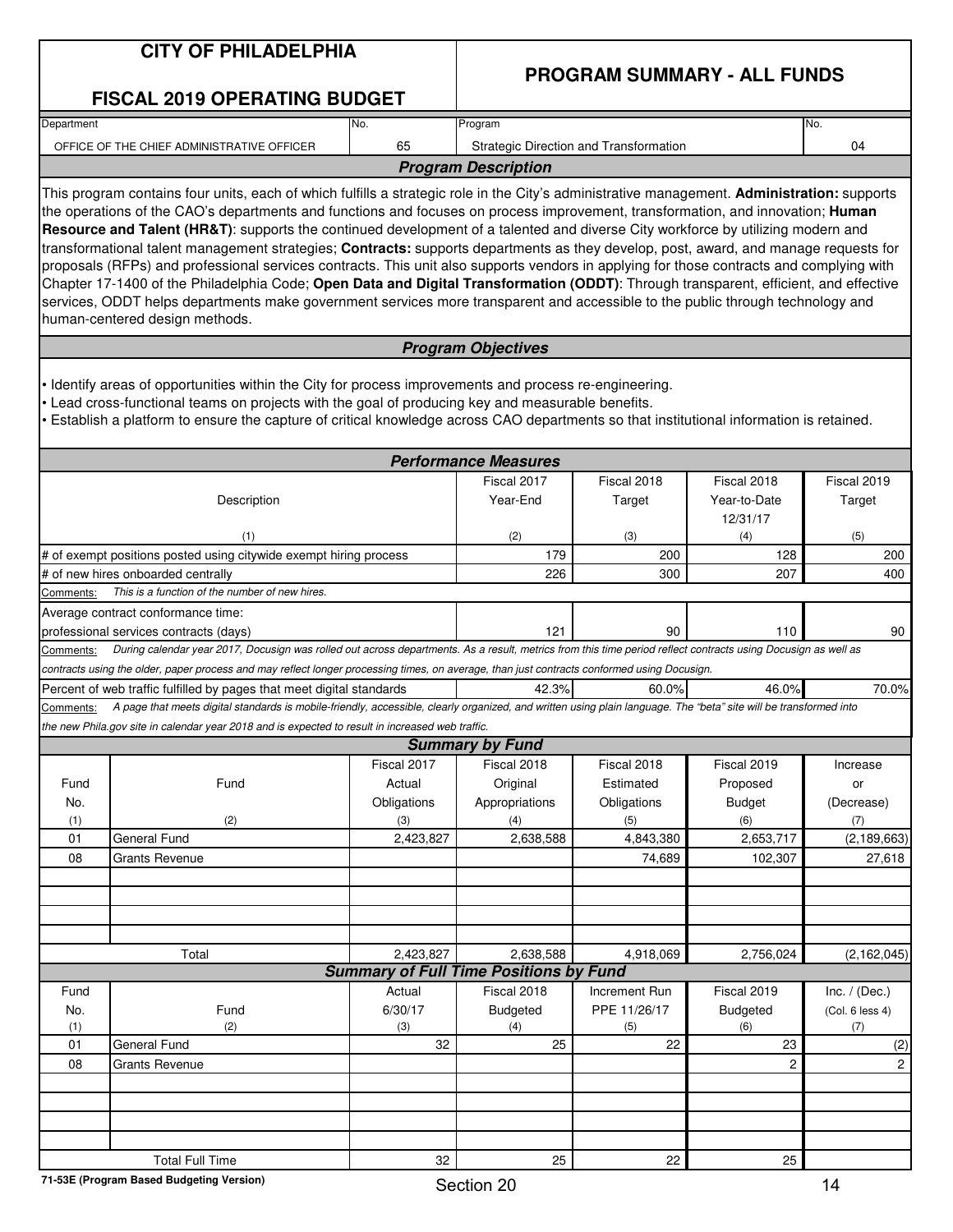### **CITY OF PHILADELPHIA**

#### **FISCAL 2019 OPERATING BUDGET**

## **PROGRAM SUMMARY - ALL FUNDS**

| Department   |                                            | No.         | Program                                             |                                        |                 | No.                 |
|--------------|--------------------------------------------|-------------|-----------------------------------------------------|----------------------------------------|-----------------|---------------------|
|              | OFFICE OF THE CHIEF ADMINISTRATIVE OFFICER | 65          |                                                     | Strategic Direction and Transformation |                 | 04                  |
|              |                                            |             | <b>Selected Associated Non-Tax Revenues by Fund</b> |                                        |                 |                     |
|              |                                            | Fiscal 2017 | Fiscal 2018                                         | Fiscal 2018                            | Fiscal 2019     | Increase            |
| Fund         | Fund                                       | Actual      | Original                                            | Estimate                               | Proposed        | or                  |
| No.          |                                            | Revenues    | <b>Budget</b>                                       |                                        | <b>Budget</b>   | (Decrease)          |
| (1)          | (2)                                        | (3)         | (4)                                                 | (5)                                    | (6)             | (7)                 |
| 08           | <b>Grants Revenue</b>                      |             |                                                     | 74,689                                 | 102,307         | 27,618              |
|              |                                            |             |                                                     |                                        |                 |                     |
|              |                                            |             |                                                     |                                        |                 |                     |
|              |                                            |             |                                                     |                                        |                 |                     |
|              |                                            |             | <b>Selected Associated Capital Projects</b>         |                                        |                 |                     |
| Dept.        |                                            | Carry       | Fiscal 2018                                         | Fiscal 2018                            | Fiscal 2019     | Fiscal 2019         |
| Where        | Description                                | Forward     | Original Approp.                                    | Original Approp.                       | Proposed Budget | Proposed Bdgt       |
| Appropriated |                                            |             | (GO Only)                                           | (All Other Sources)                    | (GO Only)       | (All Other Sources) |
| (1)          | (2)                                        | (3)         | (4)                                                 | (5)                                    | (6)             | (7)                 |
| OIT          | phila.gov project                          |             | 600,000                                             |                                        | 400,000         |                     |
|              |                                            |             |                                                     |                                        |                 |                     |
|              |                                            |             |                                                     |                                        |                 |                     |
|              |                                            |             |                                                     |                                        |                 |                     |
|              |                                            |             |                                                     |                                        |                 |                     |
|              |                                            |             |                                                     |                                        |                 |                     |
|              |                                            |             |                                                     |                                        |                 |                     |
|              |                                            |             |                                                     |                                        |                 |                     |
|              |                                            |             |                                                     |                                        |                 |                     |
|              |                                            |             |                                                     |                                        |                 |                     |
|              |                                            |             |                                                     |                                        |                 |                     |
|              |                                            |             |                                                     |                                        |                 |                     |
|              |                                            |             |                                                     |                                        |                 |                     |
|              |                                            |             |                                                     |                                        |                 |                     |
|              |                                            |             | <b>Selected Associated Operating Costs</b>          |                                        |                 |                     |
| Dept.        |                                            | Fiscal 2017 | Fiscal 2018                                         | Fiscal 2018                            | Fiscal 2019     | Increase            |
| Where        | Description                                | Calculated  | Calculated                                          | Calculated                             | Calculated      | or                  |
| Appropriated |                                            | Obligations | Appropriations                                      | Obligations                            | <b>Budget</b>   | (Decrease)          |
| (1)          | (2)                                        | (3)         | (4)                                                 | (5)                                    | (6)             | (7)                 |
| Finance      | Employee Benefits - Civilian               | 940,274     | 1,010,904                                           | 923,936                                | 984,170         | 60,234              |
| Finance      | Employee Benefits - Uniform                |             |                                                     |                                        |                 |                     |

**71-53E (Program Based Budgeting Version)**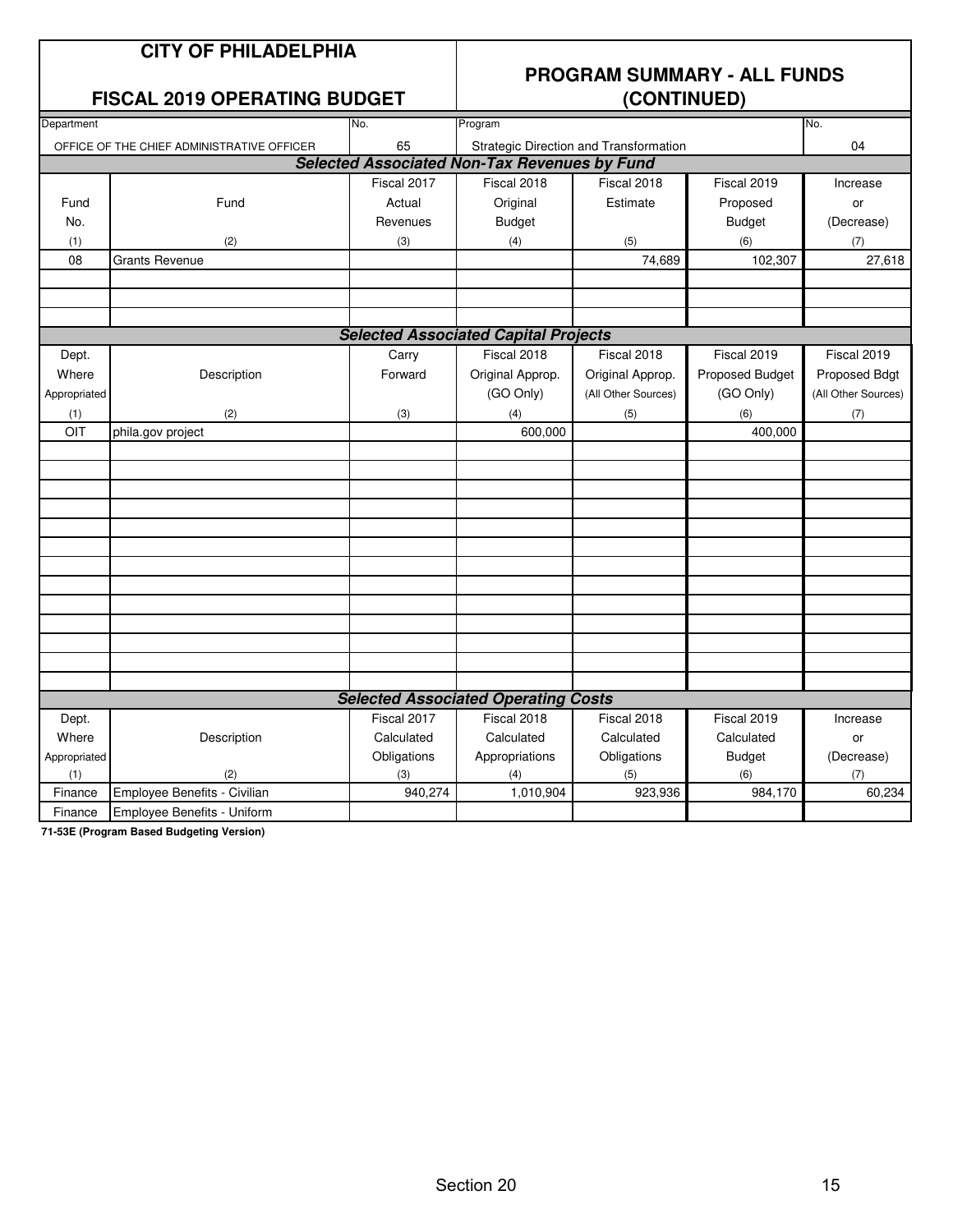|              | <b>CITY OF PHILADELPHIA</b><br><b>FISCAL 2019 OPERATING BUDGET</b> |                                                     | <b>PROGRAM SUMMARY</b>      |                                        |                  |               |  |
|--------------|--------------------------------------------------------------------|-----------------------------------------------------|-----------------------------|----------------------------------------|------------------|---------------|--|
| Department   |                                                                    | No.                                                 | Program                     |                                        |                  | No.           |  |
|              | OFFICE OF THE CHIEF ADMINISTRATIVE OFFICER                         | 65                                                  |                             | Strategic Direction and Transformation |                  | 04            |  |
| Fund         |                                                                    | No.                                                 |                             |                                        |                  |               |  |
| General      |                                                                    | 01                                                  |                             |                                        |                  |               |  |
|              |                                                                    |                                                     | <b>Summary by Class</b>     |                                        |                  |               |  |
|              |                                                                    | Fiscal 2017                                         | Fiscal 2018                 | Fiscal 2018                            | Fiscal 2019      | Increase      |  |
| Class        | Description                                                        | Actual                                              | Original                    | Estimated                              | Proposed         | or            |  |
|              |                                                                    | Obligations                                         | Appropriations              | Obligations                            | <b>Budget</b>    | (Decrease)    |  |
| (1)          | (2)                                                                | (3)                                                 | (4)                         | (5)                                    | (6)              | (7)           |  |
| 100          | <b>Employee Compensation</b>                                       |                                                     |                             |                                        |                  |               |  |
| a)           | <b>Personal Services</b>                                           | 2,156,592                                           | 2,318,588                   | 2,048,380                              | 2,113,717        | 65,337        |  |
| b)           | <b>Employee Benefits</b>                                           |                                                     |                             |                                        |                  |               |  |
| 200          | <b>Purchase of Services</b>                                        | 258,874                                             | 311,000                     | 2,786,000                              | 531,000          | (2, 255, 000) |  |
| 300          | Materials and Supplies                                             | 3,892                                               | 4,000                       | 4,000                                  | 4,000            |               |  |
| 400          | Equipment                                                          | 4,479                                               | 5,000                       | 5,000                                  | 5,000            |               |  |
| 500          | Contributions, Indemnities and Taxes                               |                                                     |                             |                                        |                  |               |  |
| 700          | Debt Service                                                       |                                                     |                             |                                        |                  |               |  |
| 800          | Payments to Other Funds                                            |                                                     |                             |                                        |                  |               |  |
| 900          | Advances and Misc. Payments                                        |                                                     |                             |                                        |                  |               |  |
|              | Total                                                              | 2,423,837                                           | 2,638,588                   | 4,843,380                              | 2,653,717        | (2, 189, 663) |  |
|              |                                                                    |                                                     | <b>Summary of Positions</b> |                                        |                  |               |  |
|              |                                                                    | Actual                                              | Fiscal 2018                 | Increment                              | Fiscal 2019      | Increase      |  |
|              |                                                                    | Positions                                           | <b>Budgeted</b>             | Run                                    | <b>Budgeted</b>  | or            |  |
| Code         | Category                                                           | 6/30/17                                             | Positions                   | PPE 11/26/17                           | <b>Positions</b> | (Decrease)    |  |
| (1)          | (2)                                                                | (3)                                                 | (4)                         | (5)                                    | (6)              | (7)           |  |
| 101          | Full Time - Civilian                                               | 32                                                  | 25                          | 22                                     | 23               | (2)           |  |
| 105          | Full Time - Uniform                                                |                                                     |                             |                                        |                  |               |  |
|              | Total                                                              | 32                                                  | 25                          | 22                                     | 23               | (2)           |  |
|              |                                                                    | <b>Selected Associated Non-Tax Revenues by Type</b> |                             |                                        |                  |               |  |
|              |                                                                    | Fiscal 2017                                         | Fiscal 2018                 | Fiscal 2018                            | Fiscal 2019      | Increase      |  |
|              | Description                                                        | Actual                                              | Original                    | Estimate                               | Proposed         | or            |  |
|              |                                                                    | Revenues                                            | <b>Budget</b>               |                                        | <b>Budget</b>    | (Decrease)    |  |
|              | (1)                                                                | (2)                                                 | (3)                         | (4)                                    | (5)              | (6)           |  |
| Local        |                                                                    |                                                     |                             |                                        |                  |               |  |
| Federal      |                                                                    |                                                     |                             |                                        |                  |               |  |
| <b>State</b> |                                                                    |                                                     |                             |                                        |                  |               |  |
|              | <b>Other Governments</b>                                           |                                                     |                             |                                        |                  |               |  |
| Other Funds  |                                                                    |                                                     |                             |                                        |                  |               |  |

**71-53F (Program Based Budgeting Version)**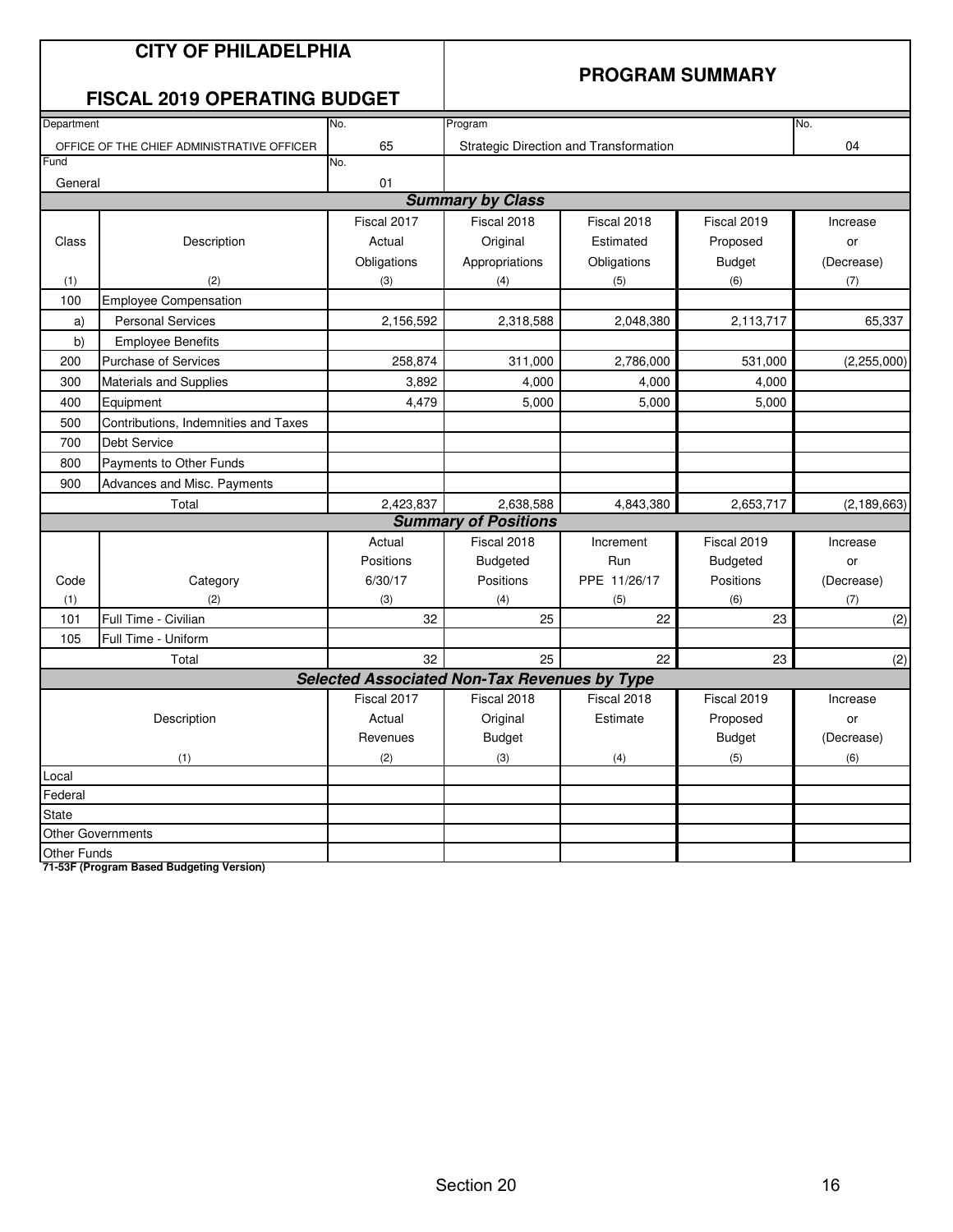#### **CITY OF PHILADELPHIA SCHEDULE 100**

# **LIST OF POSITIONS**

|                |         | <b>FISCAL 2019 OPERATING BUDGET</b>        |               |                |                    |                                        | <b>BY PROGRAM</b>  |                       |              |
|----------------|---------|--------------------------------------------|---------------|----------------|--------------------|----------------------------------------|--------------------|-----------------------|--------------|
| Department     |         |                                            |               | No.            | Program            |                                        |                    |                       | No.          |
|                |         | OFFICE OF THE CHIEF ADMINISTRATIVE OFFICER |               | 65             |                    | Strategic Direction and Transformation |                    |                       | 04           |
| Fund           |         |                                            |               | No.            |                    |                                        |                    |                       |              |
|                | General |                                            |               | 01             |                    |                                        |                    |                       |              |
|                |         |                                            |               | Fiscal         | Fiscal             |                                        | Fiscal             |                       | Increase     |
|                |         |                                            | Salary        | 2017           | 2018               | Increment                              | 2019               | Annual                | (Decrease)   |
| Line           | Class   | Title                                      | Range         | Actual Pos.    | <b>Budgeted</b>    | Run - PPE                              | <b>Budgeted</b>    | Salary                | (Col. 8      |
| No.            | Code    |                                            | (in dollars)  | 6/30/17        | Positions          | 11/26/17                               | Positions          | 7/1/18                | less Col. 6) |
| (1)            | (2)     | (3)                                        | (4)           | (5)            | (6)                | (7)                                    | (8)                | (9)                   | (10)         |
| 1              | A441    | <b>Assistant CAO</b>                       | 63000-96300   | 9              | 6                  | $\overline{7}$                         | 7                  | \$497,350             | $\mathbf{1}$ |
| $\overline{c}$ | A901    | <b>Associate Solution Architect</b>        | 85000         |                |                    | 1                                      | 1                  | \$85,000              |              |
| 3              |         | C144 Chief Administrative Officer          | 175000        | 1              | 1                  | 1                                      | 1                  | \$175,000             |              |
| 4              | C157    | Chief of Staff                             | 112000        | 1              | 1                  | 1                                      | 1                  | \$112,000             |              |
| 5              |         | C402 Comms & Creative Specialist           | 70992         | 1              | 1                  | 1                                      | 1                  | \$70,992              |              |
| 6              | C451    | <b>Content Technical Writer</b>            | 69000         | 1              | $\mathbf{1}$       | 1                                      | 1                  | \$69,000              |              |
| 7              |         | D044 Data Coordinator                      | 73852         | 1              |                    |                                        |                    |                       |              |
| 8              |         | D066 Data Services Coordinator             | 70000         | 1              |                    |                                        |                    |                       |              |
| 9              | 2H11    | Dept. HR Manager 1                         | 71247         |                | 1                  | 1                                      |                    |                       | (1)          |
| 10             |         | D166 Deputy Chief Admin Officer            | 103360-150000 | 4              | 5                  | 3                                      | 4                  | \$525,560             | (1)          |
| 11             | E695    | <b>Executive Assistant</b>                 | 58000         | 1              | 1                  | 1                                      | 1.                 | \$58,000              |              |
| 12             | F488    | Front End Web Developer                    | 73852         | 1              | 1                  | 1                                      | 1                  | \$73,852              |              |
| 13             |         | 2H15 Hiring Services Assistant 2           | 39716-43447   |                |                    |                                        | 1                  | \$44,763              |              |
| 14             |         | P579 Project Director                      | 82000         | 1              |                    | 1                                      | 1                  | \$82,000              |              |
| 15             |         | P588 Project Manager                       | 75000-85000   | $\overline{c}$ | 1                  | 2                                      | 2                  | \$160,000             | $\mathbf{1}$ |
| 16             |         | S307 Senior Data Scientist                 | 77000         |                | 1                  |                                        |                    |                       | (1)          |
| 17             |         | U660 User Experience Strategist            | 55000-70000   | $\sqrt{2}$     | 1                  |                                        |                    |                       | (1)          |
| 18             |         | W160 Web Content Manager                   | 90000         | 5<br>32        | $\mathbf{1}$<br>25 | 1<br>22                                | $\mathbf{1}$<br>23 | \$90,000<br>2,043,517 | (2)          |
|                |         |                                            |               |                |                    |                                        |                    |                       |              |
|                |         |                                            |               |                |                    |                                        |                    |                       |              |
|                |         |                                            |               |                |                    |                                        |                    |                       |              |
|                |         |                                            |               |                |                    |                                        |                    |                       |              |
|                |         |                                            |               |                |                    |                                        |                    |                       |              |
|                |         |                                            |               |                |                    |                                        |                    |                       |              |
|                |         |                                            |               |                |                    |                                        |                    |                       |              |
|                |         |                                            |               |                |                    |                                        |                    |                       |              |
|                |         |                                            |               |                |                    |                                        |                    |                       |              |
|                |         |                                            |               |                |                    |                                        |                    |                       |              |
|                |         |                                            |               |                |                    |                                        |                    |                       |              |
|                |         |                                            |               |                |                    |                                        |                    |                       |              |
|                |         |                                            |               |                |                    |                                        |                    |                       |              |
|                |         |                                            |               |                |                    |                                        |                    |                       |              |
|                |         |                                            |               |                |                    |                                        |                    |                       |              |
|                |         |                                            |               |                |                    |                                        |                    |                       |              |
|                |         |                                            |               |                |                    |                                        |                    |                       |              |
|                |         |                                            |               |                |                    |                                        |                    |                       |              |
|                |         |                                            |               |                |                    |                                        |                    |                       |              |
|                |         |                                            |               |                |                    |                                        |                    |                       |              |
|                |         |                                            |               |                |                    |                                        |                    |                       |              |
|                |         |                                            |               |                |                    |                                        |                    |                       |              |
|                |         |                                            |               |                |                    |                                        |                    |                       |              |
|                |         |                                            |               |                |                    |                                        |                    |                       |              |
|                |         |                                            |               |                |                    |                                        |                    |                       |              |

**71-53I (Program Based Budgeting Version)**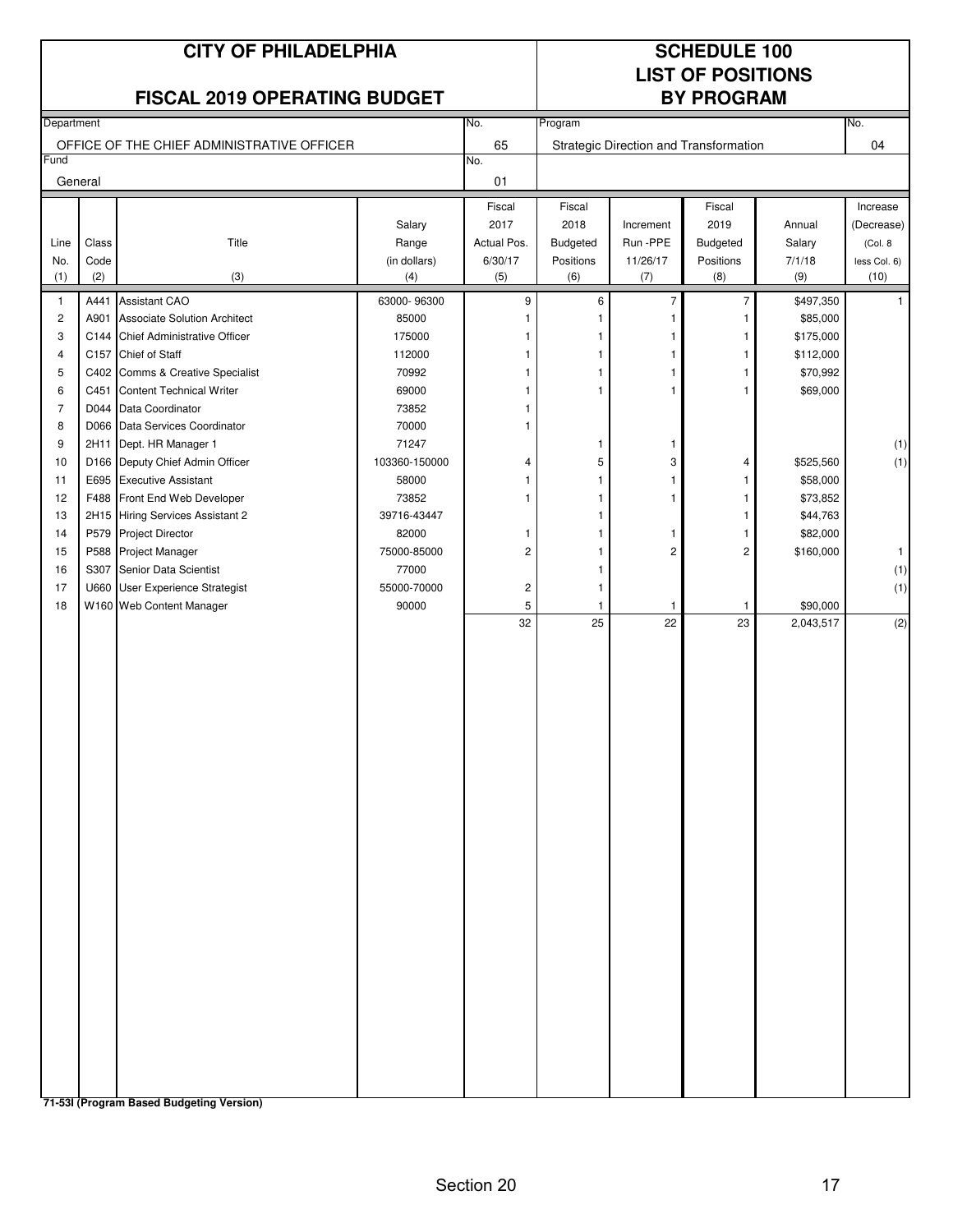|                                |               | <b>CITY OF PHILADELPHIA</b><br><b>FISCAL 2019 OPERATING BUDGET</b>     |                                |                                      |                                     | <b>SCHEDULE 100</b><br><b>LIST OF POSITIONS</b><br><b>BY PROGRAM</b> |                                                |                                        |                                         |                                                           |                                                            |
|--------------------------------|---------------|------------------------------------------------------------------------|--------------------------------|--------------------------------------|-------------------------------------|----------------------------------------------------------------------|------------------------------------------------|----------------------------------------|-----------------------------------------|-----------------------------------------------------------|------------------------------------------------------------|
| Department                     |               |                                                                        |                                |                                      | No.                                 | Program                                                              |                                                |                                        |                                         |                                                           | No.                                                        |
|                                |               | OFFICE OF THE CHIEF ADMINISTRATIVE OFFICER                             |                                |                                      | 65                                  |                                                                      |                                                | Strategic Direction and Transformation |                                         |                                                           | 04                                                         |
| Fund                           |               |                                                                        |                                |                                      | No.                                 |                                                                      |                                                |                                        |                                         |                                                           |                                                            |
|                                | General       |                                                                        |                                |                                      | 01                                  |                                                                      |                                                |                                        |                                         |                                                           |                                                            |
| Line<br>No.                    | Class<br>Code | Title                                                                  |                                |                                      | Salary<br>Range<br>(in dollars)     | Fiscal<br>2017<br>Actual Pos.<br>6/30/17                             | Fiscal<br>2018<br><b>Budgeted</b><br>Positions | Increment<br>Run -PPE<br>11/26/17      | Fiscal<br>2019<br>Budgeted<br>Positions | Annual<br>Salary<br>7/1/18                                | Inc.<br>(Dec.)<br>(Col. 8)<br>less Col. 6)                 |
| (1)                            | (2)           | (3)                                                                    |                                |                                      | (4)                                 | (5)                                                                  | (6)                                            | (7)                                    | (8)                                     | (9)                                                       | (10)                                                       |
| $\mathbf{1}$<br>$\overline{c}$ |               | Full time<br>Temporary, Seasonal                                       |                                |                                      |                                     | 32                                                                   | 25                                             | 22                                     | 23                                      | \$2,043,517<br>\$70,200                                   | (2)                                                        |
|                                |               | <b>Total Gross Requirements</b>                                        |                                |                                      |                                     | 32                                                                   | 25                                             | 22                                     | 23                                      | 2,113,717                                                 | (2)                                                        |
|                                |               | Plus: Earned Increment<br>Plus: Longevity<br>Less: (Vacancy Allowance) |                                | <b>Total Budget Request</b>          |                                     |                                                                      |                                                |                                        |                                         | 2,113,717                                                 |                                                            |
|                                |               |                                                                        |                                |                                      | <b>Summary of Personal Services</b> |                                                                      |                                                |                                        |                                         |                                                           |                                                            |
| Line<br>No.                    |               | Category                                                               | Actual<br>Positions<br>6/30/17 | Fiscal 2017<br>Actual<br>Obligations | Budgeted<br>Positions               | Fiscal 2018<br>Estimated<br>Obligations                              | Increment<br>Run -PPE<br>11/26/17              | Budgeted<br>Positions                  | Fiscal 2019<br>Department<br>Request    | Inc. $/$ (Dec.)<br>in Require.<br>(Col. 9<br>less Col. 6) | Inc. $/$ (Dec.)<br>in Bud. Pos.<br>(Col. 8<br>less Col. 5) |
| (1)                            |               | (2)                                                                    | (3)                            | (4)                                  | (5)                                 | (6)                                                                  | (7)                                            | (8)                                    | (9)                                     | (10)                                                      | (11)                                                       |
| $\mathbf{1}$                   | Lump Sum      |                                                                        |                                | 16,029                               |                                     | 1,957                                                                |                                                |                                        |                                         | (1,957)                                                   |                                                            |
| $\overline{2}$                 |               | Full Time - Civilian                                                   | 32                             | 2,088,448                            | 25                                  | 2,033,031                                                            | 22                                             | 23                                     | 2,043,517                               | 10,486                                                    | (2)                                                        |
| 3                              |               | Full Time - Uniform                                                    |                                |                                      |                                     |                                                                      |                                                |                                        |                                         |                                                           |                                                            |
| $\overline{4}$                 |               | Bonus, Gross Adj.                                                      |                                | 10,730                               |                                     | 254                                                                  |                                                |                                        |                                         | (254)                                                     |                                                            |
| 5                              |               | PT, Temp/Seas, Bd, SCG                                                 |                                | 41,385                               |                                     | 13,138                                                               |                                                |                                        | 70,200                                  | 57,062                                                    |                                                            |
| 6                              |               | Overtime - Civilian                                                    |                                |                                      |                                     |                                                                      |                                                |                                        |                                         |                                                           |                                                            |
| $\overline{7}$                 |               | Overtime - Uniform                                                     |                                |                                      |                                     |                                                                      |                                                |                                        |                                         |                                                           |                                                            |
| 8                              |               | Holiday Overtime - Civilian                                            |                                |                                      |                                     |                                                                      |                                                |                                        |                                         |                                                           |                                                            |
| 9                              |               | Unused Uniform Leave                                                   |                                |                                      |                                     |                                                                      |                                                |                                        |                                         |                                                           |                                                            |
| 10                             | Shift/Stress  |                                                                        |                                |                                      |                                     |                                                                      |                                                |                                        |                                         |                                                           |                                                            |
| 11                             |               | H&L, IOD, LT-Sick                                                      |                                |                                      |                                     |                                                                      |                                                |                                        |                                         |                                                           |                                                            |
| 12                             |               | Total                                                                  | 32                             | 2,156,592                            | 25                                  | 2,048,380                                                            | 22                                             | 23                                     | 2,113,717                               | 65,337                                                    | (2)                                                        |

**71-53J (Program Based Budgeting Version)**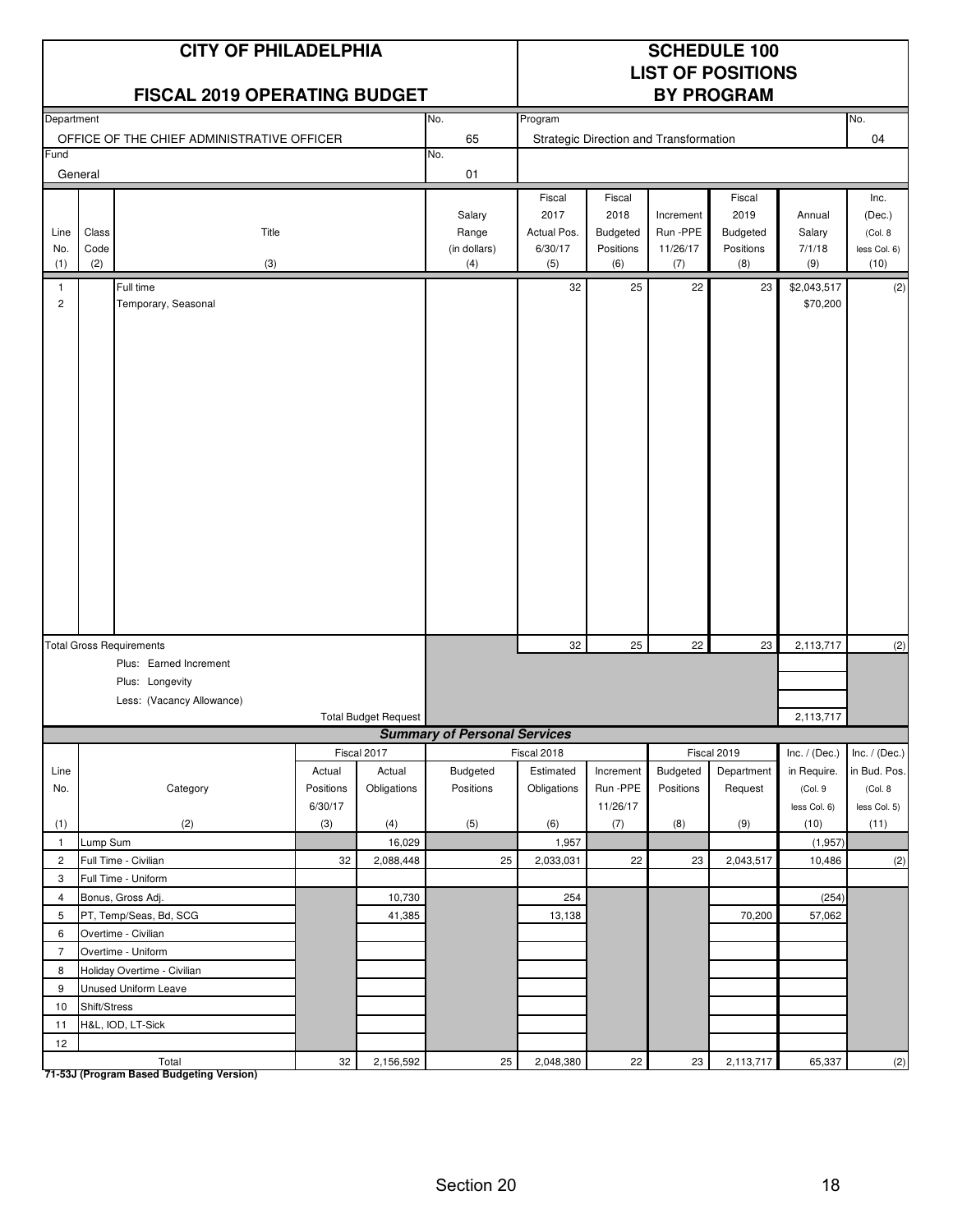### **CITY OF PHILADELPHIA SCHEDULE 200**

### **FISCAL 2019 OPERATING BUDGET**

# **PURCHASE OF SERVICES**

| Department |                                                                            | No.                                        | Program                                   |                                         |                                        | No.                          |
|------------|----------------------------------------------------------------------------|--------------------------------------------|-------------------------------------------|-----------------------------------------|----------------------------------------|------------------------------|
| Fund       | OFFICE OF THE CHIEF ADMINISTRATIVE OFFICER                                 | 65<br>No.                                  |                                           | Strategic Direction and Transformation  |                                        | 04                           |
| General    |                                                                            | 01                                         |                                           |                                         |                                        |                              |
| Code       | Description                                                                | Fiscal 2017<br>Actual<br>Obligations       | Fiscal 2018<br>Original<br>Appropriations | Fiscal 2018<br>Estimated<br>Obligations | Fiscal 2019<br>Departmental<br>Request | Increase<br>or<br>(Decrease) |
| (1)        | (2)                                                                        | (3)                                        | (4)                                       | (5)                                     | (6)                                    | (7)                          |
|            |                                                                            | <b>Schedule 200 - Purchase of Services</b> |                                           |                                         |                                        |                              |
| 201        | Cleaning & Laundering                                                      |                                            |                                           |                                         |                                        |                              |
| 202        | <b>Janitorial Services</b>                                                 |                                            |                                           |                                         |                                        |                              |
| 205        | Refuse, Garbage, Silt and Sludge Removal                                   |                                            |                                           |                                         |                                        |                              |
| 209        | Telephone & Communication                                                  |                                            |                                           |                                         |                                        |                              |
| 210        | <b>Postal Services</b>                                                     |                                            |                                           |                                         |                                        |                              |
| 211        | Transportation                                                             | 8,360                                      | 10,000                                    | 8,000                                   | 8,000                                  |                              |
| 215        | Licenses, Permits & Inspection Charges                                     |                                            | 160,000                                   | 152,586                                 | 103,750                                | (48, 836)                    |
| 216        | Commercial off the Shelf Software Licenses                                 | 115,454                                    |                                           |                                         |                                        |                              |
| 220        | Electric Current                                                           |                                            |                                           |                                         |                                        |                              |
| 221        | <b>Gas Services</b>                                                        |                                            |                                           |                                         |                                        |                              |
| 222        | Steam for Heating                                                          |                                            |                                           |                                         |                                        |                              |
| 230        | Meals (non-travel) & Official Entertaining                                 |                                            |                                           |                                         |                                        |                              |
| 231        | Overtime Meals                                                             |                                            |                                           |                                         |                                        |                              |
| 240        | Advertising & Promotional Activities                                       |                                            |                                           | 1,754<br>2,571,500                      | 1,754                                  | (0)<br>(2,205,000)           |
| 250        | <b>Professional Services</b>                                               | 105,795<br>499                             | 84,000<br>40,940                          | 28,440                                  | 366,500<br>28,440                      |                              |
| 251        | Professional Svcs. - Information Technology                                |                                            |                                           |                                         |                                        |                              |
| 252<br>253 | Accounting & Auditing Services                                             |                                            |                                           |                                         |                                        |                              |
|            | <b>Legal Services</b>                                                      |                                            |                                           |                                         |                                        |                              |
| 254        | Mental Health & Intellectual Disability Services                           | 415                                        |                                           |                                         |                                        |                              |
| 255        | Dues                                                                       |                                            | 500                                       |                                         | 4,732                                  |                              |
| 256        | Seminar & Training Sessions                                                | 14,668                                     | 3,500                                     | 5,896                                   |                                        | (1, 164)                     |
| 257        | Architectural & Engineering Services                                       |                                            |                                           |                                         |                                        |                              |
| 258        | <b>Court Reporters</b>                                                     |                                            |                                           |                                         |                                        |                              |
| 259        | <b>Arbitration Fees</b>                                                    |                                            |                                           |                                         |                                        |                              |
| 260        | Repair & Maintenance Charges                                               | 1,119                                      | 1,500                                     |                                         |                                        |                              |
| 261        | Repaving, Repairing & Resurfacing Streets                                  |                                            |                                           |                                         |                                        |                              |
| 262        | Demolition of Buildings                                                    |                                            |                                           |                                         |                                        |                              |
| 264        | <b>Abatement of Nuisances</b>                                              |                                            |                                           |                                         |                                        |                              |
| 265        | Rehabilitation of Property                                                 |                                            |                                           |                                         |                                        |                              |
| 266        | Maint. & Support - Comp. Hardware & Software                               |                                            |                                           | 2,651                                   | 2,651                                  |                              |
| 275        | Juror Fees                                                                 |                                            |                                           |                                         |                                        |                              |
| 276        | Juror Expenses                                                             |                                            |                                           |                                         |                                        |                              |
| 277        | <b>Witness Fees</b>                                                        |                                            |                                           |                                         |                                        |                              |
| 280        | Insurance & Official Bonds                                                 |                                            |                                           |                                         |                                        |                              |
| 282        | Lease Purchase - Computer Systems                                          |                                            |                                           |                                         |                                        |                              |
| 283        | Lease Purchase - Vehicles                                                  |                                            |                                           |                                         |                                        |                              |
| 284        | Ground & Building Rental                                                   | 12,563                                     | 10,560                                    | 15,173                                  | 15,173                                 |                              |
| 285        | Rents - Other                                                              |                                            |                                           |                                         |                                        |                              |
| 286<br>290 | Rental of Parking Spaces<br>Payments for Care of Individuals               |                                            |                                           |                                         |                                        |                              |
|            |                                                                            |                                            |                                           |                                         |                                        |                              |
| 295        | <b>Imprest Advances</b>                                                    |                                            |                                           |                                         |                                        |                              |
| 298<br>299 | Payments for Burials & Graves<br>Other Expenses (not otherwise classified) |                                            |                                           |                                         |                                        |                              |
|            |                                                                            |                                            |                                           |                                         |                                        |                              |
|            |                                                                            |                                            |                                           |                                         |                                        |                              |
|            |                                                                            |                                            |                                           |                                         |                                        |                              |
|            | Total                                                                      | 258,874                                    | 311,000                                   | 2,786,000                               | 531,000                                | (2, 255, 000)                |

**71-53K (Program Based Budgeting Version)**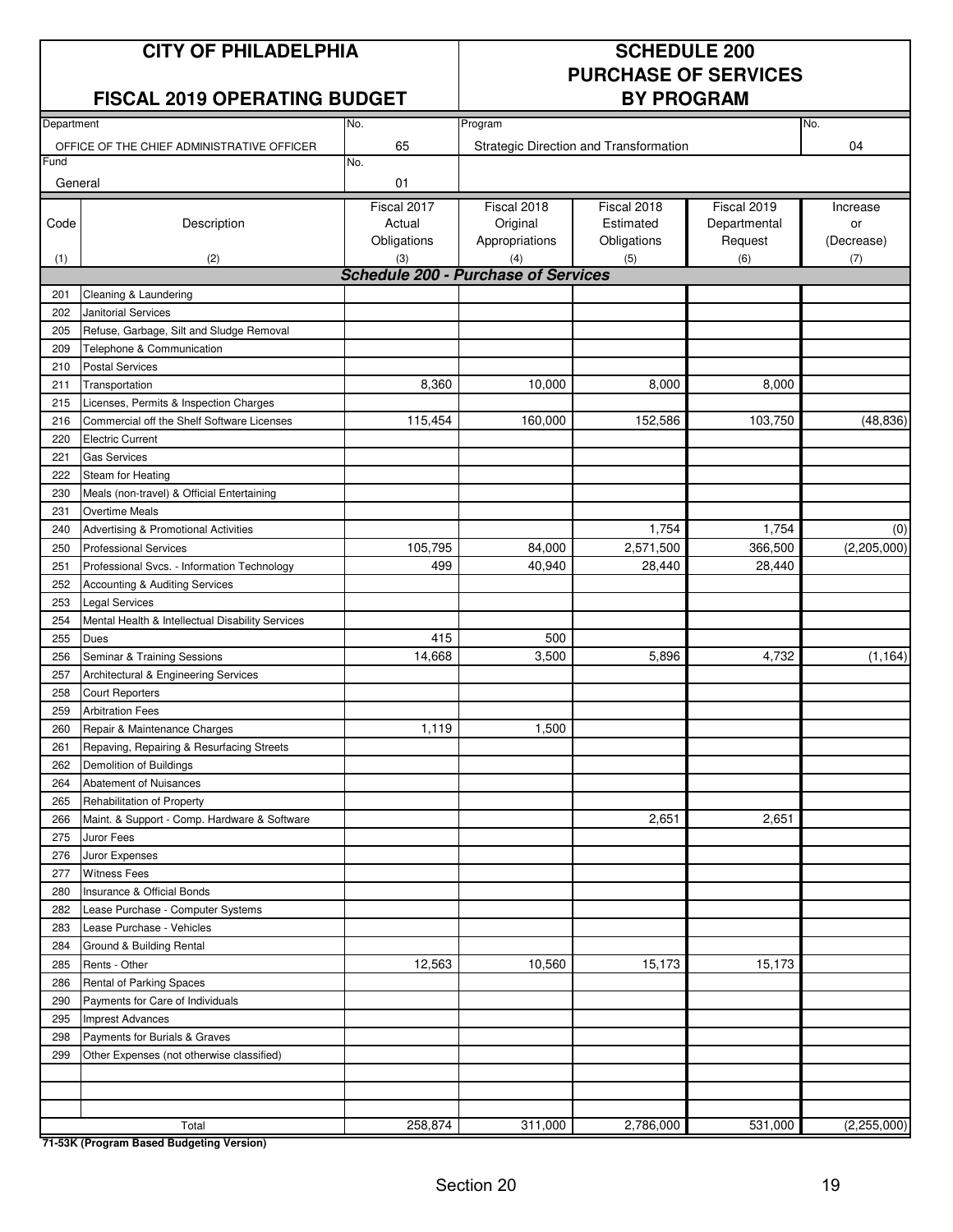#### **FISCAL 2019 OPERATING BUDGET BY PROGRAM**

### **CITY OF PHILADELPHIA SCHEDULE 300 - 400 MATERIALS, SUPPLIES & EQUIPMENT**

| Department |                                                       | No.         | Program                                        |                                        |              | No.        |
|------------|-------------------------------------------------------|-------------|------------------------------------------------|----------------------------------------|--------------|------------|
|            | OFFICE OF THE CHIEF ADMINISTRATIVE OFFICER            | 65          |                                                | Strategic Direction and Transformation |              | 04         |
| Fund       |                                                       | No.         |                                                |                                        |              |            |
| General    |                                                       | 01          |                                                |                                        |              |            |
|            |                                                       | Fiscal 2017 | Fiscal 2018                                    | Fiscal 2018                            | Fiscal 2019  | Increase   |
| Code       | Description                                           | Actual      | Original                                       | Estimated                              | Departmental | or         |
|            |                                                       | Obligations | Appropriations                                 | Obligations                            | Request      | (Decrease) |
| (1)        | (2)                                                   | (3)         | (4)                                            | (5)                                    | (6)          | (7)        |
|            |                                                       |             | <b>Schedule 300 - Materials &amp; Supplies</b> |                                        |              |            |
| 301        | Agricultural & Botanical                              |             |                                                |                                        |              |            |
| 302        | Animal, Livestock & Marine                            |             |                                                |                                        |              |            |
| 303        | Bakeshop, Dining Room & Kitchen                       |             |                                                |                                        |              |            |
| 304        | Books & Other Publications                            |             |                                                | 116                                    | 116          |            |
| 305        | Building & Construction                               |             |                                                |                                        |              |            |
| 306        | <b>Library Materials</b>                              |             |                                                |                                        |              |            |
| 307        | <b>Chemicals &amp; Gases</b>                          |             |                                                |                                        |              |            |
| 308        | Dry Goods, Notions & Wearing Apparel                  |             |                                                |                                        |              |            |
| 309        | Cordage & Fibers                                      |             |                                                |                                        |              |            |
| 310        | Electrical & Communication                            |             |                                                |                                        |              |            |
| 311        | General Equipment & Machinery                         |             |                                                |                                        |              |            |
| 312        | Fire Fighting & Safety                                |             |                                                |                                        |              |            |
| 313        | Food                                                  |             |                                                |                                        |              |            |
| 314        | Fuel - Heating & Cooling                              |             |                                                |                                        |              |            |
| 316        | General Hardware & Minor Tools                        |             |                                                |                                        |              |            |
| 317        | Hospital & Laboratory                                 |             |                                                |                                        |              |            |
| 318        | Janitorial, Laundry & Household                       |             |                                                |                                        |              |            |
| 320        | Office Materials & Supplies                           | 2,784       | 3,000                                          | 3,590                                  | 3,590        |            |
| 322        | Small Power Tools & Hand Tools                        |             |                                                |                                        |              |            |
| 323        | Plumbing, AC & Space Heating                          |             |                                                |                                        |              |            |
| 324        | Precision, Photographic & Artists                     |             |                                                |                                        |              |            |
| 325        | Printing                                              | 1,108       | 1,000                                          | 294                                    | 294          |            |
| 326        | Recreational & Educational                            |             |                                                |                                        |              |            |
| 328        | Vehicle Parts & Accessories                           |             |                                                |                                        |              |            |
| 335        | Lubricants                                            |             |                                                |                                        |              |            |
| 340        | #2 Diesel Fuel                                        |             |                                                |                                        |              |            |
| 341        | Compressed Natural Gas (CNG)                          |             |                                                |                                        |              |            |
| 342        | Liquid Propane Gas (LPG)                              |             |                                                |                                        |              |            |
| 345        | Gasoline                                              |             |                                                |                                        |              |            |
| 399        | Other Materials & Supplies (not otherwise classified) |             |                                                |                                        |              |            |
|            |                                                       |             |                                                |                                        |              |            |
|            | Total                                                 | 3,892       | 4,000                                          | 4,000                                  | 4,000        |            |
|            |                                                       |             | <b>Schedule 400 - Equipment</b>                |                                        |              |            |
| 405        | Construction, Dredging & Conveying                    |             |                                                |                                        |              |            |
| 410        | Electrical, Lighting & Communications                 |             |                                                |                                        |              |            |
| 411        | General Equipment & Machinery                         |             |                                                |                                        |              |            |
| 412        | Fire Fighting & Emergency                             |             |                                                |                                        |              |            |
| 417        | <b>Hospital &amp; Laboratory</b>                      |             |                                                |                                        |              |            |
| 420        | Office Equipment                                      | 4,179       | 5,000                                          | 5,000                                  | 5,000        |            |
| 423        | Plumbing, AC & Space Heating                          |             |                                                |                                        |              |            |
| 424        | Precision, Photographic & Artists                     |             |                                                |                                        |              |            |
| 426        | Recreational & Educational                            |             |                                                |                                        |              |            |
| 427        | Computer Equipment & Peripherals                      |             |                                                |                                        |              |            |
| 428        | Vehicles                                              |             |                                                |                                        |              |            |
| 430        | Furniture & Furnishings                               | 300         |                                                |                                        |              |            |
| 499        | Other Equipment (not otherwise classified)            |             |                                                |                                        |              |            |
|            |                                                       |             |                                                |                                        |              |            |
|            | Total                                                 | 4,479       | 5,000                                          | 5,000                                  | 5,000        |            |
|            |                                                       |             |                                                |                                        |              |            |

**71-53L (Program Based Budgeting Version)**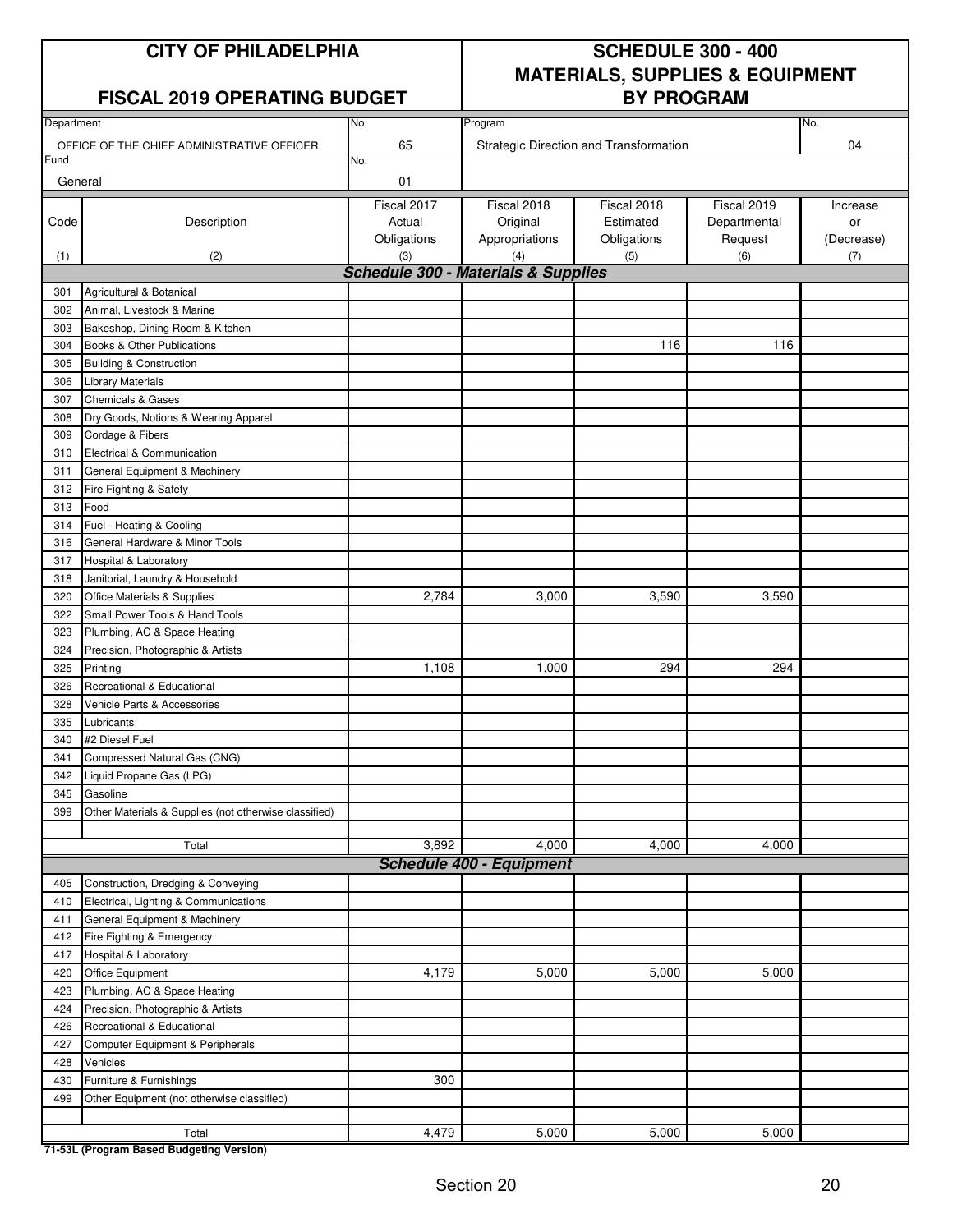|                 | <b>CITY OF PHILADELPHIA</b>                |             |                       |                         |                                        | <b>SUPPORTING DETAIL:</b>                                                  |                |
|-----------------|--------------------------------------------|-------------|-----------------------|-------------------------|----------------------------------------|----------------------------------------------------------------------------|----------------|
|                 | <b>FISCAL 2019 OPERATING BUDGET</b>        |             |                       |                         |                                        | <b>PROFESSIONAL SERVICES AND</b><br><b>CARE OF INDIVIDUALS, BY PROGRAM</b> |                |
| Department      |                                            |             | No.                   | Program                 |                                        |                                                                            | No.            |
|                 | OFFICE OF THE CHIEF ADMINISTRATIVE OFFICER |             | 65                    |                         | Strategic Direction and Transformation |                                                                            | 04             |
| Fund<br>General |                                            |             | No.<br>01             |                         |                                        |                                                                            |                |
|                 |                                            |             |                       |                         |                                        |                                                                            |                |
|                 |                                            |             | Fiscal 2017<br>Actual | Fiscal 2018<br>Original | Fiscal 2018<br>Estimated               | Fiscal 2019<br>Department                                                  | Increase<br>or |
| Class           | Description                                |             | Obligations           | Appropriation           | Obligations                            | Request                                                                    | (Decrease)     |
| (1)             | (2)                                        |             | (3)                   | (4)                     | (5)                                    | (6)                                                                        | (7)            |
| 250s            | Professional Services (250-254, 257-259)   |             | 106,294               | 124,940                 | 2,599,940                              | 394,940                                                                    | (2,205,000)    |
| 290             | Payments for Care of Individuals           |             |                       |                         |                                        |                                                                            |                |
| Minor           | Name of Contractor                         | Fiscal 2017 | Fiscal 2018           | Fiscal 2018             | Fiscal 2019                            | Describe purpose or scope of                                               |                |
| Object          | or Provider                                | Actual      | Original              | Estimated               | Department                             | service provided. Include, if                                              |                |
| Code            |                                            | Obligations | Appropriation         | Obligations             | Request                                | applicable, unit cost of service.                                          |                |
| 0250            | <b>ASBO</b>                                |             |                       | 2,000                   |                                        | 2,000 Background checks                                                    |                |
| 0250            | <b>ASL Interpreter</b>                     |             | 1,063                 | 1,063                   |                                        | Interpreter services career fair                                           |                |
| 0250            | <b>Deloitte Consulting</b>                 | 21,500      |                       |                         |                                        | Infrastructure services                                                    |                |
| 0250            | Geneva Worldwide                           | 360         |                       |                         |                                        | Poster translations                                                        |                |
| 0250            | Govlist                                    | 10,000      | 10,000                | 10,000                  |                                        | 10,000 RFP tool                                                            |                |
| 0250            | Kim-Thao Nguyen                            | 12,000      |                       |                         |                                        | UX fellow                                                                  |                |
| 0250            | Pipeline                                   |             | 24,099                | 24,099                  |                                        | Space solutions                                                            |                |
| 0250            | Robert Del Prado                           | 20,000      |                       |                         |                                        | UX fellow                                                                  |                |
| 0250            | <b>TBD</b>                                 |             | 32,000                | 23,110                  |                                        | 32,000 infrastructure services                                             |                |
| 0250            | <b>TBD</b>                                 |             |                       | 2,500,000               |                                        | <b>Parking Amnesty</b>                                                     |                |
| 0250            | <b>TBD</b>                                 |             |                       |                         |                                        | 295,000 Project development, implementation & traini                       |                |
| 0250            | <b>TBD</b>                                 |             | 8,464                 | 2,854                   |                                        | 8,464 Professional development                                             |                |
| 0250            | Temple university                          | 31,934      |                       |                         |                                        | Resident survey                                                            |                |
| 0250            | <b>Temple University</b>                   |             | 5,562                 | 5,562                   |                                        | Career fair                                                                |                |
| 0250            | <b>USF</b>                                 |             | 2,812                 | 2,812                   |                                        | Renovations to 6th floor                                                   |                |
| 0251            | cellco Partnership                         | 500         |                       |                         |                                        | Subscription services                                                      |                |
| 0251            | Gather content                             |             | 792                   | 792                     |                                        | 792 Manage website content transition                                      |                |
| 0251            | <b>IPMA</b>                                | 10,000      |                       |                         |                                        | 10,000 Employee engagement survey                                          |                |
| 0251            | Jotform                                    |             | 134                   | 134                     |                                        | 134 Form builder                                                           |                |
| 0251            | screamingfrog                              |             | 150                   | 150                     |                                        | 150 Tool to audit all URL that exist on phila.gov                          |                |
|                 | 0251 Shutterstock                          |             | 229                   | 229                     |                                        | 229 Stock photos for web and print                                         |                |
| 0251<br>0251    | Status cake<br><b>TBD</b>                  |             | 245<br>14,390         | 245<br>14,390           |                                        | 245 Uptime monitors that send alerts                                       |                |
| 0251 TBD        |                                            |             | 19,036                | 12,500                  |                                        | 14,390 Software purchases<br>19,036 Electronic efficiency software         |                |
| 0251            | <b>Various TBD</b>                         |             | 5,964                 |                         |                                        | 2,500 HRT, Admin                                                           |                |
|                 |                                            | 106,294     | 124,940               | 2,599,940               | 394,940                                |                                                                            |                |
|                 |                                            |             |                       |                         |                                        |                                                                            |                |
|                 |                                            |             |                       |                         |                                        |                                                                            |                |
|                 |                                            |             |                       |                         |                                        |                                                                            |                |
|                 |                                            |             |                       |                         |                                        |                                                                            |                |
|                 |                                            |             |                       |                         |                                        |                                                                            |                |
|                 |                                            |             |                       |                         |                                        |                                                                            |                |
|                 |                                            |             |                       |                         |                                        |                                                                            |                |
|                 |                                            |             |                       |                         |                                        |                                                                            |                |
|                 |                                            |             |                       |                         |                                        |                                                                            |                |
|                 |                                            |             |                       |                         |                                        |                                                                            |                |
|                 |                                            |             |                       |                         |                                        |                                                                            |                |
|                 |                                            |             |                       |                         |                                        |                                                                            |                |
|                 |                                            |             |                       |                         |                                        |                                                                            |                |
|                 |                                            |             |                       |                         |                                        |                                                                            |                |
|                 |                                            |             |                       |                         |                                        |                                                                            |                |

**71-53N (Program Based Budgeting Version)**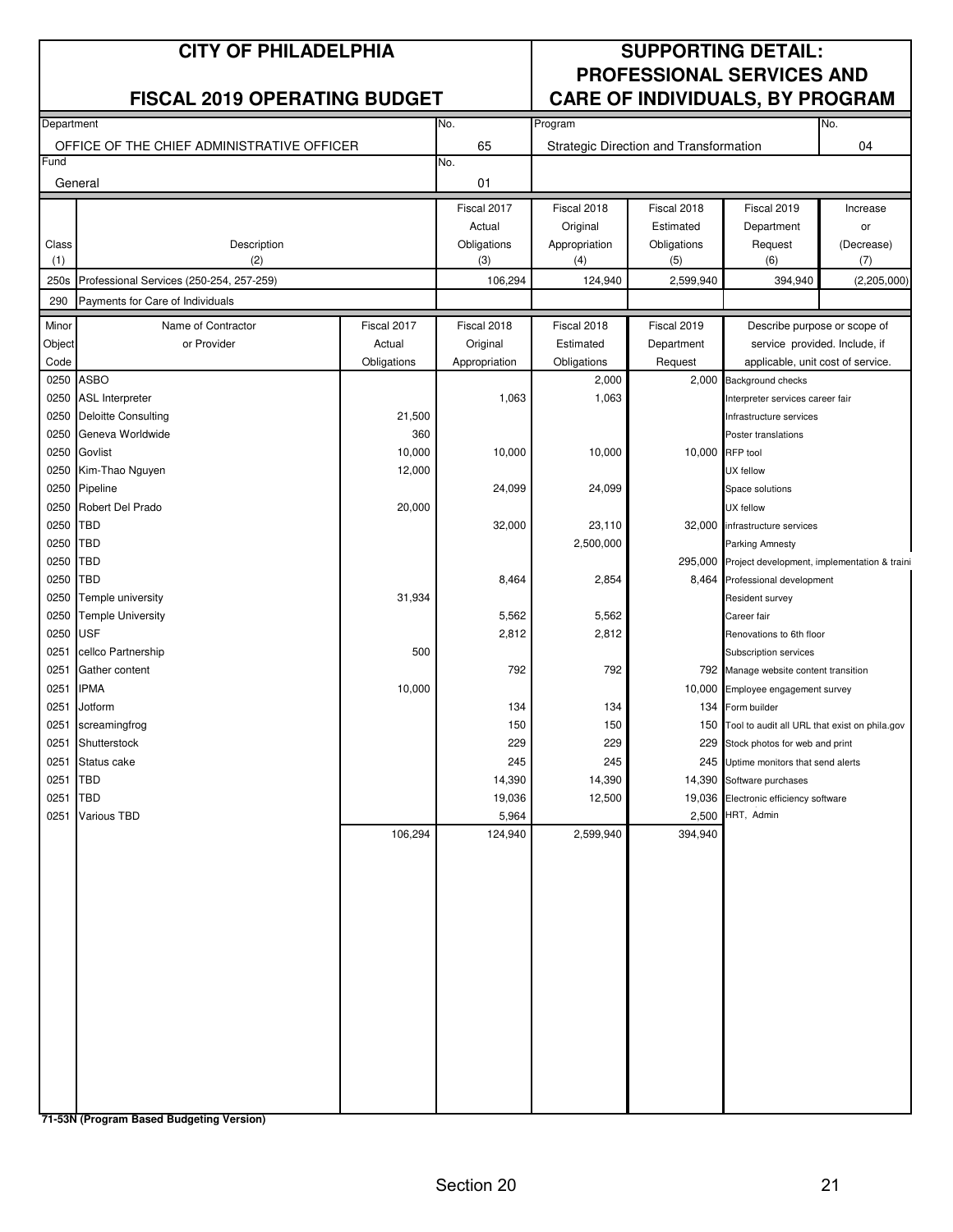### **FISCAL 2019 OPERATING BUDGET**

### **CITY OF PHILADELPHIA SUPPORTING DETAIL: CLASSES OTHER THAN**

| Department |                                            |             | No.           | Program     |                                        |                                             | No.                               |
|------------|--------------------------------------------|-------------|---------------|-------------|----------------------------------------|---------------------------------------------|-----------------------------------|
|            | OFFICE OF THE CHIEF ADMINISTRATIVE OFFICER |             | 65            |             | Strategic Direction and Transformation |                                             | $04\,$                            |
| Fund       |                                            |             | No.           |             |                                        |                                             |                                   |
|            | General                                    |             | $01$          |             |                                        |                                             |                                   |
| Minor      | Name of Contractor                         | Fiscal 2017 | Fiscal 2018   | Fiscal 2018 | Fiscal 2019                            |                                             | Describe purpose or scope of      |
| Object     | or Provider                                | Actual      | Original      | Estimated   | Department                             |                                             | service provided. Include, if     |
| Code       |                                            | Obligations | Appropriation | Obligations | Request                                |                                             | applicable, unit cost of service. |
|            | 0215 Dell Marketing                        | 82,529      | 103,750       | 103,750     |                                        | 103,750 SMS software subscription, licenses |                                   |
|            |                                            |             |               |             |                                        |                                             |                                   |
|            |                                            |             |               |             |                                        |                                             |                                   |
|            |                                            |             |               |             |                                        |                                             |                                   |
|            |                                            |             |               |             |                                        |                                             |                                   |
|            |                                            |             |               |             |                                        |                                             |                                   |
|            |                                            |             |               |             |                                        |                                             |                                   |
|            |                                            |             |               |             |                                        |                                             |                                   |
|            |                                            |             |               |             |                                        |                                             |                                   |
|            |                                            |             |               |             |                                        |                                             |                                   |
|            |                                            |             |               |             |                                        |                                             |                                   |
|            |                                            |             |               |             |                                        |                                             |                                   |
|            |                                            |             |               |             |                                        |                                             |                                   |
|            |                                            |             |               |             |                                        |                                             |                                   |
|            |                                            |             |               |             |                                        |                                             |                                   |
|            |                                            |             |               |             |                                        |                                             |                                   |
|            |                                            |             |               |             |                                        |                                             |                                   |
|            |                                            |             |               |             |                                        |                                             |                                   |
|            |                                            |             |               |             |                                        |                                             |                                   |
|            |                                            |             |               |             |                                        |                                             |                                   |
|            |                                            |             |               |             |                                        |                                             |                                   |
|            |                                            |             |               |             |                                        |                                             |                                   |
|            |                                            |             |               |             |                                        |                                             |                                   |
|            |                                            |             |               |             |                                        |                                             |                                   |
|            |                                            |             |               |             |                                        |                                             |                                   |
|            |                                            |             |               |             |                                        |                                             |                                   |
|            |                                            |             |               |             |                                        |                                             |                                   |
|            |                                            |             |               |             |                                        |                                             |                                   |
|            |                                            |             |               |             |                                        |                                             |                                   |
|            |                                            |             |               |             |                                        |                                             |                                   |
|            |                                            |             |               |             |                                        |                                             |                                   |
|            |                                            |             |               |             |                                        |                                             |                                   |
|            |                                            |             |               |             |                                        |                                             |                                   |
|            |                                            |             |               |             |                                        |                                             |                                   |
|            |                                            |             |               |             |                                        |                                             |                                   |
|            |                                            |             |               |             |                                        |                                             |                                   |
|            |                                            |             |               |             |                                        |                                             |                                   |
|            |                                            |             |               |             |                                        |                                             |                                   |
|            |                                            |             |               |             |                                        |                                             |                                   |

**71-53O (Program Based Budgeting Version)**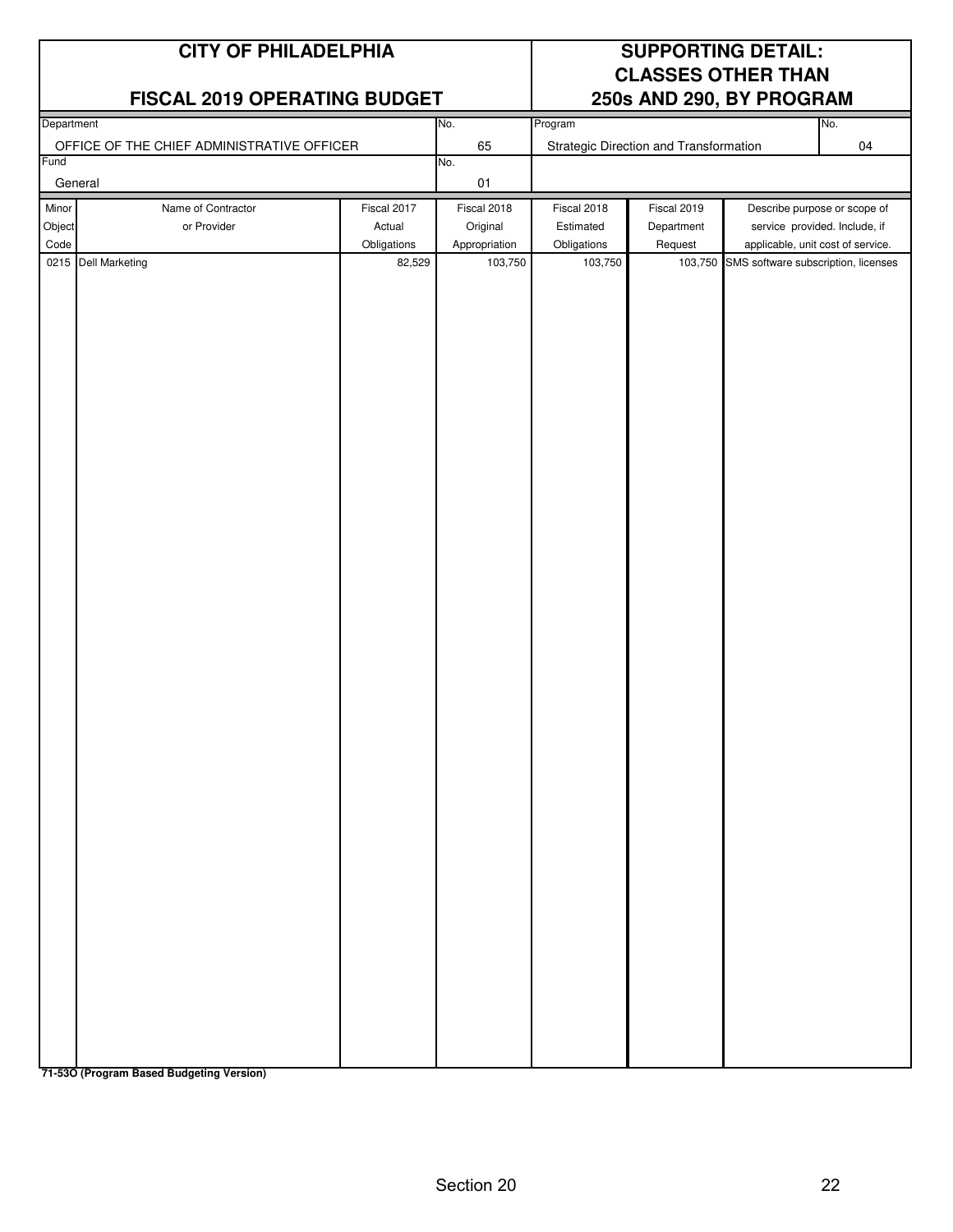|                    | <b>CITY OF PHILADELPHIA</b><br><b>FISCAL 2019 OPERATING BUDGET</b> |                                                     | <b>PROGRAM SUMMARY</b>      |                                        |                |                |  |
|--------------------|--------------------------------------------------------------------|-----------------------------------------------------|-----------------------------|----------------------------------------|----------------|----------------|--|
| Department         |                                                                    | No.                                                 | Program                     |                                        |                | No.            |  |
|                    | OFFICE OF THE CHIEF ADMINISTRATIVE OFFICER                         | 65                                                  |                             | Strategic Direction and Transformation |                | 04             |  |
| Fund               |                                                                    | No.                                                 |                             |                                        |                |                |  |
|                    | <b>Grants Revenue</b>                                              | 08                                                  |                             |                                        |                |                |  |
|                    |                                                                    |                                                     | <b>Summary by Class</b>     |                                        |                |                |  |
|                    |                                                                    | Fiscal 2017                                         | Fiscal 2018                 | Fiscal 2018                            | Fiscal 2019    | Increase       |  |
| Class              | Description                                                        | Actual                                              | Original                    | Estimated                              | Proposed       | or             |  |
|                    |                                                                    | Obligations                                         | Appropriations              | Obligations                            | <b>Budget</b>  | (Decrease)     |  |
| (1)                | (2)                                                                | (3)                                                 | (4)                         | (5)                                    | (6)            | (7)            |  |
| 100                | <b>Employee Compensation</b>                                       |                                                     |                             |                                        |                |                |  |
| a)                 | <b>Personal Services</b>                                           |                                                     |                             | 70,739                                 | 102,307        | 31,568         |  |
| b)                 | <b>Employee Benefits</b>                                           |                                                     |                             |                                        |                |                |  |
| 200                | <b>Purchase of Services</b>                                        |                                                     |                             | 3,950                                  |                | (3,950)        |  |
| 300                | Materials and Supplies                                             |                                                     |                             |                                        |                |                |  |
| 400                | Equipment                                                          |                                                     |                             |                                        |                |                |  |
| 500                | Contributions, Indemnities and Taxes                               |                                                     |                             |                                        |                |                |  |
| 700                | Debt Service                                                       |                                                     |                             |                                        |                |                |  |
| 800                | Payments to Other Funds                                            |                                                     |                             |                                        |                |                |  |
| 900                | Advances and Misc. Payments                                        |                                                     |                             |                                        |                |                |  |
|                    | Total                                                              |                                                     |                             | 74,689                                 | 102,307        | 27,618         |  |
|                    |                                                                    |                                                     | <b>Summary of Positions</b> |                                        |                |                |  |
|                    |                                                                    | Actual                                              | Fiscal 2018                 | Increment                              | Fiscal 2019    | Increase       |  |
|                    |                                                                    | Positions                                           | <b>Budgeted</b>             | Run                                    | Budgeted       | or             |  |
| Code               | Category                                                           | 6/30/17                                             | Positions                   | PPE 11/26/17                           | Positions      | (Decrease)     |  |
| (1)                | (2)                                                                | (3)                                                 | (4)                         | (5)                                    | (6)            | (7)            |  |
| 101                | Full Time - Civilian                                               |                                                     |                             |                                        | $\overline{c}$ | $\overline{c}$ |  |
| 105                | Full Time - Uniform                                                |                                                     |                             |                                        |                |                |  |
|                    | Total                                                              |                                                     |                             |                                        | $\overline{c}$ | $\mathbf{2}$   |  |
|                    |                                                                    | <b>Selected Associated Non-Tax Revenues by Type</b> |                             |                                        |                |                |  |
|                    |                                                                    | Fiscal 2017                                         | Fiscal 2018                 | Fiscal 2018                            | Fiscal 2019    | Increase       |  |
|                    | Description                                                        | Actual                                              | Original                    | Estimate                               | Proposed       | or             |  |
|                    |                                                                    | Revenues                                            | <b>Budget</b>               |                                        | Budget         | (Decrease)     |  |
|                    | (1)                                                                | (2)                                                 | (3)                         | (4)                                    | (5)            | (6)            |  |
| Local              |                                                                    |                                                     |                             | 74,689                                 | 102,307        | 102,307        |  |
| Federal            |                                                                    |                                                     |                             |                                        |                |                |  |
| <b>State</b>       |                                                                    |                                                     |                             |                                        |                |                |  |
|                    | <b>Other Governments</b>                                           |                                                     |                             |                                        |                |                |  |
| <b>Other Funds</b> |                                                                    |                                                     |                             |                                        |                |                |  |

**71-53F (Program Based Budgeting Version)**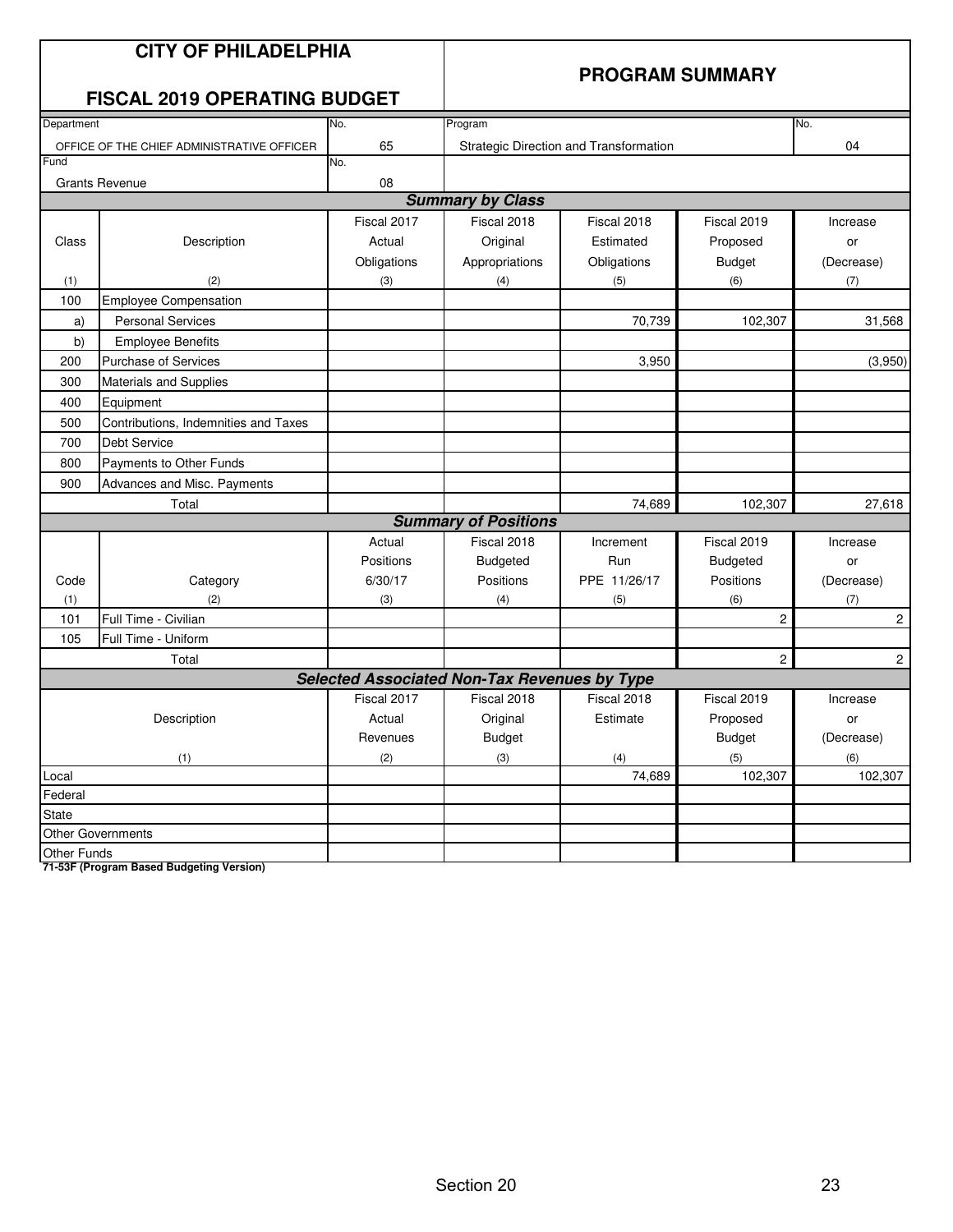| <b>CITY OF PHILADELPHIA</b> |
|-----------------------------|
|-----------------------------|

### **FISCAL 2019 OPERATING BUDGET WITHIN PROGRAM**

## **GRANT INFORMATION SUMMARY**

| Department                                 |                                            |                                                                                                                                                                                                                                                                                                                                                                                                                                                                                                                                                                                                                                                                                                                                                          | No.                                    | Program                                |               |                       | No.                     |
|--------------------------------------------|--------------------------------------------|----------------------------------------------------------------------------------------------------------------------------------------------------------------------------------------------------------------------------------------------------------------------------------------------------------------------------------------------------------------------------------------------------------------------------------------------------------------------------------------------------------------------------------------------------------------------------------------------------------------------------------------------------------------------------------------------------------------------------------------------------------|----------------------------------------|----------------------------------------|---------------|-----------------------|-------------------------|
| OFFICE OF THE CHIEF ADMINISTRATIVE OFFICER |                                            |                                                                                                                                                                                                                                                                                                                                                                                                                                                                                                                                                                                                                                                                                                                                                          | 65                                     | Strategic Direction and Transformation |               |                       | 04                      |
| Fund                                       |                                            |                                                                                                                                                                                                                                                                                                                                                                                                                                                                                                                                                                                                                                                                                                                                                          | No.                                    |                                        |               |                       |                         |
|                                            | <b>Grants Revenue</b>                      |                                                                                                                                                                                                                                                                                                                                                                                                                                                                                                                                                                                                                                                                                                                                                          | 08                                     |                                        |               |                       |                         |
|                                            | <b>Funding Sources</b>                     | <b>Grant Title</b>                                                                                                                                                                                                                                                                                                                                                                                                                                                                                                                                                                                                                                                                                                                                       |                                        |                                        |               | <b>Grant Number</b>   | <b>Index Code</b>       |
|                                            | Federal                                    | Knight Foundation Grant                                                                                                                                                                                                                                                                                                                                                                                                                                                                                                                                                                                                                                                                                                                                  |                                        |                                        |               | G65L01                | 650008                  |
|                                            | <b>State</b>                               | <b>Award Period</b>                                                                                                                                                                                                                                                                                                                                                                                                                                                                                                                                                                                                                                                                                                                                      |                                        |                                        | Type of Grant |                       |                         |
|                                            | Other Govt.                                |                                                                                                                                                                                                                                                                                                                                                                                                                                                                                                                                                                                                                                                                                                                                                          | June 1, 2016 through November 30, 2018 |                                        | Advance       |                       |                         |
| Х                                          | Local (Non-Govt.)                          |                                                                                                                                                                                                                                                                                                                                                                                                                                                                                                                                                                                                                                                                                                                                                          |                                        | <b>Grant Objective</b>                 |               |                       |                         |
|                                            | and refined to ensure effectiveness.       | The City of Philadelphia through ODDT and the Mayor's Office Of Policy won \$338,000 grant from the John S. and James L. Knight Foundation's Knight Cities Challenge. The City<br>was announced as one of 33 winners of the challenge. The Knight Cities Challenge grant to improve the City's service delivery to residents using social science and service design<br>methods. The goal of the PHL Participatory Design Lab Project is to find ways that will improve the experiences of the public when interacting with a particular City department. The<br>team will work with residents and City staff involved with the service to understand their successes and challenges in experiencing the service. Improvements will be designed, tested, |                                        |                                        |               |                       |                         |
|                                            |                                            |                                                                                                                                                                                                                                                                                                                                                                                                                                                                                                                                                                                                                                                                                                                                                          |                                        | <b>Summary by Class</b>                |               |                       |                         |
|                                            |                                            |                                                                                                                                                                                                                                                                                                                                                                                                                                                                                                                                                                                                                                                                                                                                                          | Fiscal 2017                            | Fiscal 2018                            | Fiscal 2018   | Fiscal 2019           | Increase                |
| Class                                      |                                            | Description                                                                                                                                                                                                                                                                                                                                                                                                                                                                                                                                                                                                                                                                                                                                              | Actual                                 | Original                               | Estimated     | Department            | or                      |
|                                            |                                            |                                                                                                                                                                                                                                                                                                                                                                                                                                                                                                                                                                                                                                                                                                                                                          | Obligations                            | Appropriations                         | Obligations   | Request               | (Decrease)              |
| (1)                                        |                                            | (2)                                                                                                                                                                                                                                                                                                                                                                                                                                                                                                                                                                                                                                                                                                                                                      | (3)                                    | (4)                                    | (5)           | (6)                   | (7)                     |
| 100a)                                      | <b>Personal Services</b>                   |                                                                                                                                                                                                                                                                                                                                                                                                                                                                                                                                                                                                                                                                                                                                                          |                                        |                                        | 70.739        | 102,307               | 31,568                  |
| 100 b                                      | Employee Benefits - Total                  |                                                                                                                                                                                                                                                                                                                                                                                                                                                                                                                                                                                                                                                                                                                                                          |                                        |                                        |               |                       |                         |
|                                            | Class 186 - Flex Cash Pmts.                |                                                                                                                                                                                                                                                                                                                                                                                                                                                                                                                                                                                                                                                                                                                                                          |                                        |                                        |               |                       |                         |
|                                            |                                            | Class 187 - Worker's Comp. - Disability                                                                                                                                                                                                                                                                                                                                                                                                                                                                                                                                                                                                                                                                                                                  |                                        |                                        |               |                       |                         |
|                                            |                                            | Class 188 - Worker's Comp. - Medical                                                                                                                                                                                                                                                                                                                                                                                                                                                                                                                                                                                                                                                                                                                     |                                        |                                        |               |                       |                         |
|                                            | Class 189 - Medicare Tax                   |                                                                                                                                                                                                                                                                                                                                                                                                                                                                                                                                                                                                                                                                                                                                                          |                                        |                                        |               |                       |                         |
|                                            | Class 190 - Pension Obligation Bonds       |                                                                                                                                                                                                                                                                                                                                                                                                                                                                                                                                                                                                                                                                                                                                                          |                                        |                                        |               |                       |                         |
|                                            | Class 191 - Pension Contributions          |                                                                                                                                                                                                                                                                                                                                                                                                                                                                                                                                                                                                                                                                                                                                                          |                                        |                                        |               |                       |                         |
|                                            | Class 192 - FICA                           |                                                                                                                                                                                                                                                                                                                                                                                                                                                                                                                                                                                                                                                                                                                                                          |                                        |                                        |               |                       |                         |
|                                            | Class 193 - Health / Medical               |                                                                                                                                                                                                                                                                                                                                                                                                                                                                                                                                                                                                                                                                                                                                                          |                                        |                                        |               |                       |                         |
|                                            | Class 194 - Group Life                     |                                                                                                                                                                                                                                                                                                                                                                                                                                                                                                                                                                                                                                                                                                                                                          |                                        |                                        |               |                       |                         |
|                                            | Class 195 - Group Legal                    |                                                                                                                                                                                                                                                                                                                                                                                                                                                                                                                                                                                                                                                                                                                                                          |                                        |                                        |               |                       |                         |
| 200<br>300                                 | <b>Purchase of Services</b>                |                                                                                                                                                                                                                                                                                                                                                                                                                                                                                                                                                                                                                                                                                                                                                          |                                        |                                        | 3,950         |                       | (3,950)                 |
| 400                                        | <b>Materials and Supplies</b><br>Equipment |                                                                                                                                                                                                                                                                                                                                                                                                                                                                                                                                                                                                                                                                                                                                                          |                                        |                                        |               |                       |                         |
| 500                                        | Contributions, Indemnities and Taxes       |                                                                                                                                                                                                                                                                                                                                                                                                                                                                                                                                                                                                                                                                                                                                                          |                                        |                                        |               |                       |                         |
| 800                                        | Payments to Other Funds                    |                                                                                                                                                                                                                                                                                                                                                                                                                                                                                                                                                                                                                                                                                                                                                          |                                        |                                        |               |                       |                         |
| 900                                        | Advances and Misc. Payments                |                                                                                                                                                                                                                                                                                                                                                                                                                                                                                                                                                                                                                                                                                                                                                          |                                        |                                        |               |                       |                         |
|                                            |                                            | Total                                                                                                                                                                                                                                                                                                                                                                                                                                                                                                                                                                                                                                                                                                                                                    |                                        |                                        | 74,689        | 102,307               | 27,618                  |
|                                            |                                            |                                                                                                                                                                                                                                                                                                                                                                                                                                                                                                                                                                                                                                                                                                                                                          |                                        | <b>Summary by Funding Source</b>       |               |                       |                         |
|                                            |                                            |                                                                                                                                                                                                                                                                                                                                                                                                                                                                                                                                                                                                                                                                                                                                                          | Fiscal 2017                            | Fiscal 2018                            | Fiscal 2018   | Fiscal 2019           | Increase                |
| Code                                       |                                            | Category                                                                                                                                                                                                                                                                                                                                                                                                                                                                                                                                                                                                                                                                                                                                                 | Actual                                 | Original                               | Estimated     | Department            | or                      |
|                                            |                                            |                                                                                                                                                                                                                                                                                                                                                                                                                                                                                                                                                                                                                                                                                                                                                          | Revenue                                | Budget                                 | Revenue       | Request               | (Decrease)              |
| (1)                                        |                                            | (2)                                                                                                                                                                                                                                                                                                                                                                                                                                                                                                                                                                                                                                                                                                                                                      | (3)                                    | (4)                                    | (5)           | (6)                   | (7)                     |
| 100                                        | Federal                                    |                                                                                                                                                                                                                                                                                                                                                                                                                                                                                                                                                                                                                                                                                                                                                          |                                        |                                        |               |                       |                         |
| 200                                        | State                                      |                                                                                                                                                                                                                                                                                                                                                                                                                                                                                                                                                                                                                                                                                                                                                          |                                        |                                        |               |                       |                         |
| 300                                        | <b>Other Governments</b>                   |                                                                                                                                                                                                                                                                                                                                                                                                                                                                                                                                                                                                                                                                                                                                                          |                                        |                                        |               |                       |                         |
| 400                                        | Local (Non-Governmental)                   |                                                                                                                                                                                                                                                                                                                                                                                                                                                                                                                                                                                                                                                                                                                                                          |                                        |                                        | 74,689        | 102,307               | 27,618                  |
|                                            |                                            | Total                                                                                                                                                                                                                                                                                                                                                                                                                                                                                                                                                                                                                                                                                                                                                    |                                        |                                        | 74,689        | 102,307               | 27,618                  |
|                                            |                                            |                                                                                                                                                                                                                                                                                                                                                                                                                                                                                                                                                                                                                                                                                                                                                          |                                        | <b>Summary of Positions</b>            |               |                       |                         |
|                                            |                                            |                                                                                                                                                                                                                                                                                                                                                                                                                                                                                                                                                                                                                                                                                                                                                          | Actual Pos.                            | Fiscal 2018                            | Incr. Run     | Fiscal 2019           | Inc. $/$ (Dec.)         |
| Code                                       |                                            | Category                                                                                                                                                                                                                                                                                                                                                                                                                                                                                                                                                                                                                                                                                                                                                 | 6/30/17                                | Budgeted Pos.                          | PPE 11/26/17  | Budgeted Pos.         | (Col. 6 less Col. 4)    |
| (1)                                        |                                            | (2)                                                                                                                                                                                                                                                                                                                                                                                                                                                                                                                                                                                                                                                                                                                                                      | (3)                                    | (4)                                    | (5)           | (6)                   | (7)                     |
| 101                                        | Full Time - Civilian                       |                                                                                                                                                                                                                                                                                                                                                                                                                                                                                                                                                                                                                                                                                                                                                          |                                        |                                        |               | $\sqrt{2}$            | $\overline{\mathbf{c}}$ |
| 105                                        | Full Time - Uniform                        | Total                                                                                                                                                                                                                                                                                                                                                                                                                                                                                                                                                                                                                                                                                                                                                    |                                        |                                        |               | $\mathbf{2}^{\prime}$ | $\mathbf{2}$            |
|                                            |                                            |                                                                                                                                                                                                                                                                                                                                                                                                                                                                                                                                                                                                                                                                                                                                                          |                                        |                                        |               |                       |                         |

**71-53P (Program Based Budgeting Version)**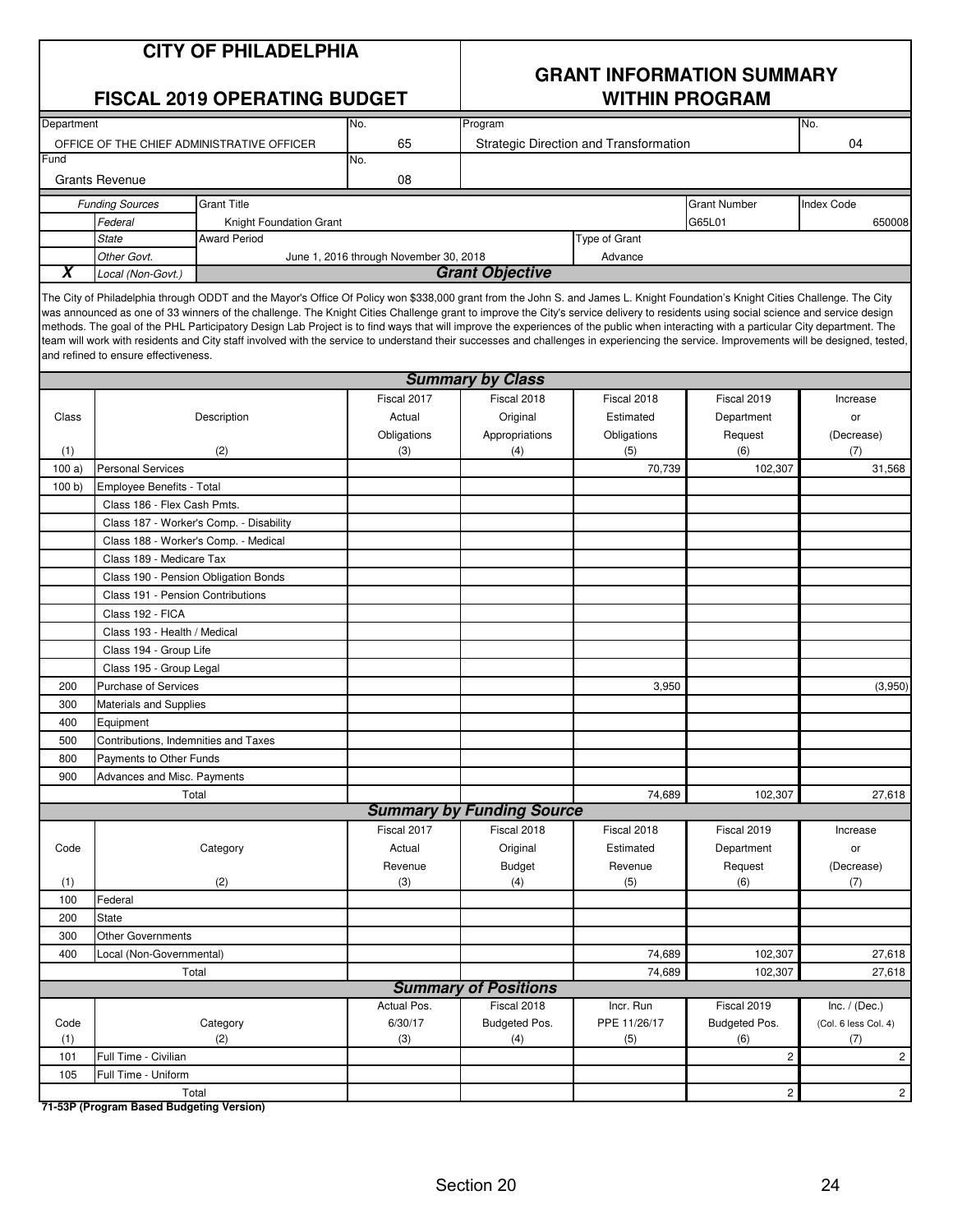|--|

### **PROGRAM SUMMARY - ALL FUNDS**

|                                                                                                                                                                                                           | <b>FISCAL 2019 OPERATING BUDGET</b>                                                                                                                                                                                                                                      |                                                        |                                                             |                                                           |                                                              |                                                |  |  |
|-----------------------------------------------------------------------------------------------------------------------------------------------------------------------------------------------------------|--------------------------------------------------------------------------------------------------------------------------------------------------------------------------------------------------------------------------------------------------------------------------|--------------------------------------------------------|-------------------------------------------------------------|-----------------------------------------------------------|--------------------------------------------------------------|------------------------------------------------|--|--|
| Department<br>No.                                                                                                                                                                                         |                                                                                                                                                                                                                                                                          |                                                        | Program                                                     | No.                                                       |                                                              |                                                |  |  |
| 65<br>OFFICE OF THE CHIEF ADMINISTRATIVE OFFICER                                                                                                                                                          |                                                                                                                                                                                                                                                                          |                                                        | Bureau Of Administrative Adjudication                       | 05                                                        |                                                              |                                                |  |  |
|                                                                                                                                                                                                           |                                                                                                                                                                                                                                                                          |                                                        | <b>Program Description</b>                                  |                                                           |                                                              |                                                |  |  |
|                                                                                                                                                                                                           | BAA, under the Philadelphia code, is the City's agency that is responsible for the resolution of parking ticket disputes.                                                                                                                                                |                                                        |                                                             |                                                           |                                                              |                                                |  |  |
|                                                                                                                                                                                                           |                                                                                                                                                                                                                                                                          |                                                        | <b>Program Objectives</b>                                   |                                                           |                                                              |                                                |  |  |
| officer).                                                                                                                                                                                                 | • Reduce the average number of days from receiving a hearing request via regular mail to making a disposition (decision by hearing<br>• Reduce the average number of days from receiving a hearing request online to making a disposition (decision by hearing officer). |                                                        |                                                             |                                                           |                                                              |                                                |  |  |
|                                                                                                                                                                                                           |                                                                                                                                                                                                                                                                          |                                                        | <b>Performance Measures</b>                                 |                                                           |                                                              |                                                |  |  |
|                                                                                                                                                                                                           | Description                                                                                                                                                                                                                                                              |                                                        | Fiscal 2017<br>Year-End                                     | Fiscal 2018<br>Target                                     | Fiscal 2018<br>Year-to-Date<br>12/31/17                      | Fiscal 2019<br>Target                          |  |  |
|                                                                                                                                                                                                           | (1)                                                                                                                                                                                                                                                                      |                                                        | (2)                                                         | (3)                                                       | (4)                                                          | (5)                                            |  |  |
|                                                                                                                                                                                                           | Average # of days from receiving a hearing request via regular mail<br>to making a disposition (decision by hearing officer)                                                                                                                                             |                                                        | 52                                                          | 45                                                        | 45                                                           | 45                                             |  |  |
| Average # of days from receiving a hearing request online to making                                                                                                                                       |                                                                                                                                                                                                                                                                          |                                                        |                                                             |                                                           |                                                              |                                                |  |  |
| a disposition (decision by hearing officer)<br>Increased enforcement by PPA has generated demand for in-person services and BAA is reallocating resources to accommodate in-person requests.<br>Comments: |                                                                                                                                                                                                                                                                          |                                                        | 91                                                          | 90                                                        | 129                                                          | 90                                             |  |  |
| mail, phone, other)<br>Comments:                                                                                                                                                                          | Hearing decisions entered across all categories (in-person, online,<br>The addition of another hearing officer in FY19 will allow BAA to reach this target.                                                                                                              |                                                        | 137,923                                                     | 135,000                                                   | 62,973                                                       | 144,000                                        |  |  |
|                                                                                                                                                                                                           |                                                                                                                                                                                                                                                                          |                                                        | <b>Summary by Fund</b>                                      |                                                           |                                                              |                                                |  |  |
| Fund<br>No.<br>(1)<br>01                                                                                                                                                                                  | Fund<br>(2)<br><b>General Fund</b>                                                                                                                                                                                                                                       | Fiscal 2017<br>Actual<br>Obligations<br>(3)<br>801,587 | Fiscal 2018<br>Original<br>Appropriations<br>(4)<br>838,258 | Fiscal 2018<br>Estimated<br>Obligations<br>(5)<br>972,387 | Fiscal 2019<br>Proposed<br><b>Budget</b><br>(6)<br>1,076,492 | Increase<br>or<br>(Decrease)<br>(7)<br>104,105 |  |  |
| 08                                                                                                                                                                                                        | <b>Grants Revenue</b>                                                                                                                                                                                                                                                    |                                                        |                                                             |                                                           |                                                              |                                                |  |  |
|                                                                                                                                                                                                           |                                                                                                                                                                                                                                                                          |                                                        |                                                             |                                                           |                                                              |                                                |  |  |
|                                                                                                                                                                                                           |                                                                                                                                                                                                                                                                          |                                                        |                                                             |                                                           |                                                              |                                                |  |  |
|                                                                                                                                                                                                           |                                                                                                                                                                                                                                                                          |                                                        |                                                             |                                                           |                                                              |                                                |  |  |
|                                                                                                                                                                                                           | Total                                                                                                                                                                                                                                                                    | 801,587                                                | 838,258                                                     | 972,387                                                   | 1,076,492                                                    | 104,105                                        |  |  |
|                                                                                                                                                                                                           |                                                                                                                                                                                                                                                                          |                                                        | <b>Summary of Full Time Positions by Fund</b>               |                                                           |                                                              |                                                |  |  |
| Fund                                                                                                                                                                                                      |                                                                                                                                                                                                                                                                          | Actual                                                 | Fiscal 2018                                                 | Increment Run                                             | Fiscal 2019                                                  | Inc. $/$ (Dec.)                                |  |  |
| No.<br>(1)                                                                                                                                                                                                | Fund<br>(2)                                                                                                                                                                                                                                                              | 6/30/17<br>(3)                                         | <b>Budgeted</b><br>(4)                                      | PPE 11/26/17<br>(5)                                       | <b>Budgeted</b><br>(6)                                       | (Col. 6 less 4)<br>(7)                         |  |  |
| 01                                                                                                                                                                                                        | General Fund                                                                                                                                                                                                                                                             | 16                                                     | 21                                                          | 16                                                        | 21                                                           |                                                |  |  |
| 08                                                                                                                                                                                                        | <b>Grants Revenue</b>                                                                                                                                                                                                                                                    |                                                        |                                                             |                                                           |                                                              |                                                |  |  |
|                                                                                                                                                                                                           |                                                                                                                                                                                                                                                                          |                                                        |                                                             |                                                           |                                                              |                                                |  |  |
|                                                                                                                                                                                                           |                                                                                                                                                                                                                                                                          |                                                        |                                                             |                                                           |                                                              |                                                |  |  |
|                                                                                                                                                                                                           |                                                                                                                                                                                                                                                                          |                                                        |                                                             |                                                           |                                                              |                                                |  |  |
|                                                                                                                                                                                                           | <b>Total Full Time</b>                                                                                                                                                                                                                                                   | 16                                                     | 21                                                          | 16                                                        | 21                                                           |                                                |  |  |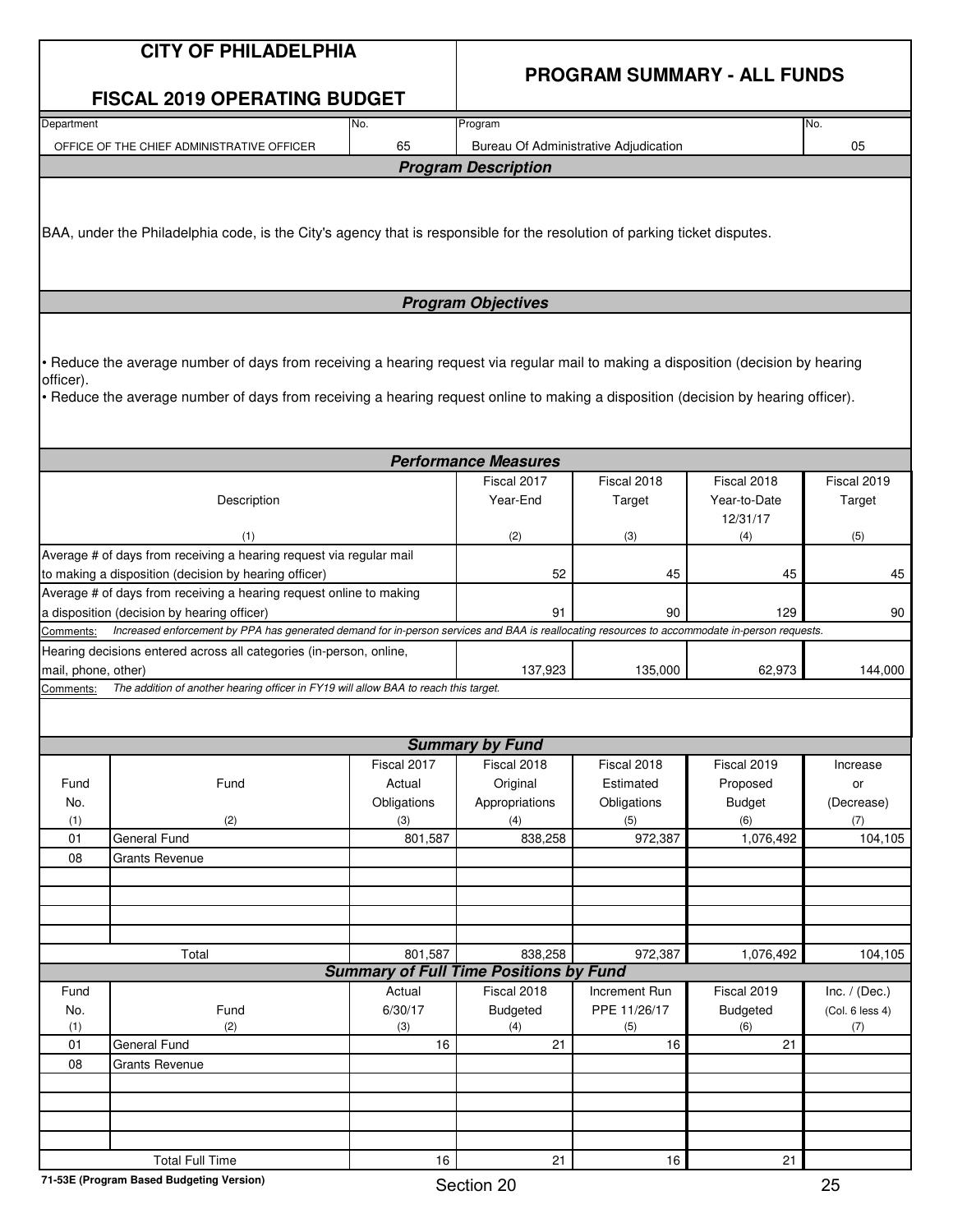### **CITY OF PHILADELPHIA**

#### **FISCAL 2019 OPERATING BUDGET**

## **PROGRAM SUMMARY - ALL FUNDS**

| Department                                 |                                            | No.                                                 | Program                                     |                     |                 | No.                 |  |  |
|--------------------------------------------|--------------------------------------------|-----------------------------------------------------|---------------------------------------------|---------------------|-----------------|---------------------|--|--|
|                                            | OFFICE OF THE CHIEF ADMINISTRATIVE OFFICER | 65                                                  | Bureau Of Administrative Adjudication       | 05                  |                 |                     |  |  |
|                                            |                                            | <b>Selected Associated Non-Tax Revenues by Fund</b> |                                             |                     |                 |                     |  |  |
|                                            |                                            | Fiscal 2017                                         | Fiscal 2018                                 | Fiscal 2018         | Fiscal 2019     | Increase            |  |  |
| Fund                                       | Fund                                       | Actual                                              | Original                                    | Estimate            | Proposed        | or                  |  |  |
| No.                                        |                                            | Revenues                                            | <b>Budget</b>                               |                     | <b>Budget</b>   | (Decrease)          |  |  |
| (1)                                        | (2)                                        | (3)                                                 | (4)                                         | (5)                 | (6)             | (7)                 |  |  |
| 01                                         | <b>General Fund</b>                        | 1,214,523                                           | 1,200,000                                   | 1,200,000           |                 | (1,200,000)         |  |  |
|                                            |                                            |                                                     |                                             |                     |                 |                     |  |  |
|                                            |                                            |                                                     |                                             |                     |                 |                     |  |  |
|                                            |                                            |                                                     |                                             |                     |                 |                     |  |  |
|                                            |                                            |                                                     | <b>Selected Associated Capital Projects</b> |                     |                 |                     |  |  |
| Dept.                                      |                                            | Carry                                               | Fiscal 2018                                 | Fiscal 2018         | Fiscal 2019     | Fiscal 2019         |  |  |
| Where                                      | Description                                | Forward                                             | Original Approp.                            | Original Approp.    | Proposed Budget | Proposed Bdgt       |  |  |
| Appropriated                               |                                            |                                                     | (GO Only)                                   | (All Other Sources) | (GO Only)       | (All Other Sources) |  |  |
| (1)                                        | (2)                                        | (3)                                                 | (4)                                         | (5)                 | (6)             | (7)                 |  |  |
|                                            |                                            |                                                     |                                             |                     |                 |                     |  |  |
|                                            |                                            |                                                     |                                             |                     |                 |                     |  |  |
|                                            |                                            |                                                     |                                             |                     |                 |                     |  |  |
|                                            |                                            |                                                     |                                             |                     |                 |                     |  |  |
|                                            |                                            |                                                     |                                             |                     |                 |                     |  |  |
|                                            |                                            |                                                     |                                             |                     |                 |                     |  |  |
|                                            |                                            |                                                     |                                             |                     |                 |                     |  |  |
|                                            |                                            |                                                     |                                             |                     |                 |                     |  |  |
|                                            |                                            |                                                     |                                             |                     |                 |                     |  |  |
|                                            |                                            |                                                     |                                             |                     |                 |                     |  |  |
|                                            |                                            |                                                     |                                             |                     |                 |                     |  |  |
|                                            |                                            |                                                     |                                             |                     |                 |                     |  |  |
|                                            |                                            |                                                     |                                             |                     |                 |                     |  |  |
| <b>Selected Associated Operating Costs</b> |                                            |                                                     |                                             |                     |                 |                     |  |  |
| Dept.                                      |                                            | Fiscal 2017                                         | Fiscal 2018                                 | Fiscal 2018         | Fiscal 2019     | Increase            |  |  |
| Where                                      | Description                                | Calculated                                          | Calculated                                  | Calculated          | Calculated      | or                  |  |  |
| Appropriated                               |                                            | Obligations                                         | Appropriations                              | Obligations         | <b>Budget</b>   | (Decrease)          |  |  |
| (1)                                        | (2)                                        | (3)                                                 | (4)                                         | (5)                 | (6)             | (7)                 |  |  |
| Finance                                    | Employee Benefits - Civilian               | 349,492                                             | 365,480                                     | 380,361             | 392,581         | 12,220              |  |  |
| Finance                                    | Employee Benefits - Uniform                |                                                     |                                             |                     |                 |                     |  |  |

**71-53E (Program Based Budgeting Version)**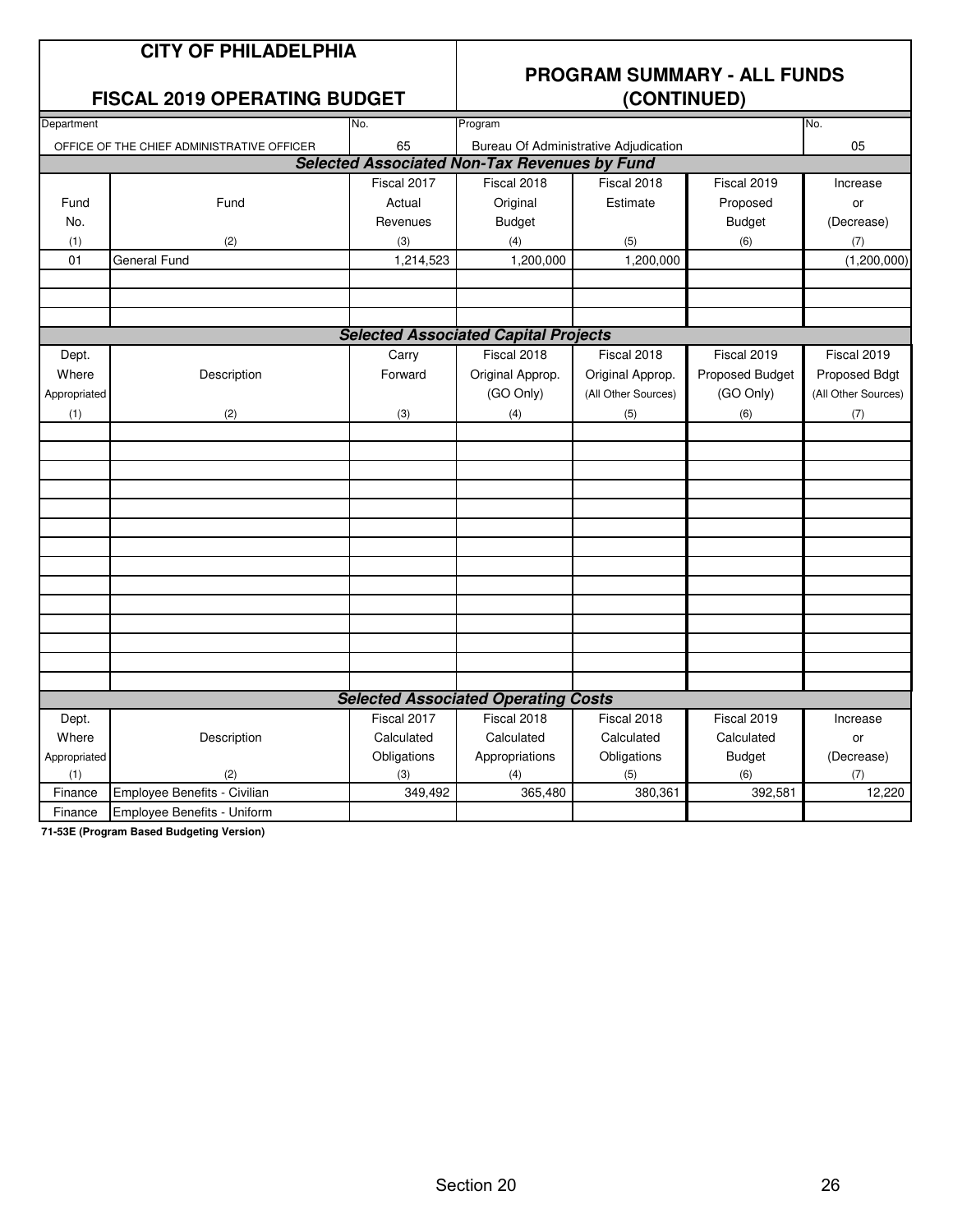|                                    | <b>CITY OF PHILADELPHIA</b><br><b>FISCAL 2019 OPERATING BUDGET</b> | <b>PROGRAM SUMMARY</b>                              |                                       |              |               |             |  |
|------------------------------------|--------------------------------------------------------------------|-----------------------------------------------------|---------------------------------------|--------------|---------------|-------------|--|
| Department                         |                                                                    | Program                                             | No.                                   |              |               |             |  |
|                                    | OFFICE OF THE CHIEF ADMINISTRATIVE OFFICER                         | 65                                                  | Bureau Of Administrative Adjudication | 05           |               |             |  |
| Fund                               |                                                                    | No.                                                 |                                       |              |               |             |  |
| General                            |                                                                    | 01                                                  |                                       |              |               |             |  |
|                                    |                                                                    |                                                     | <b>Summary by Class</b>               |              |               |             |  |
|                                    |                                                                    | Fiscal 2017                                         | Fiscal 2018                           | Fiscal 2018  | Fiscal 2019   | Increase    |  |
| Class                              | Description                                                        | Actual                                              | Original                              | Estimated    | Proposed      | or          |  |
|                                    |                                                                    | Obligations                                         | Appropriations                        | Obligations  | <b>Budget</b> | (Decrease)  |  |
| (1)                                | (2)                                                                | (3)                                                 | (4)                                   | (5)          | (6)           | (7)         |  |
| 100                                | <b>Employee Compensation</b>                                       |                                                     |                                       |              |               |             |  |
| a)                                 | <b>Personal Services</b>                                           | 801,587                                             | 838,258                               | 972,387      | 1,076,492     | 104,105     |  |
| b)                                 | <b>Employee Benefits</b>                                           |                                                     |                                       |              |               |             |  |
| 200                                | <b>Purchase of Services</b>                                        |                                                     |                                       |              |               |             |  |
| 300                                | <b>Materials and Supplies</b>                                      |                                                     |                                       |              |               |             |  |
| 400                                | Equipment                                                          |                                                     |                                       |              |               |             |  |
| 500                                | Contributions, Indemnities and Taxes                               |                                                     |                                       |              |               |             |  |
| 700                                | <b>Debt Service</b>                                                |                                                     |                                       |              |               |             |  |
| 800                                | Payments to Other Funds                                            |                                                     |                                       |              |               |             |  |
| 900<br>Advances and Misc. Payments |                                                                    |                                                     |                                       |              |               |             |  |
|                                    | Total                                                              | 801,587                                             | 838,258                               | 972,387      | 1,076,492     | 104,105     |  |
|                                    |                                                                    | <b>Summary of Positions</b>                         |                                       |              |               |             |  |
|                                    |                                                                    | Actual                                              | Fiscal 2018                           | Increment    | Fiscal 2019   | Increase    |  |
|                                    |                                                                    | Positions                                           | <b>Budgeted</b>                       | Run          | Budgeted      | or          |  |
| Code                               | Category                                                           | 6/30/17                                             | Positions                             | PPE 11/26/17 | Positions     | (Decrease)  |  |
| (1)                                | (2)                                                                | (3)                                                 | (4)                                   | (5)          | (6)           | (7)         |  |
| 101                                | Full Time - Civilian                                               | 16                                                  | 21                                    | 16           | 21            |             |  |
| 105                                | Full Time - Uniform                                                |                                                     |                                       |              |               |             |  |
|                                    | Total                                                              | 16                                                  | 21                                    | 16           | 21            |             |  |
|                                    |                                                                    | <b>Selected Associated Non-Tax Revenues by Type</b> |                                       |              |               |             |  |
| Fiscal 2017                        |                                                                    |                                                     | Fiscal 2018                           | Fiscal 2018  | Fiscal 2019   | Increase    |  |
|                                    | Description                                                        | Actual                                              | Original                              | Estimate     | Proposed      | or          |  |
|                                    |                                                                    | Revenues                                            | <b>Budget</b>                         |              | <b>Budget</b> | (Decrease)  |  |
|                                    | (1)                                                                | (2)                                                 | (3)                                   | (4)          | (5)           | (6)         |  |
| Local                              |                                                                    | 1,214,523                                           | 1,200,000                             | 1,200,000    |               | (1,200,000) |  |
| Federal                            |                                                                    |                                                     |                                       |              |               |             |  |
| State                              |                                                                    |                                                     |                                       |              |               |             |  |
|                                    | <b>Other Governments</b>                                           |                                                     |                                       |              |               |             |  |
| <b>Other Funds</b>                 |                                                                    |                                                     |                                       |              |               |             |  |

**71-53F (Program Based Budgeting Version)**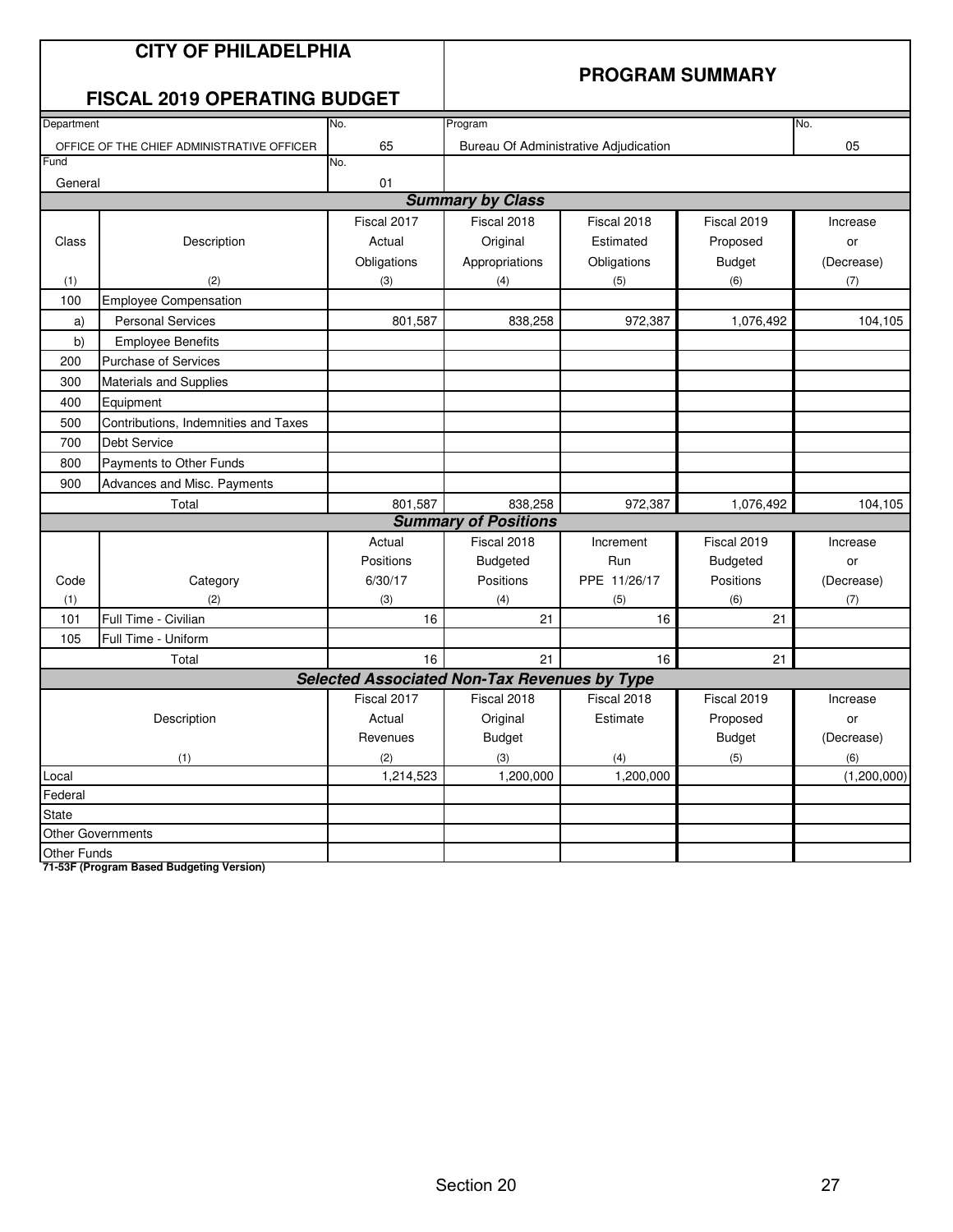## No. No. 65 BAA 05 No. 01 Fiscal Fiscal | Fiscal | Fiscal | Fiscal | Increase Salary 2017 2018 Increment 2019 Annual (Decrease) Line | Class | Title Title Range | Actual Pos. | Budgeted | Run -PPE | Budgeted | Salary | (Col. 8 No. Code (in dollars) 6/30/17 Positions 11/26/17 Positions 7/1/18 less Col. 6) (1) (2) (3) (4) (5) (6) (7) (8) (9) (10) 1 A434 Asst.to the CAO-Senior Hearing Officer 47793 12 15 12 15 \$691,593 2 | A433 | Asst to the CAO-Hearing Officer | 39359 | 1 | 2 | \$78,718 3 | A431 | Asst to the CAO-Admin Asst. 1 32000 | 1 | 1 | 1 | 1 | \$32,000 4 A432 Asst to the CAO-Hearing Officer Supv. 68267 1 2 1 2 \$126.267 5 D166 Deputy CAO 137914 1 1 1 1 \$137,914 16 21 16 21 1,066,492 **CITY OF PHILADELPHIA SCHEDULE 100 LIST OF POSITIONS FISCAL 2019 OPERATING BUDGET BY PROGRAM** Department Program Program Control of the Control of the Program Program Program Program Program Program Program OFFICE OF THE CHIEF ADMINISTRATIVE OFFICER 65 BAA Fund General

**71-53I (Program Based Budgeting Version)**